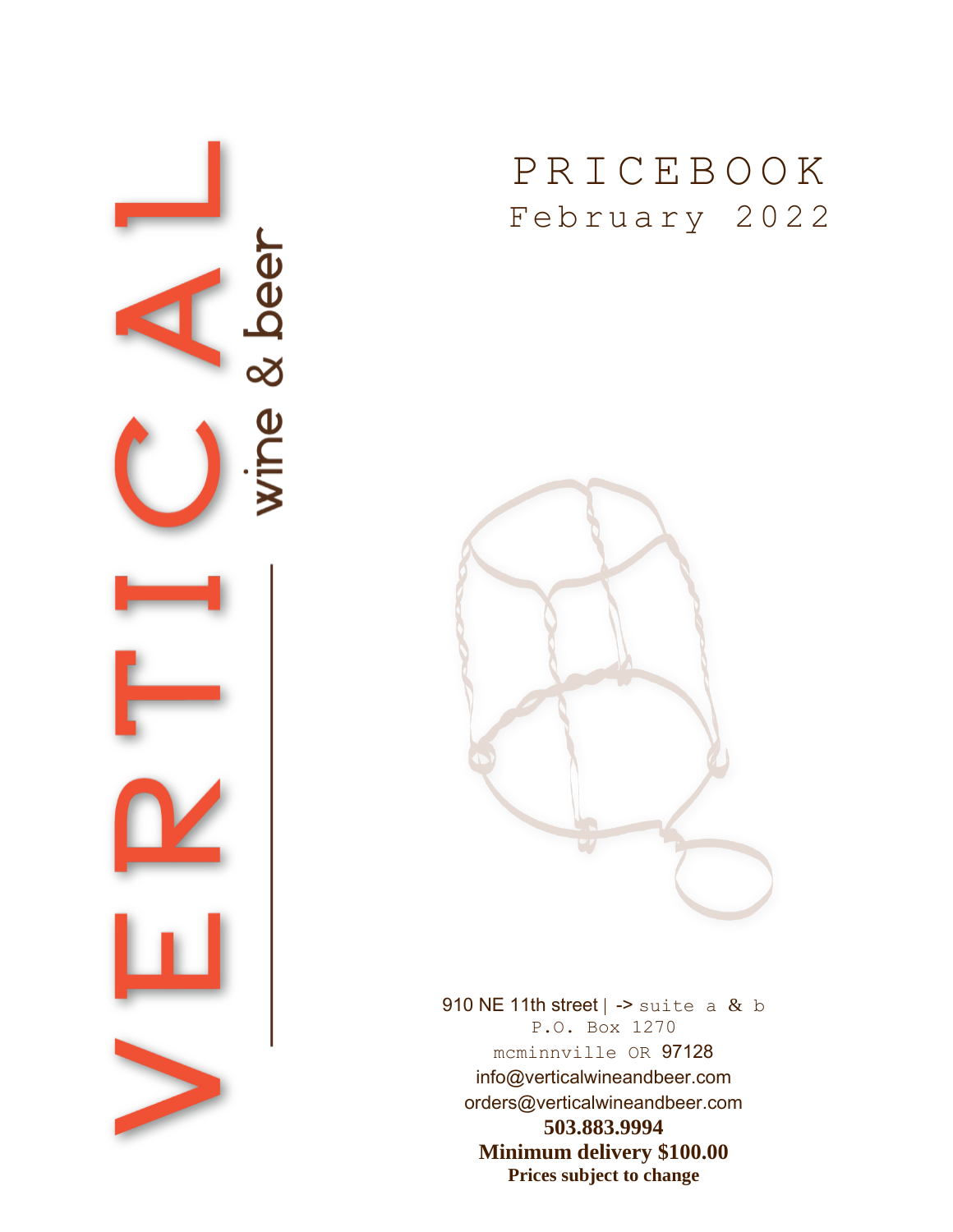## **CHAMPAGNE / SPARKLING**

| <b>DOMESTIC</b>                                                    |                        |                                  |                      |                      |                    |          |         |
|--------------------------------------------------------------------|------------------------|----------------------------------|----------------------|----------------------|--------------------|----------|---------|
| Adult-ing (Washington)                                             |                        |                                  |                      |                      |                    |          |         |
| Sparkling White                                                    | <b>NV</b>              | 8 52566 00253 6                  | 12x750ml             | \$159.60             | \$13.30            | \$134.40 | \$11.20 |
| <b>Sparkling Rose</b>                                              | <b>NV</b>              | 8 52566 00252 9                  | 12x750ml             | \$159.60             | \$13.30            | \$134.40 | \$11.20 |
| Alki Wines (Washington)                                            |                        |                                  |                      |                      |                    |          |         |
| <b>Bubbly White</b>                                                | <b>NV</b>              | 8 60001 67312 8                  | 12x750ml             | \$167.88             | \$13.99            | \$142.68 | \$11.89 |
| <b>Bubbly Rose</b>                                                 | <b>NV</b>              | 8 60001 67315 9                  | 12x750ml             | \$167.88             | \$13.99            | \$142.68 | \$11.89 |
| <b>Angels &amp; Cowboys (California)</b><br><b>Brut Rose</b>       | <b>NV</b>              | 8 96499 00104 4                  | 12x750ml             | \$201.60             | \$16.80            | \$168.00 | \$14.00 |
| <b>Brut</b>                                                        | <b>NV</b>              | 8 96499 00107 5                  | 12x750ml             | \$201.60             | \$16.80            | \$168.00 | \$14.00 |
| Long Meadow Ranch (California)                                     |                        |                                  |                      |                      |                    |          |         |
| Farmstead Sonoma Brut                                              | <b>NV</b>              | 8 94591 00294 5                  | 12x750ml             | \$264.00             | \$22.00            | \$228.00 | \$19.00 |
| <b>FRANCE</b>                                                      |                        |                                  |                      |                      |                    |          |         |
| Colin                                                              |                        |                                  |                      |                      |                    |          |         |
| Champagne Blanche de Castille 1er Cru Blanc de Blanc               | NV                     | 7 05489 00020 5                  | 12x750ml             | \$420.00             | \$35.00            |          |         |
| Champagne Grand Cru Blanc de Blanc Brut                            | 2011                   | 7 05489 00021 2                  | 12x750ml             | \$672.00             | \$56.00            |          |         |
| <b>Henri Giraud</b>                                                |                        |                                  |                      |                      |                    |          |         |
| Champagne Espirit Nature Brut                                      | <b>NV</b><br><b>NV</b> | no upc                           | 6x375ml<br>6x750ml   | \$173.70             | \$28.95            |          |         |
| Champagne Espirit Nature Brut<br>Champagne Hommage au Pinot Noir   | <b>NV</b>              | 3760069790058<br>3 760069 790065 | 6x750ml              | \$281.40<br>\$444.00 | \$46.90<br>\$74.00 |          |         |
| Champagne Dame Jane Rose                                           | <b>NV</b>              | 3 760069 790805                  | 6x750ml              | \$462.00             | \$77.00            |          |         |
| Champagne Blanc de Craie Blanc de Blancs                           | <b>NV</b>              | 3760069790812                    | 6x750ml              | \$372.00             | \$62.00            |          |         |
| Champagne MV Grand Cru Ay Fut de Chene                             | <b>NV</b>              | no upc                           | 6x750ml              | \$906.00             | \$151.00           |          |         |
| Champagne MV Grand Cru Ay Fut de Chene Rose                        | <b>NV</b>              | no upc                           | 6x750ml              | \$1,050.00           | \$175.00           |          |         |
| Champagne Argonne                                                  | 2012                   | no upc                           | 1x750ml              |                      | \$459.00           |          |         |
| <b>Michel Dervin</b>                                               |                        |                                  |                      |                      |                    |          |         |
| <b>Champagne Brut</b>                                              | <b>NV</b>              | 705489370100                     | 12x375ml             | \$243.00             | \$20.25            |          |         |
| Champagne Brut                                                     | <b>NV</b>              | 7 05489 00010 6                  | 12x750ml             | \$366.00             | \$30.50            |          |         |
| Champagne Brut Rose                                                | <b>NV</b>              | 7 05489 00012 8                  | 12x750ml             | \$402.00             | \$33.50            |          |         |
| <b>Philippe Fontaine</b>                                           |                        |                                  |                      |                      |                    |          |         |
| Champagne Brut Prestige Blanc de Blanc                             | <b>NV</b>              | no upc                           | 12x750ml             | \$487.20             | \$40.60            |          |         |
| <b>Champagne Brut Tradition</b><br><b>Champagne Brut Tradition</b> | <b>NV</b><br><b>NV</b> | no upc<br>no upc                 | 12x750ml<br>12x375ml | \$395.40<br>\$243.00 | \$32.95<br>\$20.25 |          |         |
| Champagne Blanc de Blanc "Cuvee Des Lys"                           | 2017                   | no upc                           | 12x750ml             | \$554.40             | \$46.20            |          |         |
| <b>Roland Champion</b>                                             |                        |                                  |                      |                      |                    |          |         |
| Champagne Blanc de Blanc Brut Chouilly Grand Cru                   | <b>NV</b>              | 784585010264                     | 12x750ml             | \$459.60             | \$38.30            |          |         |
| Champagne Special Club Grand Cru                                   | 2016                   | 784585010967                     | 6x750ml              | \$340.20             | \$56.70            |          |         |
| Champagne Cuvee Aramis Brut                                        | <b>NV</b>              | 784585014507                     | 12x750ml             | \$474.00             | \$39.50            |          |         |
| Champagne Brut Rose                                                | <b>NV</b>              | 784585013517                     | 12x750ml             | \$714.00             | \$59.50            |          |         |
| <b>Trouillard</b>                                                  |                        |                                  |                      |                      |                    |          |         |
| Champagne Brut Extra Selection                                     | <b>NV</b>              | 784585001040                     | 12x750ml             | \$402.00             | \$33.50            | \$352.80 | \$29.40 |
| Champagne Blanc de Blancs Brut                                     | <b>NV</b>              | 784585002573                     | 12x750ml             | \$510.00             | \$42.50            | \$486.00 | \$40.50 |
| Champagne Blanc de Noir Extra Brut<br><b>Ballarin</b>              | <b>NV</b>              | 784585015696                     | 12x750ml             | \$537.60             | \$44.80            |          |         |
| Cremant de Bourdeaux Brut                                          | <b>NV</b>              | 0 20106 50642 8                  | 12x750ml             | \$210.00             | \$17.50            | \$167.40 | \$13.95 |
| <b>Baron Aime</b>                                                  |                        |                                  |                      |                      |                    |          |         |
| Cremant de Bourgogne                                               | NV                     | 784585009053                     | 12x750ml             | \$210.00             | \$17.50            | \$189.00 | \$15.75 |
| <b>Clara Vie</b>                                                   |                        |                                  |                      |                      |                    |          |         |
| Blanquette de Limoux Brut Nature                                   | <b>NV</b>              | 8 57488 00579 5                  | 12x750ml             | \$168.00             | \$14.00            | \$159.60 | \$13.30 |
| Cremant de Limoux Brut Rose                                        | <b>NV</b>              | 8 57488 00580 1                  | 12x750ml             | \$168.00             | \$14.00            | \$159.60 | \$13.30 |
| <b>Domaine Allimant-Laugner</b>                                    |                        |                                  |                      |                      |                    |          |         |
| Cremant d'Alsace Brut                                              | <b>NV</b>              | 7 054890 055834                  | 12x750ml             | \$222.00             | \$18.50            | \$210.00 | \$17.50 |
| Cremant d Alsace Brut                                              | <b>NV</b>              | 7 05489 15549 3                  | 6x1.5L               | \$235.20             | \$39.20            |          |         |
| Cremant d'Alsace Brut Rose                                         | <b>NV</b>              | 7 054890 054912                  | 12x750ml             | \$222.00             | \$18.50            | \$210.00 | \$17.50 |
| Cremant d'Alsace Brut Rose<br><b>Domaine J. Laurens</b>            | <b>NV</b>              | 7 054890 055902                  | 6x1.5L               | \$235.20             | \$39.20            |          |         |
| Cremant de Limoux Brut                                             | <b>NV</b>              | 7 05489 88000 5                  | 12x750ml             | \$180.00             | \$15.00            | \$167.40 | \$13.95 |
| Cremant de Limoux Brut Rose                                        | NV                     | 7 05489 00856 0                  | 12x750ml             | \$180.00             | \$15.00            | \$167.40 | \$13.95 |
| Cremant de Limoux Brut                                             | <b>NV</b>              | 7 05489 00852 2                  | 6x1.5L               | \$205.80             | \$34.30            |          |         |
| Wolfberger                                                         |                        |                                  |                      |                      |                    |          |         |
| Cremant d'Alsace Brut                                              | <b>NV</b>              | 784585002719                     | 12x750ml             | \$222.00             | \$18.50            | \$210.00 | \$17.50 |
| Cremant d'Alsace Brut Rose                                         | <b>NV</b>              | 784585003662                     | 12x750ml             | \$222.00             | \$18.50            | \$210.00 | \$17.50 |
| <b>Rubus</b>                                                       |                        |                                  |                      |                      |                    |          |         |
| <b>Blanc de Blancs Brut</b>                                        | NV                     | 784585024179                     | 12x750ml             | \$126.00             | \$10.50            | \$113.40 | \$9.45  |
| Carod                                                              |                        |                                  |                      |                      |                    |          |         |
| Clairette di Die                                                   | <b>NV</b>              | 8 33184 00121 7                  | 12x750ml             | \$192.00             | \$16.00            | \$176.40 | \$14.70 |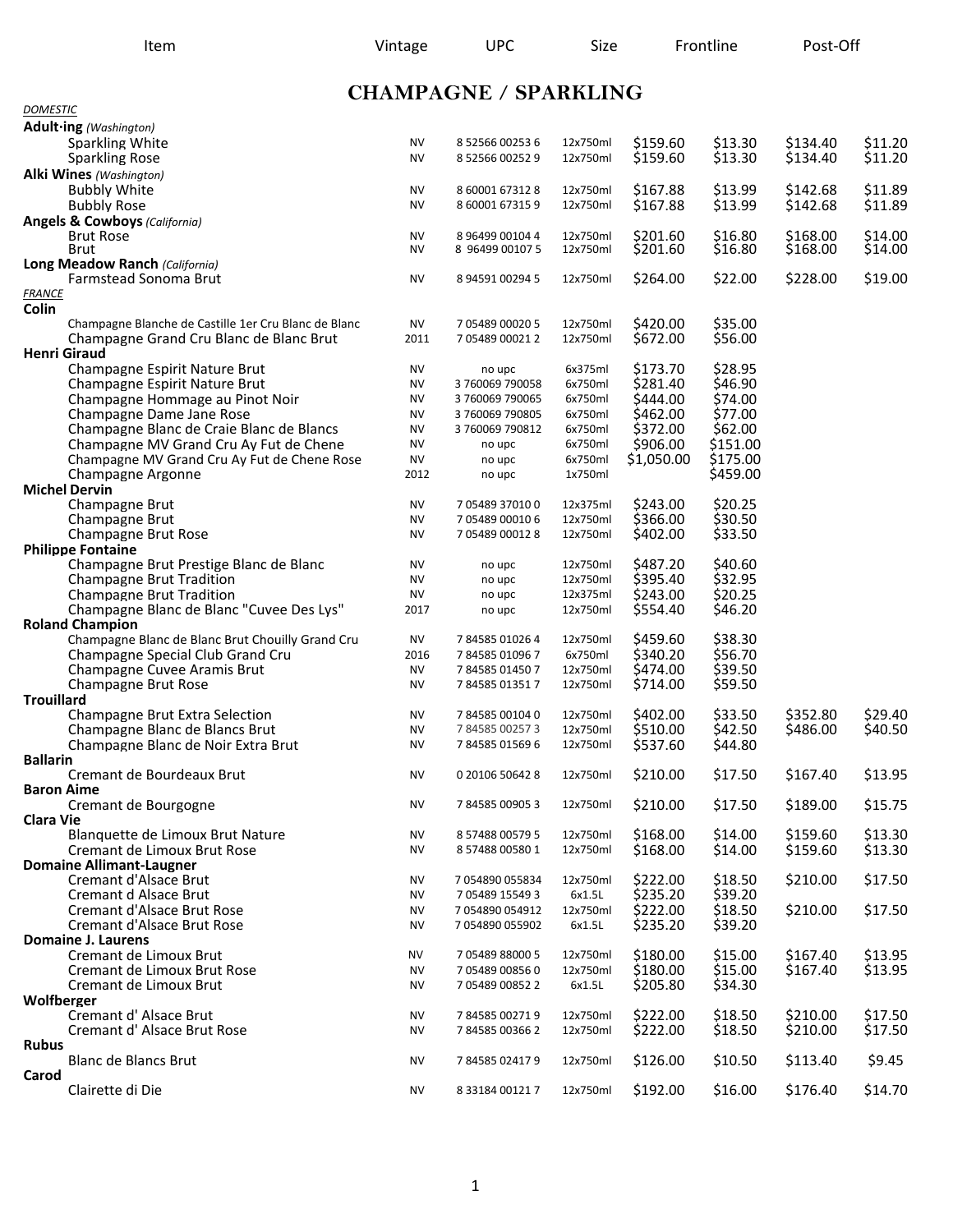| Item                                                        | Vintage      | <b>UPC</b>       | Size                 |                      | Frontline          | Post-Off |         |
|-------------------------------------------------------------|--------------|------------------|----------------------|----------------------|--------------------|----------|---------|
| AUSTRIA                                                     |              |                  |                      |                      |                    |          |         |
| Hugl                                                        |              |                  |                      |                      |                    |          |         |
| Sparkling Gruner Veltliner                                  | <b>NV</b>    | 784585023707     | 12x750ml             | \$226.80             | \$18.90            |          |         |
| Sparkling Zweitgelt Le Secco                                | <b>NV</b>    | 784585023134     | 12x750ml             | \$151.20             | \$12.60            | \$134.40 | \$11.20 |
| ARGENTINA                                                   |              |                  |                      |                      |                    |          |         |
| <b>Maipe</b><br>Brut Chardonnay / Pinot Noir                | NV           | 784585013937     | 6x750ml              | \$84.00              | \$14.00            |          |         |
| ITALY                                                       |              |                  |                      |                      |                    |          |         |
| 460 Casina Bric                                             |              |                  |                      |                      |                    |          |         |
| Nebbiolo Cuvee 970 Brut Rose                                | <b>NV</b>    | 8 054890 510523  | 6x750ml              | \$117.00             | \$19.50            |          |         |
| Nebbiolo Metodo Classico Brut                               | 2014         | no upc           | 6x1.5L               | \$720.00             | \$120.00           |          |         |
| <b>Montalbera</b><br>Grignolino Brut Cuvee Rose             | NV           | 8 032764 295004  | 12x750ml             | \$168.00             | \$14.00            | \$150.00 | \$12.50 |
| Rinaldi                                                     |              |                  |                      |                      |                    |          |         |
| Joyful Spumante Extra Dry                                   | NV           | 784585022038     | 6x750ml              | \$192.00             | \$16.00            | \$174.00 | \$14.50 |
| Balan                                                       |              |                  |                      |                      |                    |          |         |
| Prosecco Brut Millesimato                                   | 2020         | 8 007651 208979  | 12x750ml             | \$156.00             | \$13.00            | \$134.40 | \$11.20 |
| Prosecco Rose Extra Brut Millesimato<br>Il Colle            | 2020         | 8 007368 002457  | 6x750ml              | \$90.00              | \$15.00            | \$83.70  | \$13.95 |
| Prosecco Conegliano Valdobbiadene Superiore                 | NV           | 8 029061 001742  | 12x750ml             | \$204.00             | \$17.00            | \$167.40 | \$13.95 |
| De Stefani                                                  |              |                  |                      |                      |                    |          |         |
| Col Fondo Rose Pet-Nat                                      | 2019         | 8 033389 833374  | 12x750ml             | \$228.00             | \$19.00            | \$183.00 | \$15.25 |
| Ornato                                                      |              |                  |                      |                      |                    |          |         |
| Prosecco<br><b>Bellino</b>                                  | <b>NV</b>    | 784585025633     | 12x750ml             | \$156.00             | \$13.00            | \$134.40 | \$11.20 |
| Prosecco                                                    | NV           | 0 20106 50595 7  | 12x750ml             | \$150.00             | \$12.50            | \$140.40 | \$11.70 |
| Prosecco                                                    | NV           | 0 20106 50596 4  | 24x187ml             | \$132.00             | \$5.50             | \$117.60 | \$4.90  |
| Latransa                                                    |              |                  |                      |                      |                    |          |         |
| Prosecco                                                    | <b>NV</b>    | 0 20106 50578 0  | 24x187ml             | \$132.00             | \$5.50             | \$117.60 | \$4.90  |
| Prosecco<br>Marramiero                                      | <b>NV</b>    | 0 20106 50438 7  | 12x750ml             | \$150.00             | \$12.50            | \$140.40 | \$11.70 |
| Metodo Classico Brut                                        | NV           | 8 39060 00200 2  | 6x750ml              | \$252.00             | \$21.00            |          |         |
| Terre dei Buth                                              |              |                  |                      |                      |                    |          |         |
| Rose Frizzante Organic                                      | NV           | 784585023691     | 12x750ml             | \$134.40             | \$11.20            | \$123.00 | \$10.25 |
| <b>MEXICO</b>                                               |              |                  |                      |                      |                    |          |         |
| L.A. Cetto<br><b>Brut Chardonnay</b>                        | <b>NV</b>    | 7 501053 620212  | 12x750ml             | \$120.00             | \$10.00            | \$117.60 | \$9.80  |
| <b>SOUTH AFRICA</b>                                         |              |                  |                      |                      |                    |          |         |
| <b>Pieter Cruvthoff</b>                                     |              |                  |                      |                      |                    |          |         |
| Brut Chardonnay / Pinot Noir                                | NV           | 784585016259     | 6x750ml              | \$89.70              | \$14.95            | \$81.00  | \$13.50 |
| <b>Tanzanite</b><br><b>Brut Method Cap Classique</b>        | NV           | 784585023950     | 6x750ml              | \$294.00             | \$24.50            |          |         |
| Brut Rose Method Cap Classique                              | NV           | 784585023967     | 6x750ml              | \$294.00             | \$24.50            |          |         |
| <u>SPAIN</u>                                                |              |                  |                      |                      |                    |          |         |
| <b>Bodegas Aranleon</b>                                     |              |                  |                      |                      |                    |          |         |
| Sólo Organic Cava                                           | <b>NV</b>    | 6 58742 02501 2  | 12x750ml             | \$180.00             | \$15.00            | \$168.00 | \$14.00 |
| <b>Palacio de Bornos</b><br>Verdeio Frizzante               | NV           | 784585019083     | 12x750ml             | \$180.00             | \$15.00            | \$174.00 | \$14.50 |
| La Ardilla                                                  |              |                  |                      |                      |                    |          |         |
| Moscato de Valencia                                         | 2019         | 6 09465 33762 3  | 12x750ml             | \$117.48             | \$9.79             | \$95.40  | \$7.95  |
|                                                             |              | <b>OREGON</b>    |                      |                      |                    |          |         |
| 1789 Wines                                                  |              |                  |                      |                      |                    |          |         |
| Pinot Noir Chehalem Mtn Single Vineyard                     | 2013         | no upc           | 12x750ml             | \$420.00             | \$35.00            |          |         |
| <b>Brigadoon Wine Company</b>                               |              |                  |                      |                      |                    |          |         |
| Riesling<br>Pinot Noir Lylee                                | 2020<br>2020 | no upc<br>no upc | 12x750ml<br>12x750ml | \$168.00<br>\$180.00 | \$14.00<br>\$15.00 | \$144.00 | \$12.00 |
| <b>Pinot Noir Taproot</b>                                   | 2018         | no upc           | 12x750ml             | \$310.80             | \$25.90            |          |         |
| <b>Pinot Blanc</b>                                          | 2020         | no upc           | 12x750ml             | \$155.40             | \$12.95            |          |         |
| <b>Kropf Family Vineyards</b>                               |              |                  |                      |                      |                    |          |         |
| Tractor & Vine Pinot Noir Dundee Hills                      | 2013         | no upc           | 12x750ml             | \$516.00             | \$43.00            |          |         |
| <b>Marshall Davis Wines</b><br>Chardonnay Yamhill / Carlton | 2019         | no upc           | 12x750ml             | \$180.00             | \$15.00            |          |         |
| Pinot Noir Yamhill / Carlton                                | 2019         | no upc           | 12x750ml             | \$180.00             | \$15.00            |          |         |
| Chardonnay Estate                                           | 2018         | no upc           | 12x750ml             | \$288.00             | \$24.00            |          |         |
| Rose of Pinot Noir<br>Cabernet Sauvignon XL Vineyard        | 2020<br>2017 | no upc<br>no upc | 12x750ml<br>12x750ml | \$180.00<br>\$288.00 | \$15.00<br>\$24.00 |          |         |
| Cabernet Sauvignon Seven Hills Vinevard                     | 2017         | no upc           | 12x750ml             | \$312.00             | \$26.00            |          |         |
| Syrah Seven Hills Vineyard                                  | 2019         | no upc           | 12x750ml             | \$360.00             | \$30.00            |          |         |
| <b>Moonflower</b><br><b>Pinot Noir Tualatin Hills</b>       | 2019         | no upc           | 12x750ml             | \$228.00             | \$19.00            |          |         |
|                                                             |              |                  |                      |                      |                    |          |         |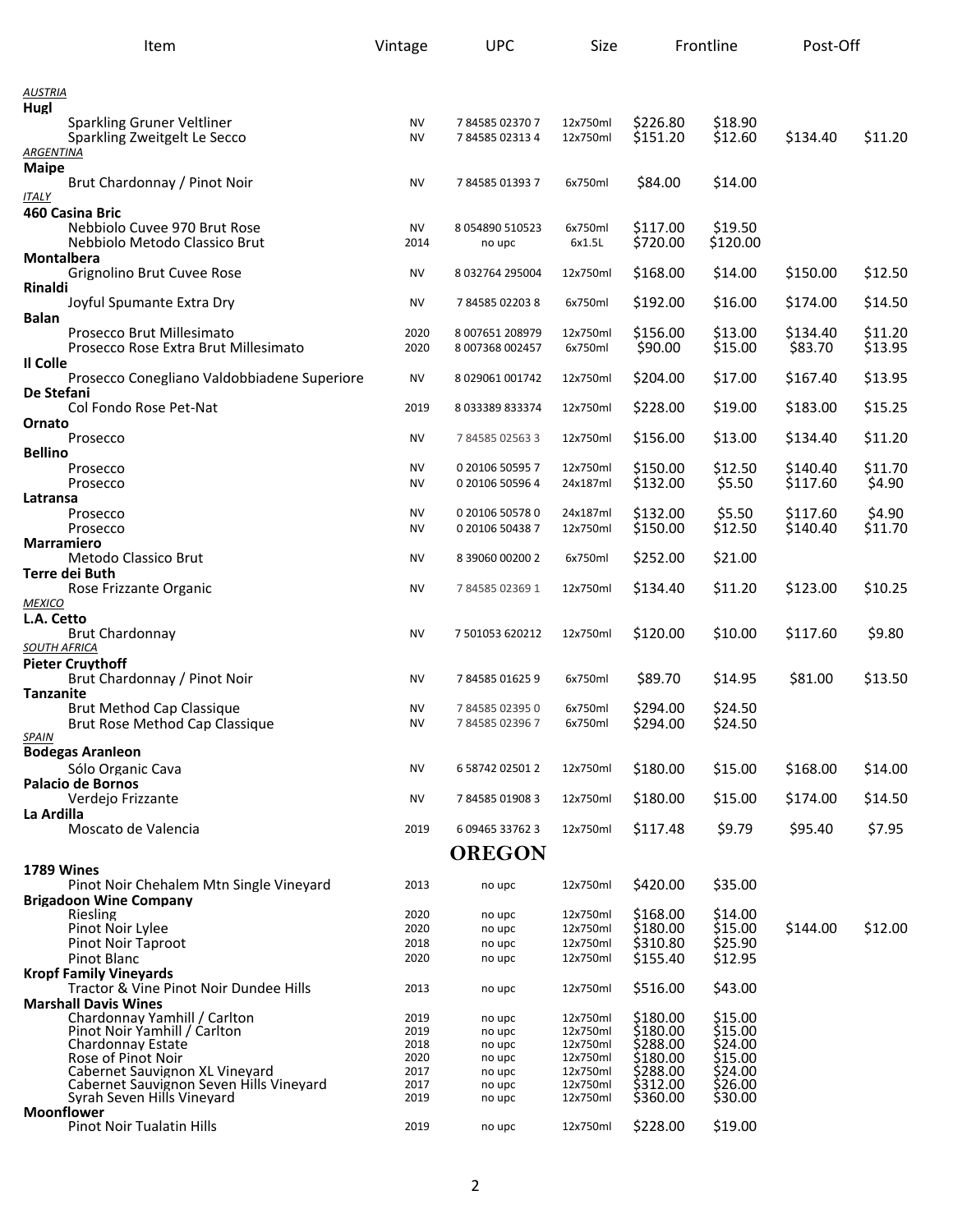| Item                                                                        | Vintage      | <b>UPC</b>                      | Size                 |                      | Frontline          | Post-Off             |                    |
|-----------------------------------------------------------------------------|--------------|---------------------------------|----------------------|----------------------|--------------------|----------------------|--------------------|
| <b>Schaad Cellars</b>                                                       |              |                                 |                      |                      |                    |                      |                    |
| Chardonnav Schaad Vinevard                                                  | 2017         | no upc                          | 12x750ml             | \$129.60             | \$10.80            |                      |                    |
| Riesling Schaad Vineyard                                                    | 2020         | no upc                          | 12x750ml             | \$129.60             | \$10.80            |                      |                    |
| Leon Foch                                                                   | 2019         | no upc                          | 12x750ml             | \$180.00             | \$15.00            |                      |                    |
| Pinot Noir Schaad Hill Vineyard                                             | 2020         | no upc                          | 12x750ml             | \$144.00             | \$12.00            |                      |                    |
| Pinot Noir Old Vines Schaad Vineyard<br><b>Pinot Meunier Frizzante</b>      | 2017<br>2020 | no upc                          | 12x750ml<br>12x750ml | \$240.00<br>\$144.00 | \$20.00<br>\$12.00 |                      |                    |
| Rose of Barbera                                                             | 2020         | no upc<br>no upc                | 12x750ml             | \$108.00             | \$9.00             |                      |                    |
| <b>Winderlea Vineyards</b>                                                  |              |                                 |                      |                      |                    |                      |                    |
| <b>Chardonnay Bounteous</b>                                                 | 2017         | no upc                          | 12x750ml             | \$235.20             | \$19.60            | \$180.00             | \$15.00            |
| Chardonnay                                                                  | 2017         | no upc                          | 12x750ml             | \$384.00             | \$32.00            |                      |                    |
| Chardonnay Legacy                                                           | 2014         | no upc                          | 12x750ml             | \$512.40             | \$42.70            |                      |                    |
| Chardonnay                                                                  | 2008         | no upc                          | 12x750ml             | \$588.00             | \$49.00            |                      |                    |
| Pinot Blanc                                                                 | 2019         | no upc                          | 12x750ml             | \$300.00             | \$25.00            |                      |                    |
| Pinot Noir Imprint                                                          | 2017         | no upc                          | 12x750ml             | \$360.00             | \$30.00            |                      |                    |
| Pinot Noir Dundee Hills                                                     | 2018         | no upc                          | 12x750ml             | \$324.00             | \$27.00            |                      |                    |
| Pinot Noir Murto Vineyard<br>Pinot Noir Meredith Mitchell Vineyard          | 2015<br>2015 | no upc                          | 12x750ml<br>12x750ml | \$411.60<br>\$411.60 | \$34.30<br>\$34.30 |                      |                    |
| Pinot Noir Maresh Vineyard                                                  | 2016         | no upc<br>no upc                | 12x750ml             | \$411.60             | \$34.30            |                      |                    |
| Pinot Noir Shea Vineyard                                                    | 2017         | no upc                          | 12x750ml             | \$514.20             | \$42.85            |                      |                    |
| Pinot Noir Willamette Valley                                                | 2018         | no upc                          | 12x750ml             | \$264.00             | \$22.00            | \$225.00             | \$18.75            |
| Pinot Noir Weber Vineyard                                                   | 2016         | no upc                          | 12x750ml             | \$514.20             | \$42.85            |                      |                    |
| Pinot Noir Winderlea Vineyard                                               | 2013         | no upc                          | 12x750ml             | \$514.20             | \$42.85            |                      |                    |
|                                                                             |              | WASHINGTON                      |                      |                      |                    |                      |                    |
| Adult-ing (Washington)                                                      |              |                                 |                      |                      |                    |                      |                    |
| Sparkling White                                                             | <b>NV</b>    | 8 52566 00253 6                 | 12x750ml             | \$159.60             | \$13.30            | \$134.40             | \$11.20            |
| <b>Sparkling Rose</b>                                                       | <b>NV</b>    | 8 52566 00252 9                 | 12x750ml             | \$159.60             | \$13.30            | \$134.40             | \$11.20            |
| <b>Airfield Estate</b>                                                      | 2019         | 8 91240 00119 9                 | 12x750ml             | \$168.00             | \$14.00            | \$126.00             | \$10.50            |
| Chardonnay<br>Sauvignon Blanc                                               | 2020         | 8 91240 00128 1                 | 12x750ml             | \$168.00             | \$14.00            | \$126.00             | \$10.50            |
| Dauntless Red                                                               | 2019         | 8 91240 00165 6                 | 12x750ml             | \$168.00             | \$14.00            | \$150.00             | \$12.50            |
| Runway Red                                                                  | 2017/18      | 8 91240 00182 3                 | 12x750ml             | \$276.00             | \$23.00            |                      |                    |
| <b>Estate Cabernet Sauvignon</b>                                            | 2019         | 8 91240 00135 9                 | 12x750ml             | \$168.00             | \$14.00            | \$150.00             | \$12.50            |
| <b>Estate Merlot</b>                                                        | 2019         | 8 91240 00156 4                 | 12x750ml             | \$168.00             | \$14.00            | \$150.00             | \$12.50            |
| <b>Estate Syrah</b>                                                         | 2016         | 8 91240 00139 7                 | 12x750ml             | \$168.00             | \$14.00            | \$150.00             | \$12.50            |
| <b>Bombshell Red</b>                                                        | 2019         | 8 91240 00101 4                 | 12x750ml             | \$168.00             | \$14.00            | \$150.00             | \$12.50            |
| Cabernet Sauvignon Reserve                                                  | 2018         | 8 91240 00172 4                 | 12x750ml             | \$288.00<br>\$288.00 | \$24.00            | \$264.00<br>\$252.00 | \$22.00            |
| Merlot Reserve<br><b>Founders Series Michael L Miller (Bourdeaux Blend)</b> | 2017<br>2018 | 891240001038<br>8 91240 00179 3 | 12x750ml<br>12x750ml | \$420.00             | \$24.00<br>\$35.00 |                      | \$21.00            |
| Founders Series Lloyd Miller (Rhone Blend)                                  | 2018         | 8 91240 00180 9                 | 12x750ml             | \$420.00             | \$35.00            |                      |                    |
| Founders Series Donald D Miller                                             | 2019         |                                 | 12x750ml             | \$342.00             | \$28.50            |                      |                    |
| <b>Alexandria Nicole Cellars</b>                                            |              |                                 |                      |                      |                    |                      |                    |
| Sheperds Mark White Blend                                                   | 2019         | 8 52566 00205 5                 | 12x750ml             | \$210.00             | \$17.50            | \$180.00             | \$15.00            |
| a2 Cabernet Sauvignon                                                       | 2018         | 8 52566 00210 9                 | 12x750ml             | \$210.00             | \$17.50            | \$180.00             | \$15.00            |
| a2 Bohemian Red Blend                                                       | 2017         | 8 52566 00215 4                 | 12x750ml             | \$210.00             | \$17.50            | \$180.00             | \$15.00            |
| Cabernet Sauvignon Alderdale Estate                                         | 2017         | 8 52566 002017                  | 12x750ml             | \$378.00             | \$31.50            |                      |                    |
| <b>Quarry Butte Red Blend</b>                                               | 2017         | 8 52566 00202 4                 | 12x750ml             | \$240.00             | \$20.00            | \$226.80             | \$18.90            |
| Jet Black Syrah                                                             | 2018         | 8 52566 00204 8                 | 12x750ml             | \$240.00             | \$20.00            | \$226.80             | \$18.90            |
| <b>Alki Wines</b>                                                           |              | 8 60001 67314 2                 |                      |                      |                    |                      |                    |
| Chardonnay<br>Merlot                                                        | 2018<br>2018 | 8 60001 67311 1                 | 12x750ml<br>12x750ml | \$167.88<br>\$167.88 | \$13.99<br>\$13.99 | \$142.68<br>\$142.68 | \$11.89<br>\$11.89 |
| Cabernet Sauvignon                                                          | 2018         | 8 60001 67310 4                 | 12x750ml             | \$167.88             | \$13.99            | \$142.68             | \$11.89            |
| Red Blend                                                                   | 2018         | 8 60001 67313 5                 | 12x750ml             | \$167.88             | \$13.99            | \$142.68             | \$11.89            |
| <b>Bubbly White</b>                                                         | <b>NV</b>    | 8 60001 67312 8                 | 12x750ml             | \$167.88             | \$13.99            | \$142.68             | \$11.89            |
| <b>Bubbly Rose</b>                                                          | <b>NV</b>    | 8 60001 67315 9                 | 12x750ml             | \$167.88             | \$13.99            | \$142.68             | \$11.89            |
| <b>Brian Carter Cellars</b>                                                 |              |                                 |                      |                      |                    |                      |                    |
| Corrida (Spanish inspired Red)                                              | 2018         | 8 54515 00207 9                 | 12x750ml             | \$264.00             | \$22.00            |                      |                    |
| Oriana White                                                                | 2019         | 8 54515 00204 8                 | 12x750ml             | \$184.80             | \$15.40            |                      |                    |
| Abracadabra Red                                                             | 2018         | 6 89076 66593 3                 | 12x750ml             | \$180.00             | \$15.00            |                      |                    |
| Tuttorosso (Italian inspired Red)                                           | 2017         | 8 54515 00202 4                 | 12x750ml             | \$264.00             | \$22.00            |                      |                    |
| <b>Floating Rock</b>                                                        |              |                                 |                      |                      |                    |                      |                    |
| Cabernet Sauvignon                                                          | 2016         | 0 09071 40002 3                 | 12x750ml             | \$126.00             | \$10.50            | \$117.60             | \$9.80             |
| Zinfandel                                                                   | 2015         | 0 09071 40005 4                 | 12x750ml             | \$168.00             | \$14.00            | \$151.20             | \$12.60            |
| Three Rocks Red                                                             | 2014         | 0 09071 40004 7                 | 12x750ml             | \$117.60             | \$9.80             | \$107.40             | \$8.95             |
| <b>Hyatt Vineyards</b><br>Riesling                                          | 2019         | 0 09071 10004 6                 | 12x750ml             | \$117.60             | \$9.80             | \$90.00              | \$7.50             |
| Merlot                                                                      | 2018         | 0 09071 10006 0                 | 12x750ml             | \$117.60             | \$9.80             | \$109.20             | \$9.10             |
| Cabernet Sauvignon                                                          | 2017         | 0 09071 10007 7                 | 12x750ml             | \$117.60             | \$9.80             | \$109.20             | \$9.10             |
| Syrah                                                                       | 2017         | 0 09071 10019 0                 | 12x750ml             | \$117.60             | \$9.80             | \$109.20             | \$9.10             |
| Windmill Red                                                                | NV           | 0 09071 10030 5                 | 12x750ml             | \$96.00              | \$8.00             | \$100.80             | \$8.40             |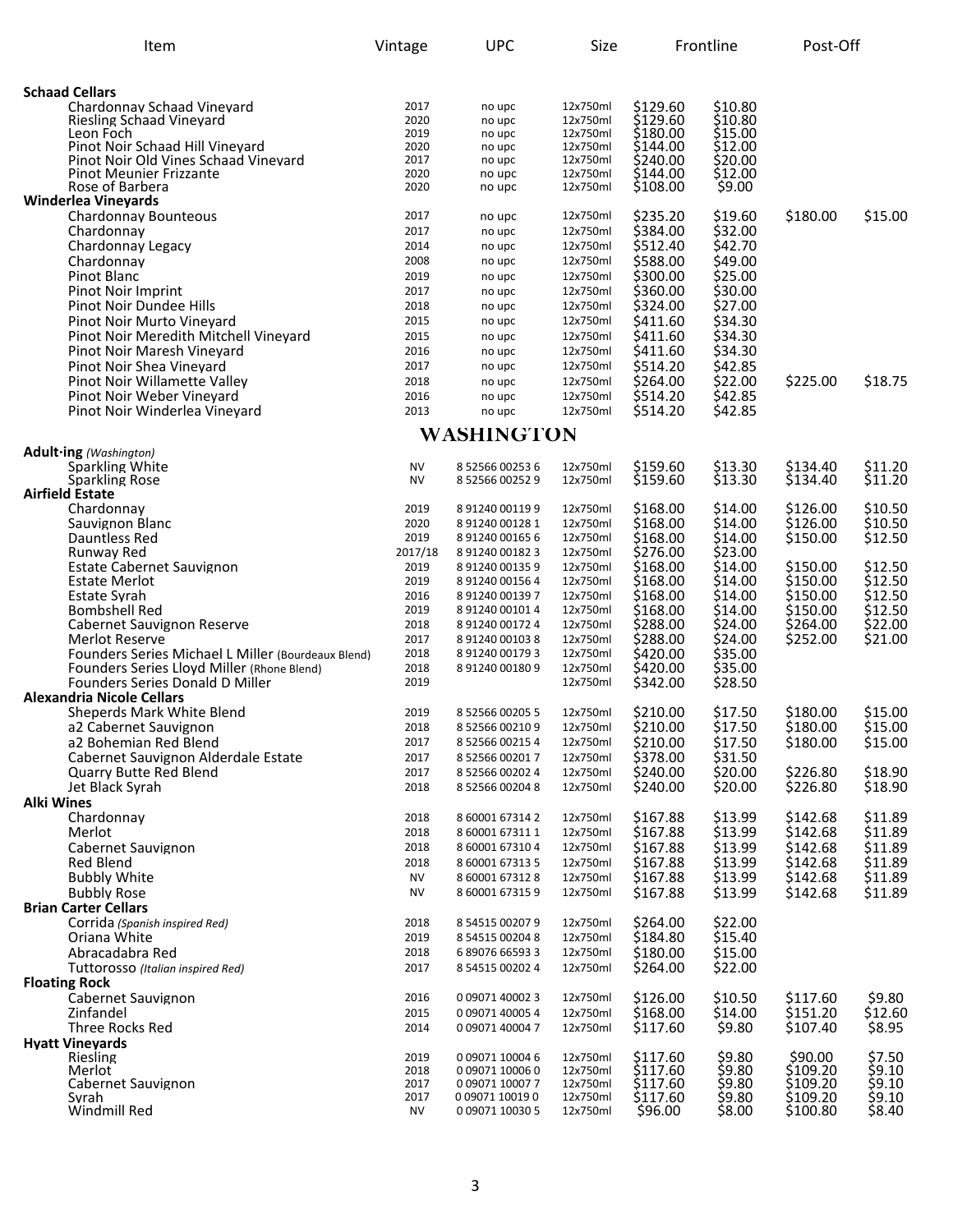| Item                                                             | Vintage           | <b>UPC</b>                         | Size                 |                      | Frontline          | Post-Off             |                    |
|------------------------------------------------------------------|-------------------|------------------------------------|----------------------|----------------------|--------------------|----------------------|--------------------|
|                                                                  |                   |                                    |                      |                      |                    |                      |                    |
| <b>JB Neufeld</b>                                                |                   |                                    |                      |                      |                    |                      |                    |
| Cabernet Sauvignon                                               | 2018              | 8 51878 00503 0                    | 12x750ml             | \$310.80             | \$25.90            |                      |                    |
| Cabernet Sauvignon Old Goat                                      | 2017              | no upc                             | 12x750ml             | \$504.00             | \$42.00            |                      |                    |
| Cabernet Sauvignon Ciel du Cheval                                | 2019              | no upc                             | 12x750ml             | \$394.80             | \$32.90            |                      |                    |
| <b>Lone Birch</b>                                                |                   |                                    |                      |                      |                    |                      |                    |
| Cabernet Sauvignon                                               | 2019              | 8 91240 00171 7                    | 12x750ml             | \$126.00             | \$10.50            | \$114.00             | \$9.50             |
| Cabernet Sauvignon keg<br>Syrah                                  | 2019              | 8 91240 00174 8                    | 1x19.5L<br>12x750ml  | \$195.00<br>\$126.00 | \$10.50            | \$114.00             | \$9.50             |
| Chardonnay                                                       | 2020              | 8 91240 00158 8                    | 12x750ml             | \$126.00             | \$10.50            | \$100.80             | \$8.40             |
| Chardonnay Keg                                                   |                   |                                    | 1x19.5L              | \$185.00             |                    |                      |                    |
| Riesling                                                         | 2020              | 8 91240 00159 1                    | 12x750ml             | \$126.00             | \$10.50            | \$100.80             | \$8.40             |
| <b>Pinot Gris</b>                                                | 2020              | 8 91240 00157 1                    | 12x750ml             | \$126.00             | \$10.50            | \$100.80             | \$8.40             |
| <b>Red Blend</b>                                                 | 2018              | 8 91240 00145 8                    | 12x750ml             | \$126.00             | \$10.50            | \$107.40             | \$8.95             |
| <b>Milbrandt Vineyards</b>                                       |                   |                                    |                      |                      |                    |                      |                    |
| Brothers' Blend                                                  | 2018              | 8 96280 00132 1                    | 12x750ml             | \$141.48             | \$11.79            | \$117.48             | \$9.79             |
| <b>Cabernet Sauvignon Family Series</b>                          | 2019              | 8 96280 00110 9                    | 12x750ml             | \$141.48             | \$11.79            | \$117.48             | \$9.79             |
| <b>Merlot Family Series</b>                                      | 2019              | 8 96280 00105 5                    | 12x750ml             | \$141.48             | \$11.79            | \$117.48             | \$9.79             |
| <b>Pinot Grigio Family Series</b>                                | 2020<br>2020      | 8 96280 00108 6                    | 12x750ml             | \$141.48             | \$11.79<br>\$11.79 | \$117.48             | \$9.79<br>\$9.79   |
| <b>Chardonnay Family Series</b><br><b>Riesling Family Series</b> | 2019              | 8 96280 00107 9<br>8 96280 00106 2 | 12x750ml<br>12x750ml | \$141.48<br>\$141.48 | \$11.79            | \$117.48<br>\$117.48 | \$9.79             |
| <b>Rose Family Series</b>                                        | 2020              | 8 96280 00125 3                    | 12x750ml             | \$141.48             | \$11.79            | \$117.48             | \$9.79             |
| The Estates Chardonnay                                           | 2019              | 8 96280 001048                     | 12x750ml             | \$233.88             | \$19.49            | \$184.68             | \$15.39            |
| The Estates Cabernet Sauvignon                                   | 2018              | 8 96280 00102 4                    | 12x750ml             | \$233.88             | \$19.49            | \$184.68             | \$15.39            |
| The Estates Merlot                                               | 2017              | 8 96280 00100 0                    | 12x750ml             | \$233.88             | \$19.49            | \$184.68             | \$15.39            |
| <b>Roza Ridge</b>                                                |                   |                                    |                      |                      |                    |                      |                    |
| Cabernet Sauvignon                                               | 2016              | 0 09071 20003 6                    | 12x750ml             | \$168.00             | \$14.00            | \$142.80             | \$11.90            |
| Malbec                                                           | 2018              | 0 09071 20008 1                    | 12x750ml             | \$168.00             | \$14.00            | \$142.80             | \$11.90            |
| <b>Ryan Patrick</b>                                              |                   |                                    |                      |                      |                    |                      |                    |
| Naked Chardonnay                                                 | 2020              | 8 51057 00009 9                    | 12x750ml             | \$109.08             | \$9.09             | \$92.28              | \$7.69             |
| Sauvignon Blanc                                                  | 2020              | 8 51057 00014 3                    | 12x750ml             | \$109.08             | \$9.09             | \$92.28              | \$7.69             |
| Pinot Grigio                                                     | 2020              | 8 51057 00013 6                    | 12x750ml             | \$109.08             | \$9.09             | \$92.28              | \$7.69             |
| Riesling                                                         | 2020              | 8 51057 000198                     | 12x750ml             | \$109.08             | \$9.09             | \$92.28              | \$7.69             |
| Rose                                                             | 2020              | 8 51057 00017 4                    | 12x750ml             | \$109.08             | \$9.09             | \$92.28              | \$7.69             |
| <b>Redhead Red</b>                                               | 2018<br>2019      | 8 51057 00029 7                    | 12x750ml<br>12x750ml | \$109.08<br>\$159.48 | \$9.09<br>\$13.29  | \$92.28<br>\$92.28   | \$7.69<br>\$7.69   |
| Rock Island Chardonnay<br>Rock Island Red                        | 2018              | 8 51057 00000 6<br>8 51057 000068  | 12x750ml             | \$159.48             | \$13.29            | \$92.28              | \$7.69             |
| Rock Island Cabernet Sauvignon                                   | 2018              | 8 51057 00007 5                    | 12x750ml             | \$159.48             | \$13.29            | \$92.28              | \$7.69             |
| <b>Simply Wines</b>                                              |                   |                                    |                      |                      |                    |                      |                    |
| Cabernet Sauvignon                                               | 2018              | 8 90512 00208 7                    | 12x750ml             | \$92.28              | \$7.69             | \$83.88              | \$6.99             |
| Chardonnay                                                       | 2020              | 8 90512 00207 0                    | 12x750ml             | \$92.28<br>\$92.28   | \$7.69             | \$83.88<br>\$83.88   | \$6.99<br>\$6.99   |
| <b>Red Blend</b><br><b>Tattoo Girl</b>                           | 2018              | 8 90512 00209 4                    | 12x750ml             |                      | \$7.69             |                      |                    |
| Riesling                                                         | 2020              | 8 60339 000917                     | 12x750ml             | \$109.20             | \$9.10             | \$91.20              | \$7.60             |
| Rose                                                             | 2020              | 8 60339 00097 9                    | 12x750ml             | \$109.20             | \$9.10             | \$91.20              | \$7.60             |
| Chardonnay                                                       | 2019              | 8 60000 91410 9                    | 12x750ml             | \$109.20             | \$9.10             | \$91.20              | \$7.60             |
| <b>Red Blend</b>                                                 | NV                | 8 60000 91412 3                    | 12x750ml             | \$126.00             | \$10.50            | \$107.40             | \$8.95             |
| Cabernet Sauvignon                                               | 2018              | 8 60339 00099 3                    | 12x750ml             | \$126.00             | \$10.50            | \$107.40             | \$8.95             |
|                                                                  |                   | <b>CALIFORNIA</b>                  |                      |                      |                    |                      |                    |
| <b>Cannonball Winery</b>                                         |                   |                                    |                      |                      |                    |                      |                    |
| Cabernet Sauvignon                                               | 2019              | 8 96499 00110 5                    | 12x750ml             | \$142.80             | \$11.90            | \$108.00             | \$9.00             |
| Cabernet Sauvignon                                               | 2018              | 0 40232 17853 5                    | 12x375ml             | \$90.00              | \$7.50             | \$75.00              | \$6.25             |
| Chardonnay                                                       | 2019              | 8 96499 00140 2                    | 12x750ml             | \$142.80             | \$11.90            | \$117.00             | \$9.75             |
| Chardonnay                                                       | 2018              | 8 96499 00102 0                    | 12x375ml             | \$90.00              | \$7.50             | \$66.00              | \$5.50             |
| Merlot                                                           | 2019              | 8 96499 00111 2                    | 12x750ml             | \$142.80             | \$11.90            | \$117.00             | \$9.75             |
| Sauvignon Blanc                                                  | 2019              | 8 96499 00141 9                    | 12x750ml             | \$142.80             | \$11.90            | \$117.00             | \$9.75             |
| Sauvignon Blanc                                                  | 2020              | 8 96499 00103 7                    | 12x375ml             | \$90.00              | \$7.50             | \$66.00              | \$5.50             |
| <b>Angels &amp; Cowboys</b>                                      |                   |                                    |                      |                      |                    |                      |                    |
| <b>Brut Rose</b>                                                 | ΝV                | 8 96499 00104 4                    | 12x750ml             | \$201.60             | \$16.80            | \$168.00             | \$14.00            |
| Brut<br>Proprietary Sonoma Red                                   | <b>NV</b><br>2019 | 8 96499 00107 5                    | 12x750ml<br>12x750ml | \$201.60<br>\$216.00 | \$16.80            | \$168.00             | \$14.00<br>\$14.00 |
| Rose                                                             | 2021              | 0 40232 09672 3<br>0 40232 09671 6 | 12x750ml             | \$142.80             | \$18.00<br>\$11.90 | \$168.00<br>\$108.00 | \$9.00             |
| Rose                                                             | 2021              | 0 40232 35450 2                    | 12x375ml             | \$84.00              | \$7.00             | \$75.00              | \$6.25             |
| <b>Eberle</b>                                                    |                   |                                    |                      |                      |                    |                      |                    |
| Chardonnay Estate Paso Robles                                    | 2019              | 097703200899                       | 12x750ml             | \$201.60             | \$16.80            |                      |                    |
| Zinfandel Paso Robles                                            | 2019              | 097703322157                       | 12x750ml             | \$252.00             | \$21.00            |                      |                    |
| <b>Full Boar Red</b>                                             | NV                | 097703352185                       | 12x750ml             | \$201.60             | \$16.80            |                      |                    |
| Cabernet Sauvignon Vineyard Selection Paso Robles                | 2018              | 097703272100                       | 12x750ml             | \$216.00             | \$18.00            |                      |                    |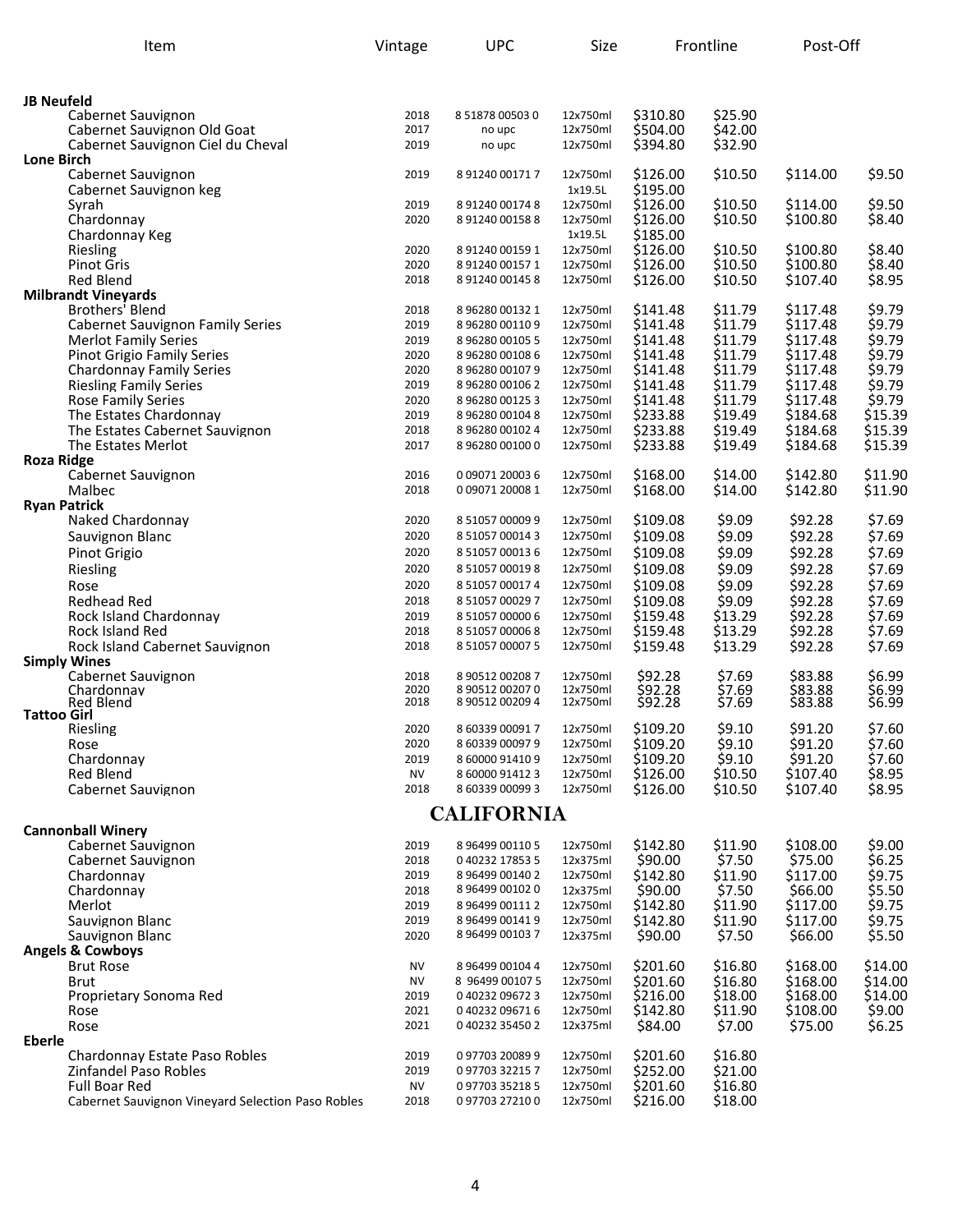| Item                                                 | Vintage      | <b>UPC</b>                         | Size                 |                      | Frontline          | Post-Off             |                   |
|------------------------------------------------------|--------------|------------------------------------|----------------------|----------------------|--------------------|----------------------|-------------------|
|                                                      |              |                                    |                      |                      |                    |                      |                   |
| <b>Hanzell Vineyards</b>                             |              |                                    |                      |                      |                    |                      |                   |
| Chardonnay Sonoma County                             | 2016         | no upc                             | 6x750ml              | \$588.00             | \$49.00            |                      |                   |
| Sebella Chardonnay Sonoma County                     | 2019         | no upc                             | 12x750ml             | \$330.00<br>\$882.00 | \$27.50<br>\$73.50 |                      |                   |
| Pinot Noir Sonoma County<br><b>Long Meadow Ranch</b> | 2015/16      | no upc                             | 6x750ml              |                      |                    |                      |                   |
| Farmstead Chardonnay Napa Valley                     | 2018         | 8 94591 00212 9                    | 12x750ml             | \$210.00             | \$17.50            | \$159.60             | \$13.30           |
| Farmstead Cabernet Sauvignon Napa Valley             | 2018         | 8 94591 00225 9                    | 12x750ml             | \$300.00             | \$25.00            | \$243.60             | \$20.30           |
| Farmstead Sonoma Brut                                | <b>NV</b>    | 8 94591 00294 5                    | 12x750ml             | \$264.00             | \$22.00            | \$228.00             | \$19.00           |
| Sauvignon Blanc Napa Valley                          | 2019         | 8 94591 00252 5                    | 12x750ml             | \$180.00             | \$15.00            | \$155.40             | \$12.95           |
| Cabernet Sauvignon Napa Valley                       | 2016         | 8 94591 00211 2                    | 12x750ml             | \$462.00             | \$38.50            |                      |                   |
| Chardonnay Anderson Valley                           | 2015         | 8 94591 00233 4                    | 12x750ml             | \$348.00             | \$29.00            |                      |                   |
| Merlot Napa Valley                                   | 2017         | 8 94591 00227 3                    | 12x750ml             | \$414.00             | \$34.50            |                      |                   |
| <b>McNab Ridge</b>                                   |              |                                    |                      |                      |                    |                      |                   |
| Cabernet Sauvignon Mendocino County                  | 2017         | 6 81416 03583 3                    | 12x750ml             | \$168.00             | \$14.00            | \$150.00             | \$12.50           |
| Chardonnay Mendocino County                          | 2019         | 6 81416 03582 6                    | 12x750ml             | \$151.20             | \$12.60            | \$134.40             | \$11.20           |
| Petite Sirah Mendocino County                        | 2017         | 6 81416 03586 4                    | 12x750ml             | \$168.00             | \$14.00            | \$150.00             | \$12.50           |
| Zinfandel Mendocino County<br>Zinzilla               | 2018<br>2017 | 6 81416 03543 7                    | 12x750ml             | \$168.00             | \$14.00<br>\$11.00 | \$150.00<br>\$117.60 | \$12.50<br>\$9.80 |
| Fred's Red                                           | <b>NV</b>    | 6 81416 80300 5<br>6 81416 80100 1 | 12x750ml<br>12x750ml | \$132.00<br>\$108.00 | \$9.00             | \$99.00              | \$8.25            |
| Tippy's White                                        | <b>NV</b>    | 6 81416 50200 8                    | 12x750ml             | \$108.00             | \$9.00             | \$99.00              | \$8.25            |
| <b>Robert Keenan Winery</b>                          |              |                                    |                      |                      |                    |                      |                   |
| Chardonnay Spring Mountain                           | 2019         | 7 28967 04275 7                    | 12x750ml             | \$394.80             | \$32.90            | \$369.00             | \$30.75           |
| Merlot Napa Valley                                   | 2018         | 7 28967 02375 6                    | 12x750ml             | \$420.00             | \$35.00            |                      |                   |
| Merlot Mailbox Vineyard Spring Mountain              | 2018         | 7 28967 05975 5                    | 12x750ml             | \$672.00             | \$56.00            |                      |                   |
| <b>Cabernet Franc Spring Mountain</b>                | 2018         |                                    | 12x750ml             | \$655.20             | \$54.60            |                      |                   |
| <b>Mernet Spring Mountain</b>                        | 2017         | 7 28967 03775 3                    | 12x750ml             | \$1,008.00           | \$84.00            |                      |                   |
| Cabernet Sauvignon                                   | 2017         |                                    | 12x750ml             | \$562.80             | \$46.90            | \$520.80             | \$43.40           |
| Cabernet Sauvignon Reserve Spring Mountain           | 2017         | 7 28967 03875 0                    | 12x750ml             | \$1,050.00           | \$87.50            | \$1,026.00           | \$85.50           |
| Zinfandel Napa Valley                                | 2018         | 7 28967 03475 2                    | 12x750ml             | \$386.40             | \$32.20            |                      |                   |
| <b>Rubus</b>                                         |              |                                    |                      |                      |                    |                      |                   |
| Old Vine Zinfandel Lodi                              | 2018         | 784585011988                       | 12x750ml             | \$151.20             | \$12.60            | \$134.40             | \$11.20           |
| Old Vine Reserve Zinfandel                           | 2019         | 784585027071                       | 12x750ml             | \$180.00             | \$15.00            | \$119.40             | \$9.95            |
| Cabernet Sauvignon Napa Valley                       | 2018         | 784585012541                       | 12x750ml             | \$268.20             | \$22.35            | \$239.40             | \$19.95           |
| <b>StuhlMuller Vineyards</b>                         |              |                                    |                      |                      |                    |                      |                   |
| Estate Chardonnay Alexander Valley                   | 2018/19      | 094922734563                       | 12x750ml             | \$234.00             | \$19.50            |                      |                   |
| Estate Zinfandel Alexander Valley                    | 2015         | no upc                             | 12x750ml             | \$285.60             | \$23.80            |                      |                   |
| Estate Cabernet Sauvignon Alexander Valley           | 2018         | 0 94922 73455 6                    | 12x750ml             | \$352.80             | \$29.40            |                      |                   |
| <b>Stony Hill</b><br>Riesling                        | 2017         | no upc                             | 12x750ml             | \$324.00             | \$27.00            |                      |                   |
|                                                      |              |                                    |                      |                      |                    |                      |                   |
|                                                      |              | <b>ARGENTINA</b>                   |                      |                      |                    |                      |                   |
| <b>Anyi</b> (Kysela Pere et Fils)                    |              |                                    |                      |                      |                    |                      |                   |
| Malbec                                               | 2017         | 784585014026                       | 6x750ml              | \$172.20             | \$28.70            | \$144.00             | \$24.00           |
| <b>Avatar</b> (Kysela Pere et Fils)                  |              |                                    |                      |                      | \$10.50            |                      |                   |
| Malbec<br>Cabernet Sauvignon                         | 2018<br>2017 | 784585022816<br>784585022809       | 12x750ml<br>12x750ml | \$126.00<br>\$126.00 | \$10.50            | \$117.60<br>\$117.60 | \$9.80<br>\$9.80  |
| Chakana (Kysela Pere et Fils)                        |              |                                    |                      |                      |                    |                      |                   |
| Malbec                                               | 2019         | 872684000047                       | 6x750ml              | \$126.00             | \$21.00            | \$95.70              | \$15.95           |
| <b>Red Blend</b>                                     | 2018         | 872684000122                       | 6x750ml              | \$138.00             | \$23.00            | \$95.70              | \$15.95           |
| <b>Bressia</b> (Kysela Pere et Fils)                 |              |                                    |                      |                      |                    |                      |                   |
| Cabernet Franc Monteagrelo                           | 2018         | 784585013951                       | 6x750ml              | \$147.00             | \$24.50            | \$126.00             | \$21.00           |
| Malbec Monteagrelo                                   | 2017         | 784585010035                       | 6x750ml              | \$147.00             | \$24.50            | \$126.00             | \$21.00           |
| El Ganador (Kysela Pere et Fils)                     |              |                                    |                      |                      |                    |                      |                   |
| Malbec                                               | 2019         | 784585010479                       | 12x750ml             | \$120.00             | \$10.00            | \$105.00             | \$8.75            |
| <b>Maipe</b> ( <i>Kysela Pere et Fils</i> )          |              |                                    |                      |                      |                    |                      |                   |
| Malbec Rose                                          | 2020         | 784585019828                       | 12x750ml             | \$120.00             | \$10.00            | \$100.80             | \$8.40            |
| Malbec                                               | 2019         | 784585008834                       | 12x750ml             | \$120.00             | \$10.00            | \$100.80             | \$8.40            |
| Malbec Reserve                                       | 2019         | 784585012510                       | 12x750ml             | \$156.00             | \$13.00            | \$134.40             | \$11.20           |
| Malbec BIB                                           | 2019         | 784585011728                       | 4X3L                 | \$120.00             | \$30.00            | \$106.00             | \$26.50           |
| Torrontes                                            | 2020         | 784585009817                       | 12x750ml             | \$120.00             | \$10.00            | \$100.80             | \$8.40            |
| Brut Chardonnay / Pinot Noir                         | <b>NV</b>    | 784585013937                       | 6x750ml              | \$84.00              | \$14.00            |                      |                   |
| Cuatro Gatos Locos (Kysela Pere et Fils)             |              |                                    |                      |                      |                    |                      |                   |
| Miau Malbec                                          | 2019         | 784585026975                       | 6x750ml              | \$84.00              | \$14.00            | \$77.70              | \$12.95           |
| <b>SobreNatural</b> (Kysela Pere et Fils)            |              |                                    |                      |                      |                    |                      |                   |
| Organic Tinto (Tannat /Malbec)                       | 2020         | 784585025923                       | 6x750ml              | \$111.00             | \$18.50            | \$95.70              | \$15.95           |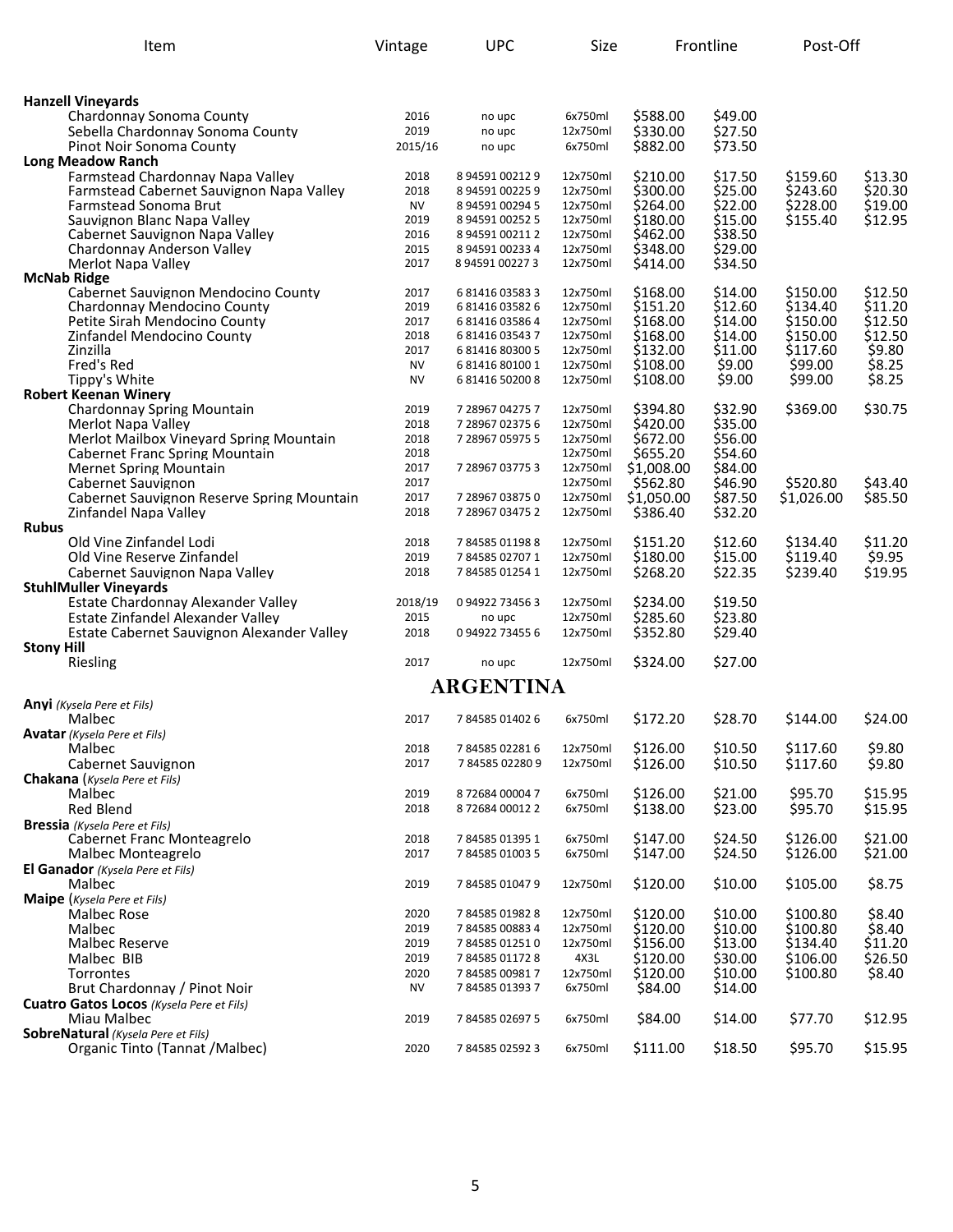| Item                                                                          | Vintage         | <b>UPC</b>                         | Size                 |                      | Frontline          | Post-Off             |                    |
|-------------------------------------------------------------------------------|-----------------|------------------------------------|----------------------|----------------------|--------------------|----------------------|--------------------|
|                                                                               |                 | <b>AUSTRALIA</b>                   |                      |                      |                    |                      |                    |
| Milton Park (Kysela Pere et Fils)                                             |                 |                                    |                      |                      |                    |                      |                    |
| Shiraz<br>Thorn Clarke (Kysela Pere et Fils)                                  | 2018            | 8 53065 00068 9                    | 12x750ml             | \$132.00             | \$11.00            | \$119.40             | \$9.95             |
| Shiraz, Shotfire                                                              | 2019            | 8 53065 00015 3                    | 12x750ml             | \$226.80             | \$18.90            | \$201.60             | \$16.80            |
| <b>Rubus</b> (Kysela Pere et Fils)                                            |                 |                                    |                      |                      |                    |                      |                    |
| Shiraz Barossa                                                                | 2018            | 784585013913                       | 12x750ml             | \$228.00             | \$19.00            | \$179.40             | \$14.95            |
|                                                                               |                 | <b>AUSTRIA</b>                     |                      |                      |                    |                      |                    |
| Hugl Weine (Kysela Pere et Fils)                                              |                 |                                    |                      |                      |                    |                      |                    |
| Zweitgelt Rose<br>Gruner Veltliner                                            | 2020<br>2020    | 784585016419<br>784585009718       | 12x750ml<br>12x1L    | \$120.00<br>\$144.00 | \$10.00<br>\$12.00 | \$107.40<br>\$126.00 | \$8.95<br>\$10.50  |
| Zweitgelt                                                                     | 2018            | 784585001514                       | 12x1L                | \$144.00             | \$12.00            | \$126.00             | \$10.50            |
| Gemischter Satz (traditional field blend)                                     | 2019            | 784585025121                       | 12x750ml             | \$132.00             | \$11.00            | \$119.40             | \$9.95             |
| Sparkling Zweitgelt Le Secco Rose                                             | <b>NV</b>       | 784585023134                       | 12x750ml             | \$144.00             | \$12.00            | \$134.40             | \$11.20            |
| Sparkling Gruner Veltliner                                                    | <b>NV</b>       | 784585023707                       | 12x750ml             | \$226.80             | \$18.90            |                      |                    |
| <b>Brunn</b> (Artisan Collection)                                             |                 |                                    |                      |                      |                    |                      |                    |
| Gruner Veltliner                                                              | 2020<br>2017    | 9 006097 010077                    | 12x1L<br>12x1L       | \$144.00<br>\$144.00 | \$12.00<br>\$12.00 | \$126.00<br>\$126.00 | \$10.50<br>\$10.50 |
| Zweitgelt<br>Weingut Wimmer (Kysela Pere et Fils)                             |                 | 9 006097 010084                    |                      |                      |                    |                      |                    |
| <b>Gruner Veltliner</b>                                                       | 2020            | 784585011117                       | 12x1L                | \$144.00             | \$12.00            | \$126.00             | \$10.50            |
|                                                                               |                 | <b>BULGARIA</b>                    |                      |                      |                    |                      |                    |
| <b>VINI</b> (Bulgarian Master Vintners)                                       |                 |                                    |                      |                      |                    |                      |                    |
| Cabernet Sauvignon                                                            | 2019            | 7 69650 71534 3                    | 12x750ml             | \$90.00              | \$7.50             | \$83.40              | \$6.95             |
| Merlot                                                                        | 2016            | 769650715350                       | 12x750ml             | \$90.00              | \$7.50             | \$83.40              | \$6.95             |
| <b>Pinot Noir</b><br>Chardonnay                                               | 2019<br>2019    | 7 69650 71538 1<br>7 69650 71537 4 | 12x750ml<br>12x750ml | \$90.00<br>\$90.00   | \$7.50<br>\$7.50   | \$83.40<br>\$83.40   | \$6.95<br>\$6.95   |
| Sauvignon Blanc                                                               | 2019            | 769650715367                       | 12x750ml             | \$90.00              | \$7.50             | \$83.40              | \$6.95             |
| <b>Domaine Boyar</b> (Bulgarian Master Vintners)                              |                 |                                    |                      |                      |                    |                      |                    |
| Cabernet Sauvingon Reserve                                                    | 2017            | 3 800008 164578                    | 12x750ml             | \$100.80             | \$8.40             | \$84.00              | \$7.00             |
|                                                                               |                 | <b>CHILE</b>                       |                      |                      |                    |                      |                    |
| <b>Crucero Collection</b> (Kysela Pere et Fils)                               |                 |                                    |                      |                      |                    |                      |                    |
| Carmenere                                                                     | 2019            | 784585011766                       | 12x750ml             | \$126.00             | \$10.50            | \$113.40             | \$9.45             |
| <b>Ketran</b> (Kysela Pere et Fils)                                           |                 |                                    |                      |                      |                    |                      |                    |
| <b>Red Blend</b>                                                              | 2014            | 784585022595                       | 6x750ml              | \$336.00             | \$56.00            | \$323.40             | \$53.90            |
| Vina Siegel (Kysela Pere et Fils)<br>Cabernet Sauvignon Uber Reserve          | 2018            | 784585013500                       | 12x750ml             | \$126.00             | \$10.50            | \$113.40             | \$9.45             |
| Reserve Red Blend 1234                                                        | 2019            | 784585015276                       | 12x750ml             | \$126.00             | \$10.50            | \$113.40             | \$9.45             |
|                                                                               |                 | <b>FRANCE</b>                      |                      |                      |                    |                      |                    |
| Alsace                                                                        |                 |                                    |                      |                      |                    |                      |                    |
| <b>Domaine Loberger</b> (JP Bourgeois Imports)                                |                 |                                    |                      |                      |                    |                      |                    |
| Pinot Noir "Nuances"                                                          | 2016            | no upc                             | 12x750ml             | \$621.60             | \$51.80            | \$552.00             | \$46.00            |
| <b>Domaine Ansen</b> (Bon Vivant Imports)                                     |                 |                                    |                      |                      |                    |                      |                    |
| Rose of Pinot Noir<br>Domaine Allimant-Laugner (Vigneron Imports)             | 2020            | no upc                             | 12x750ml             | \$180.00             | \$15.00            | \$167.40             | \$13.95            |
| Gewurztraminer                                                                | 2018            | 7 054890 055698                    | 12x750ml             | \$204.00             | \$17.00            | \$176.40             | \$14.70            |
| Pinot Blanc                                                                   | 2019            | 7 054890 055148                    | 12x750ml             | \$168.00             | \$14.00            | \$155.40             | \$12.95            |
| Pinot Noir                                                                    | 2019            | 7 054890 055766                    | 12x750ml             | \$192.00             | \$16.00            | \$176.40             | \$14.70            |
| Riesling                                                                      | 2018            | 7 054890 055216                    | 12x750ml             | \$180.00             | \$15.00            | \$167.40             | \$13.95            |
| Cremant d'Alsace Brut                                                         | NV              | 7 054890 055834                    | 12x750ml             | \$222.00             | \$18.50            | \$210.00             | \$17.50            |
| Cremant d'Alsace Brut<br>Cremant d'Alsace Brut Rose                           | NV<br><b>NV</b> | 7 05489 15549 3<br>7 054890 054912 | 6x1.5L<br>12x750ml   | \$235.20<br>\$222.00 | \$39.20<br>\$18.50 | \$210.00             | \$17.50            |
| Cremant d'Alsace Brut Rose                                                    | <b>NV</b>       | 7 054890 055902                    | 6x1.5L               | \$235.20             | \$39.20            |                      |                    |
| <b>Wolfberger</b> (Kysela Pere et Fils)                                       |                 |                                    |                      |                      |                    |                      |                    |
| Cremant d'Alsace                                                              | NV              | 784585002719                       | 12x750ml             | \$222.00             | \$18.50            | \$210.00             | \$17.50            |
| Cremant d'Alsace Rose                                                         | NV              | 784585003662                       | 12x750ml             | \$222.00             | \$18.50            | \$210.00             | \$17.50            |
| Pinot Blanc                                                                   | 2019            | 784585002702                       | 12x750ml             | \$180.00             | \$15.00            | \$167.40             | \$13.95            |
| Gewurztraminer<br>Gewurtztraminer Grand Cru Hengst                            | 2019<br>2017    | 784585003297<br>784585025657       | 12x750ml<br>12x750ml | \$215.40<br>\$323.40 | \$17.95<br>\$26.95 |                      |                    |
| Riesling                                                                      | 2020            | 784585006298                       | 12x750ml             | \$210.00             | \$17.50            | \$196.80             | \$16.40            |
| Riesling Grand Cru Rangen de Thann                                            | 2018            | 784585020024                       | 12x750ml             | \$624.00             | \$52.00            |                      |                    |
| <b>Beaujolais</b>                                                             |                 |                                    |                      |                      |                    |                      |                    |
| Clos Les Farges/Domaine Cheysson (Vigneron Imports)                           |                 |                                    |                      |                      |                    |                      |                    |
| Chiroubles "Clos les Farges"                                                  | 2017            | 7 05489 00700 6                    | 12x750ml             | \$195.00             | \$16.25            |                      |                    |
| Chiroubles "Clos les Farges"<br>Domaine Manoir du Carra (Kysela Pere et Fils) | 2015            | 7 05489 37390 3                    | 24x375ml             | \$201.60             | \$8.40             | \$190.80             | \$7.95             |
| Beaujolais-Villages Bistrot                                                   | 2019            | 784585022397                       | 12x750ml             | \$168.00             | \$14.00            | \$155.40             | \$12.95            |
|                                                                               |                 |                                    |                      |                      |                    |                      |                    |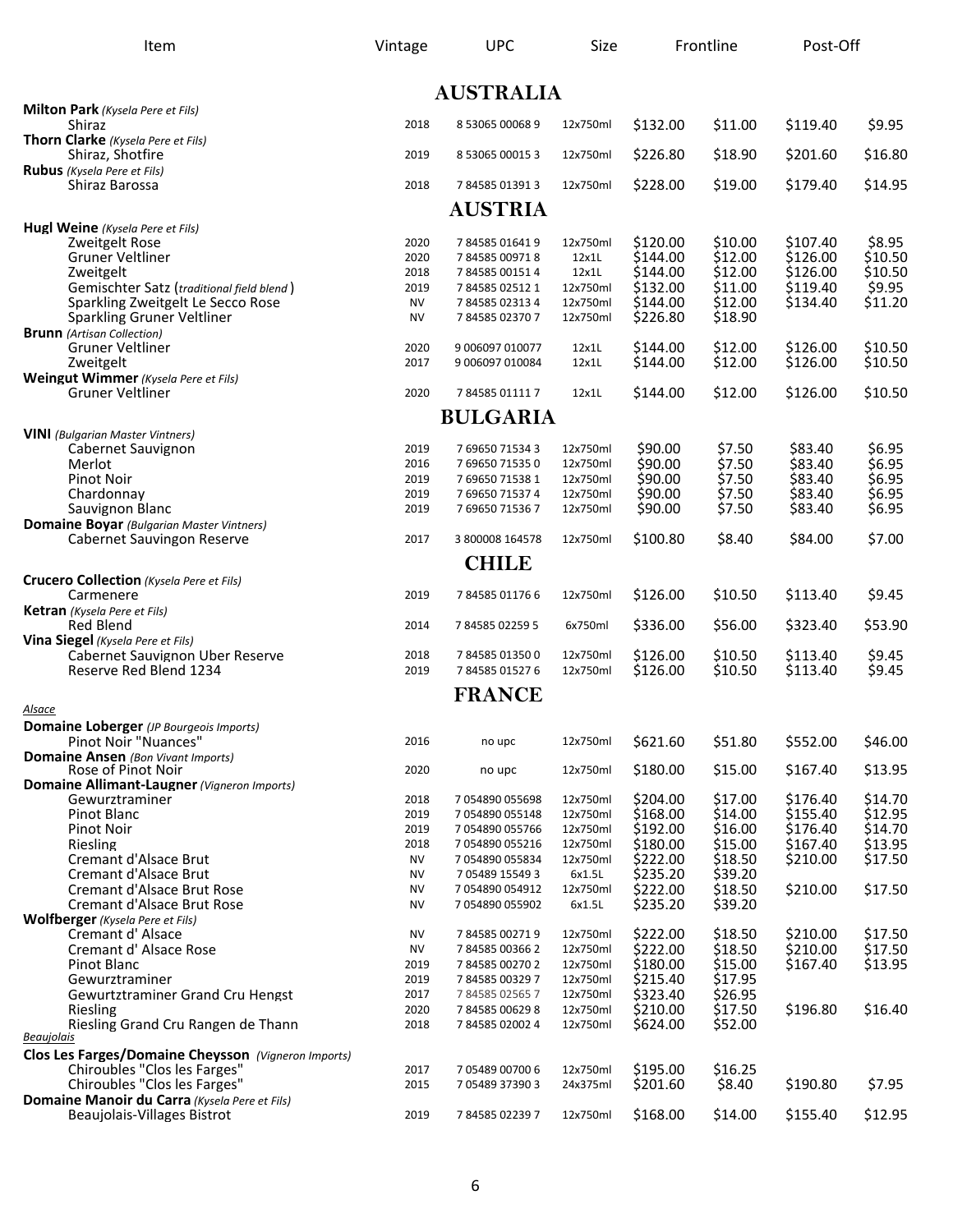| Item                                                                                    | Vintage      | <b>UPC</b>                   | Size                 |                      | Frontline          | Post-Off |         |
|-----------------------------------------------------------------------------------------|--------------|------------------------------|----------------------|----------------------|--------------------|----------|---------|
|                                                                                         |              |                              |                      |                      |                    |          |         |
| <b>Domaine Marion Pral</b> (JP Bourgeois Imports)                                       |              |                              |                      |                      |                    |          |         |
| Beaujolais "Cuvee Terroir"                                                              | 2020         | 8 57488 00520 7              | 12x750ml             | \$180.00             | \$15.00            | \$163.20 | \$13.60 |
| Beaujolais Blanc                                                                        | 2020         | 8 57488 00519 1              | 12x750ml             | \$180.00             | \$15.00            | \$163.20 | \$13.60 |
| Morgon "Les Charmes"                                                                    | 2020         | 8 57488 00521 4              | 12x750ml             | \$207.00             | \$17.25            |          |         |
| Moulin a Vent<br>Bordeaux                                                               | 2020         | no upc                       | 12x750ml             | \$207.00             | \$17.25            |          |         |
| <b>Ballarin</b> (Marcheti Scoperta Imports)                                             |              |                              |                      |                      |                    |          |         |
| Cremant de Bourdeaux Brut                                                               | <b>NV</b>    | 0 20106 50642 8              | 12x750ml             | \$210.00             | \$17.50            | \$167.40 | \$13.95 |
| Chateau Dutruch (Vigneron Imports)                                                      |              |                              |                      |                      |                    |          |         |
| Grand Poujeaux Moulis-en-Medoc                                                          | 2015         | 705489009703                 | 12x750ml             | \$339.00             | \$28.25            |          |         |
| Grand Poujeaux Moulis-en-Medoc<br><b>Chateau Grand Francais (JP Bourgeois Imports)</b>  | 2015         | 705489379707                 | 24x375ml             | \$384.00             | \$16.00            | \$362.40 | \$15.10 |
| <b>Bordeaux Superieur Grand Cuvee</b>                                                   | 2018         | 8 57488 00522 1              | 12x750ml             | \$249.00             | \$20.75            |          |         |
| Chateau Haut Bana (Vigneron Imports)                                                    |              |                              |                      |                      |                    |          |         |
| Medoc                                                                                   | 2017         | 7 05489 00971 0              | 12x750ml             | \$168.00             | \$14.00            | \$154.80 | \$12.90 |
| Chateau Lamothe Castera (JP Bourgeois Imports)                                          |              |                              |                      |                      |                    |          |         |
| Cuvee "Margaux"<br><b>Luccianus</b> (Kysela Pere et Fils)                               | 2020         | 8 57488 00562 7              | 12x750ml             | \$168.00             | \$14.00            | \$150.00 | \$12.50 |
| <b>Lussac Saint Emilion Amphore</b>                                                     | 2019         | 784585027507                 | 6x750ml              | \$210.00             | \$35.00            |          |         |
| Ch. La Commanderie de Queyret (Vigneron Imports)                                        |              |                              |                      |                      |                    |          |         |
| Entre-Deux-Mers                                                                         | 2020         | 7 05489 00955 0              | 12x750ml             | \$144.00             | \$12.00            | \$132.00 | \$11.00 |
| <b>Bordeaux Superieur</b><br>Grand Enclos du Chateau de Cerons (Vigneron Imports)       | 2017         | 7 05489 00956 7              | 12x750ml             | \$144.00             | \$12.00            | \$132.00 | \$11.00 |
| Graves Rouge                                                                            | 2014         | 7 05489 00930 7              | 12x750ml             | \$273.00             | \$22.75            |          |         |
| Chateau Haut-Goujon (Vigneron Imports)                                                  |              |                              |                      |                      |                    |          |         |
| Montagne Saint-Emilion                                                                  | 2015         | 7 05489 00921 5              | 12x750ml             | \$239.40             | \$19.95            |          |         |
| Chateau des Landes (Kysela Pere et Fils)<br><b>Lussac Saint Emilion Cuvee Tradition</b> | 2016         | 784585015627                 | 12x750ml             | \$203.40             | \$16.95            |          |         |
| Caprice d'Anais Rose                                                                    | 2020         | 784585016471                 | 12x750ml             | \$147.00             | \$12.25            | \$138.00 | \$11.50 |
| <b>Chateau Loumelat</b> (Baron Francois)                                                |              |                              |                      |                      |                    |          |         |
| <b>Blaye Cotes du Bourdeaux</b>                                                         | 2018         | 6 59651 07723 9              | 12x750ml             | \$168.00             | \$14.00            | \$159.60 | \$13.30 |
| Chateau Pas de L' Ane (JP Bourgeois Imports)                                            |              |                              |                      |                      |                    |          |         |
| Saint-Emilion Grand Cru<br><b>Chateau Tour Sieujean (Baron Francois)</b>                | 2014         | 8 57488 00526 9              | 6x750ml              | \$635.40             | \$52.95            |          |         |
| Pauillac                                                                                | 2015         | no upc                       | 6x750ml              | \$504.00             | \$42.00            |          |         |
| Chateau Beluge (JP Bourgeois Imports)                                                   |              |                              |                      |                      |                    |          |         |
| Fronsac<br><b>Sauternes</b>                                                             | 2015         | 8 57488 00576 4              | 12x750ml             | \$222.00             | \$18.50            |          |         |
| Chateau Gravas (Kysela Pere et Fils)                                                    |              |                              |                      |                      |                    |          |         |
| Sauternes                                                                               | 2016         | 784585001293                 | 12x375ml             | \$216.00             | \$18.00            | \$210.00 | \$17.50 |
| Chateau Hallet (Kysela Pere et Fils)                                                    |              |                              |                      |                      |                    |          |         |
| Sauternes                                                                               | 2018         | 784585006106                 | 6x750ml              | \$638.40             | \$26.60            |          |         |
| Sauternes                                                                               | 2018         | 784585006090                 | 12x375ml             | \$192.00             | \$16.00            |          |         |
| <b>Chateau Grillon</b> (Vigneron Imports)<br>Sauternes                                  | 2018         | 7 05489 00985 7              | 12x750ml             | \$226.80             | \$18.90            |          |         |
| <b>Bourgogne</b>                                                                        |              |                              |                      |                      |                    |          |         |
| <b>Baron Aime</b>                                                                       |              |                              |                      |                      |                    |          |         |
| Cremant de Bourgogne                                                                    | <b>NV</b>    | 784585009053                 | 12x750ml             | \$210.00             | \$17.50            | \$189.00 | \$15.75 |
| <b>Maurice Ecard</b> (Kysela Pere et Fils)<br>Bourgogne Rouge                           | 2018         | 784585009053                 | 12x750ml             | \$201.00             | \$16.75            |          |         |
| <b>Bourgogne Blanc</b>                                                                  | 2019         | 784585009060                 | 12x750ml             | \$189.00             | \$15.75            |          |         |
| Charton et Trebuchet (Kysela Per et Fils)                                               |              |                              |                      |                      |                    |          |         |
| Bourgogne Blanc                                                                         | 2019         | 784585015788                 | 12x750ml             | \$204.00             | \$17.00            | \$184.80 | \$15.40 |
| Domaine Fabrice Masse (Vigneron Imports)<br>Givry 1er Cru Vieilles Vignes En Veau       | 2019         | 7 05489 00332 9              | 12x750ml             | \$324.00             | \$27.00            |          |         |
| Domaine des Gerbeaux (JP Bourgeois Imports)                                             |              |                              |                      |                      |                    |          |         |
| Macon-Villages                                                                          | 2018         | 8 57488 00517 7              | 12x750ml             | \$168.00             | \$14.00            |          |         |
| Perchaud (Kysela Pere et Fils)                                                          |              |                              |                      |                      |                    |          |         |
| Chablis<br>Chablis                                                                      | 2018<br>2019 | 784585000074<br>784585013579 | 12x750ml<br>12x375ml | \$366.00<br>\$210.00 | \$30.50<br>\$17.50 |          |         |
| <b>Chavy-Chouet</b> (Kysela Pere et Fils)                                               |              |                              |                      |                      |                    |          |         |
| Bourgogne Blanc "Les Femelottes"                                                        | 2019         | 784585004737                 | 12x750ml             | \$352.20             | \$29.35            |          |         |
| Bourgogne "Les Saussots"                                                                | 2019         | 784585009039                 | 12x750ml             | \$352.20             | \$29.35            |          |         |
| Meursault "Genevieres"                                                                  | 2019         | 784585013555                 | 12x750ml             | \$1,206.00           | \$100.50           |          |         |
| Puligny-Montrachet "Champs Gain"                                                        | 2019         | 784585023028                 | 12x750ml             | \$1,362.00           | \$113.50           |          |         |
| Jean-Louis Mothe (Marchetti Imports)<br>Chablis                                         | 2018         | 0 20106 50425 7              | 12x750ml             | \$275.40             | \$22.95            |          |         |
| Jean-Paul Paquet (Marchetti Imports)                                                    |              |                              |                      |                      |                    |          |         |
| <b>Pouilly Fuisse</b>                                                                   | 2018         | 0 20106 50485 1              | 12x750ml             | \$310.80             | \$25.90            |          |         |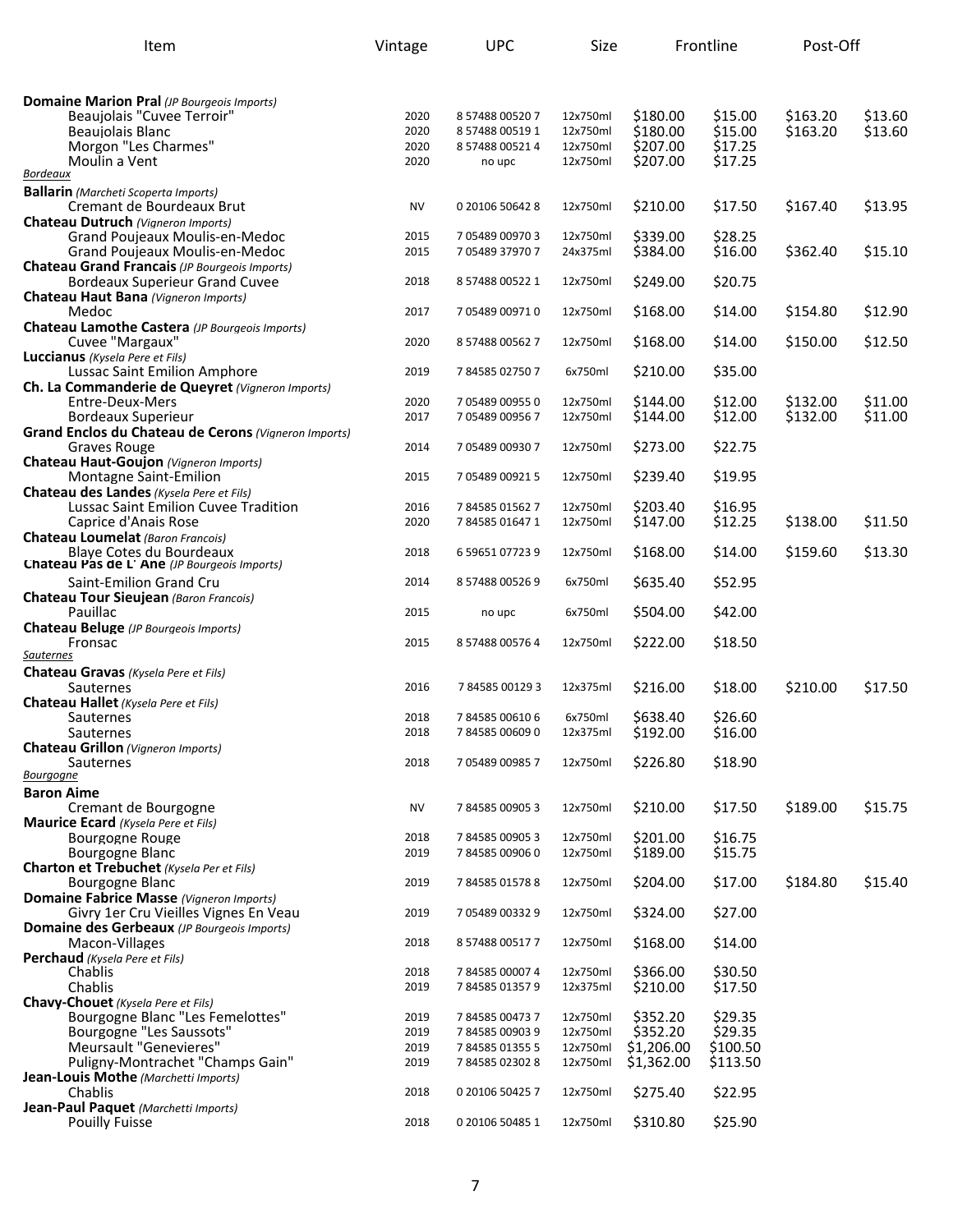| Item                                                                                                   | Vintage                | <b>UPC</b>                   | Size                 |                      | Frontline           | Post-Off             |                    |
|--------------------------------------------------------------------------------------------------------|------------------------|------------------------------|----------------------|----------------------|---------------------|----------------------|--------------------|
| Domaine Thierry Mortet (Kysela Pere et Fils)                                                           |                        |                              |                      |                      |                     |                      |                    |
| Bourgogne Rouge Les Charmes de Daix<br><u>Champaqne</u>                                                | 2019                   | 784585018864                 | 12x750ml             | \$370.20             | \$30.85             |                      |                    |
| <b>Michel Dervin</b> (Vigneron Imports)                                                                |                        |                              |                      |                      |                     |                      |                    |
| Champagne Brut, Cuchery                                                                                | <b>NV</b>              | 7 05489 37010 0              | 12x375ml             | \$243.00             | \$20.25             |                      |                    |
| Champagne Brut                                                                                         | <b>NV</b>              | 7 05489 00010 6              | 12x750ml             | \$366.00             | \$30.50             |                      |                    |
| Champagne Brut Rose                                                                                    | <b>NV</b>              | 7 05489 00012 8              | 12x750ml             | \$402.00             | \$33.50             |                      |                    |
| <b>Colin</b> (Vigneron Imports)<br>Champagne Blanche de Castille 1er Cru Blanc de Blanc                | <b>NV</b>              | 7 05489 00020 5              | 12x750ml             | \$420.00             | \$35.00             |                      |                    |
| Champagne Grand Cru Blanc de Blanc Brut                                                                | 2011                   | 7 05489 00021 2              | 12x750ml             | \$672.00             | \$56.00             |                      |                    |
| <b>Henri Giraud</b>                                                                                    |                        |                              |                      |                      |                     |                      |                    |
| Champagne Espirit Nature Brut                                                                          | <b>NV</b>              | no upc                       | 6x375ml              | \$173.70             | \$28.95             |                      |                    |
| Champagne Espirit Nature Brut                                                                          | <b>NV</b>              | 3760069790058                | 6x750ml              | \$281.40             | \$46.90             |                      |                    |
| Champagne Espirit Nature Brut                                                                          | NV<br><b>NV</b>        | no upc<br>3760069790065      | 3x1.5L<br>6x750ml    | \$310.50<br>\$444.00 | \$103.50<br>\$74.00 |                      |                    |
| Champagne Hommage au Pinot Noir<br>Champagne Dame Jane Rose                                            | <b>NV</b>              | 3760069790805                | 6x750ml              | \$462.00             | \$77.00             |                      |                    |
| Champagne Blanc de Craie Blanc de Blancs                                                               | <b>NV</b>              | 3760069790812                | 6x750ml              | \$372.00             | \$62.00             |                      |                    |
| Champagne MV Grand Cru Ay Fut de Chene                                                                 | <b>NV</b>              | no upc                       | 6x750ml              | \$906.00             | \$151.00            |                      |                    |
| Champagne MV Grand Cru Ay Fut de Chene Rose                                                            | ΝV                     | no upc                       | 6x750ml              | \$1,050.00           | \$175.00            |                      |                    |
| Champagne Argonne                                                                                      | 2012                   | no upc                       | 1x750ml              | \$459.00             | \$459.00            |                      |                    |
| Ratafia<br>Philippe Fontaine (JP Bourgeois Imports)                                                    | <b>NV</b>              | no upc                       | 6x750ml              | \$310.80             | \$51.80             |                      |                    |
| Champagne Brut Prestige Blanc de Blanc                                                                 | NV                     | no upc                       | 12x750ml             | \$243.60             | \$40.60             |                      |                    |
| <b>Champagne Brut Tradition</b>                                                                        | <b>NV</b>              | no upc                       | 12x750ml             | \$395.40             | \$32.95             |                      |                    |
| <b>Champagne Brut Tradition</b>                                                                        | NV                     | no upc                       | 12x375ml             | \$243.00             | \$20.25             |                      |                    |
| Champagne Blanc de Blanc "Cuvee Des Lys"                                                               | 2017                   | no upc                       | 12x750ml             | \$554.40             | \$46.20             |                      |                    |
| Roland Champion (Kysela Pere et Fils)                                                                  |                        |                              |                      |                      | \$38.30             |                      |                    |
| Champagne Blanc de Blanc Brut Chouilly Grand Cru<br>Champagne Special Club Grand Cru                   | NV<br>2016             | 784585010264<br>784585010967 | 12x750ml<br>6x750ml  | \$459.60<br>\$340.20 | \$56.70             |                      |                    |
| Champagne Cuvee Aramis Brut                                                                            | <b>NV</b>              | 784585014507                 | 12x750ml             | \$474.00             | \$39.50             |                      |                    |
| Champagne Brut Rose                                                                                    | <b>NV</b>              | 784585013517                 | 12x750ml             | \$714.00             | \$59.50             |                      |                    |
| Trouillard (Kysela Pere et Fils)                                                                       |                        |                              |                      |                      |                     |                      |                    |
| Champagne Brut Extra Selection                                                                         | <b>NV</b>              | 784585001040                 | 12x750ml             | \$402.00             | \$33.50             | \$352.80             | \$29.40            |
| Champagne Blanc de Blancs Brut<br>Champagne Blanc de Noir Extra Brut                                   | <b>NV</b><br><b>NV</b> | 784585002573                 | 12x750ml<br>12x750ml | \$510.00<br>\$537.60 | \$42.50<br>\$44.80  | \$486.00<br>\$462.00 | \$40.50<br>\$38.50 |
| <u>Lanquedoc</u>                                                                                       |                        | 784585015696                 |                      |                      |                     |                      |                    |
| <b>Domaine de Bagnoles</b> (Artisan Collection)                                                        |                        |                              |                      |                      |                     |                      |                    |
| Coteaux de Peyriac Cabernet Sauvignon                                                                  | 2017                   | 3 338780 000666              | 12x750ml             | \$134.40             | \$11.20             | \$119.40             | \$9.95             |
| <b>Castelmaure</b> (Kysela Pere et Fils)                                                               |                        |                              |                      |                      |                     |                      |                    |
| La Buvette                                                                                             | <b>NV</b>              | 784585012862                 | 12x750ml             | \$126.00<br>\$134.40 | \$10.50<br>\$11.20  | \$117.60<br>\$126.00 | \$9.80<br>\$10.50  |
| Corbieres, Col des Vents<br>Vin Gris Rose                                                              | 2019<br>2020           | 784585000210<br>784585013197 | 12x750ml<br>12x750ml | S134.40              | \$11.20             | \$126.00             | \$10.50            |
| Clara Vie (JP Bourgeois Imports)                                                                       |                        |                              |                      |                      |                     |                      |                    |
| Blanquette de Limoux Brut Nature                                                                       | ΝV                     | 8 57488 00579 5              | 12x750ml             | \$168.00             | \$14.00             | \$159.60             | \$13.30            |
| Cremant de Limoux Brut Rose                                                                            | <b>NV</b>              | 8 57488 00580 1              | 12x750ml             | \$168.00             | \$14.00             | \$159.60             | \$13.30            |
| <b>Domaine de l'Escattes</b> (JP Bourgeois Imports)<br>Coteaux du Languedoc Sommieres Cuvee "Heritage" | 2012                   | no upc                       | 12x750ml             | \$201.00             | \$16.75             |                      |                    |
| Domaine J. Laurens (Vigneron Imports)                                                                  |                        |                              |                      |                      |                     |                      |                    |
| Cremant de Limoux Brut                                                                                 | <b>NV</b>              | 7 05489 88000 5              | 12x750ml             | \$180.00             | \$15.00             | \$167.40             | \$13.95            |
| Cremant de Limoux Brut Rose                                                                            | <b>NV</b>              | 7 05489 00856 0              | 12x750ml             | \$180.00             | \$15.00             | \$167.40             | \$13.95            |
| <b>Domaine de Mus</b> (Kysela Pere et Fils)                                                            |                        |                              |                      |                      |                     |                      |                    |
| Pinot Noir<br>Les Costieres de Pomerols (Kysela Pere et Fils)                                          | 2019                   | 784585020423                 | 12x750ml             | \$120.00             | \$10.00             | \$107.40             | \$8.95             |
| Picpoul de Pinet                                                                                       | 2020                   | 784585000685                 | 12x750ml             | \$134.40             | \$11.20             | \$119.40             | \$9.95             |
| Picpoul de Pinet, Petite Frog                                                                          | 2020                   | 784585007318                 | 4x3L                 | \$120.00             | \$30.00             | \$116.40             | \$29.10            |
| H.B. Rose                                                                                              | 2020                   | 784585024100                 | 12x750ml             | \$44.80              | \$11.20             | \$39.80              | \$9.95             |
| Le Jade (Kysela Pere et Fils)                                                                          |                        |                              |                      |                      |                     |                      |                    |
| Viognier                                                                                               | 2020                   | 784585015191                 | 12x750ml             | \$144.00             | \$12.00             | \$129.00             | \$10.75            |
| <b>Rubus</b> (Kysela Pere et Fils)<br>Blanc de Blancs Brut                                             | NV                     | 784585024179                 | 12x750ml             | \$126.00             | \$10.50             | \$113.40             | \$9.45             |
| <u>Loire</u>                                                                                           |                        |                              |                      |                      |                     |                      |                    |
| Alain de la Treille (Kysela Pere et Fils)                                                              |                        |                              |                      |                      |                     |                      |                    |
| Chinon                                                                                                 | 2019                   | 784585020584                 | 12x750ml             | \$210.00             | \$17.50             |                      |                    |
| Le Rose (Gamay, Cab Franc, Pinot Noir)                                                                 | 2020                   | 784585020003                 | 12x750ml             | \$134.40             | \$11.20             | \$113.40             | \$9.45             |
| Rose d'Anjou (Grolleau, Cab franc, Cab, Gamay, Pineau)<br>Domaine de la Foliette (Vigneron Imports)    | 2020                   | 784585022885                 | 12x750ml             | \$144.00             | \$12.00             | \$126.00             | \$10.50            |
| Muscat Sevre et Maine Sur Lie                                                                          | 2019                   | 705489007280                 | 12x750ml             | \$144.00             | \$12.00             | \$131.40             | \$10.95            |
| <b>Domaine Guy Mardon</b> (Artisan Collection)                                                         |                        |                              |                      |                      |                     |                      |                    |
| Gamay                                                                                                  | 2018                   | 3 527650 012148              | 12x750ml             | \$156.00             | \$13.00             | \$144.00             | \$12.00            |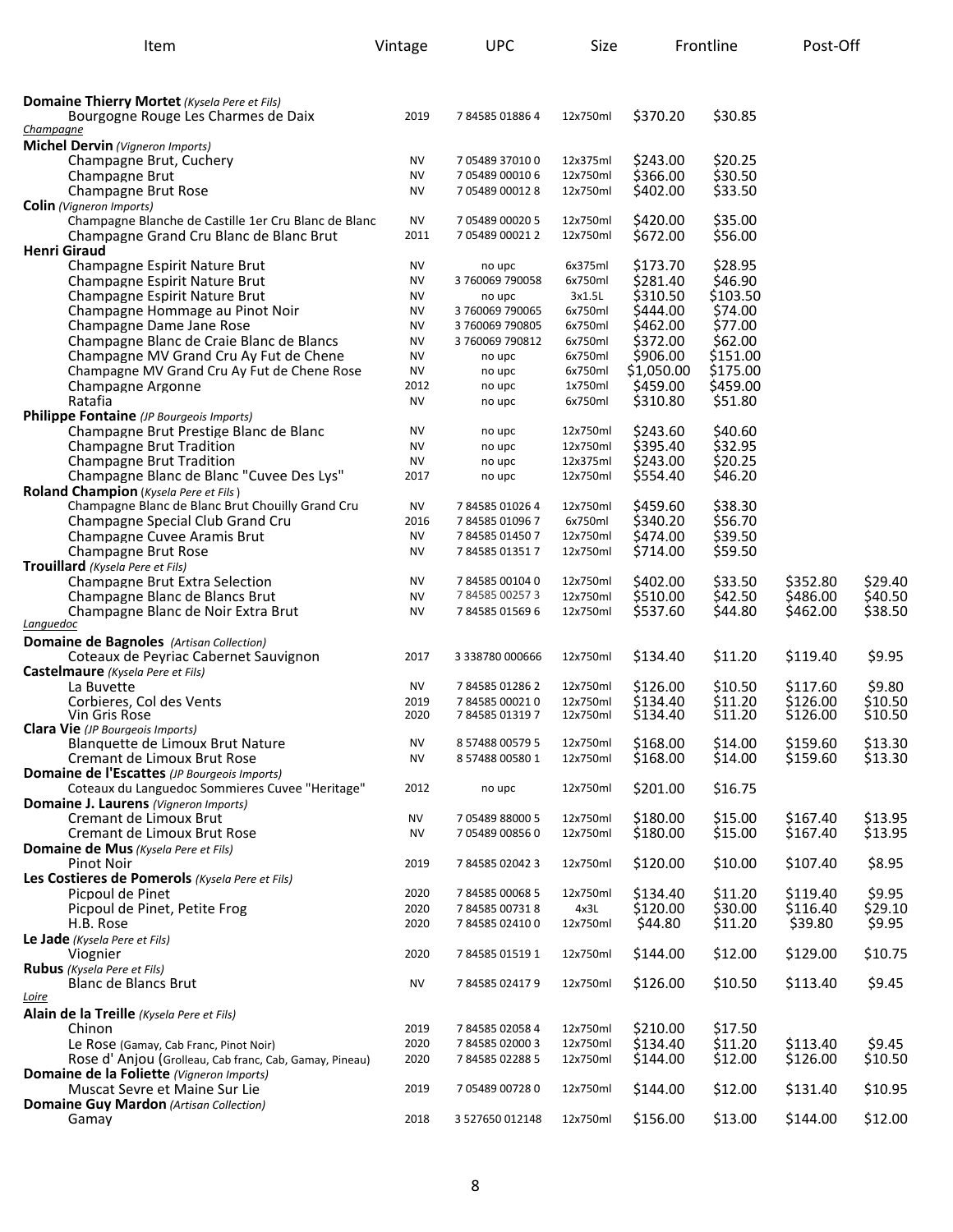| Item                                                                                   | Vintage      | <b>UPC</b>                         | Size                 |                      | Frontline          | Post-Off             |                   |
|----------------------------------------------------------------------------------------|--------------|------------------------------------|----------------------|----------------------|--------------------|----------------------|-------------------|
|                                                                                        |              |                                    |                      |                      |                    |                      |                   |
| <b>Jardin en Fleurs</b> (Eagle Eye Brands)                                             |              |                                    |                      |                      |                    |                      |                   |
| Vouvray Demi Sec                                                                       | 2020         | 8 92696 00171                      | 12x750ml             | \$192.00             | \$16.00            | \$176.40             | \$14.70           |
| Domaine Elisa Gueneau (JP Bourgeois Imports)<br>Sancerre Rose "Le Chavignolet"         | 2021         | 8 57488 00542 9                    | 12x750ml             |                      |                    |                      |                   |
| Jean Reverdy et Fils (Kysela Pere et Fils)                                             |              |                                    |                      |                      |                    |                      |                   |
| Sancerre "La Reine"                                                                    | 2020         | 784585000470                       | 12x750ml             | \$275.40             | \$22.95            | \$252.00             | \$21.00           |
| Sancerre Rose "Les Villots"                                                            | 2020         | 784585001880                       | 12x750ml             | \$275.40             | \$22.95            | \$235.20             | \$19.60           |
| <b>Domaine Andre Vatan (Vigneron Imports)</b><br>Sancerre Blanc "Les Charmes"          | 2020         | 7 05489 00775 4                    | 12x750ml             | \$243.60             | \$20.30            | \$226.80             | \$18.90           |
| Sancerre Blanc "Les Charmes"                                                           | 2020         | 7 05489 37775 8                    | 24x375ml             | \$302.40             | \$12.60            | \$252.00             | \$10.50           |
| Domaine Serge Laporte (Marchetti Company)                                              |              |                                    |                      |                      |                    |                      |                   |
| Les Boursicottes Sancerre<br>Normandie                                                 | 2018         | 0 20106 50422 6                    | 12x750ml             | \$264.00             | \$22.00            | \$247.80             | \$20.65           |
| Calvados Morin (Kysela Pere et Fils)                                                   |              |                                    |                      |                      |                    |                      |                   |
| Pommeau de Normandie<br>Provence                                                       | <b>NV</b>    | 784585021918                       | 12x750ml             | \$252.00             | \$21.00            | \$235.20             | \$19.60           |
| La Begude (Kysela Pere et Fils)                                                        |              |                                    |                      |                      |                    |                      |                   |
| Bandol Rose, L'Irreductible                                                            | 2018         | 784585020393                       | 6x750ml              | \$189.00             | \$31.50            |                      |                   |
| Mas Redonne (Kysela Pere et Fils)<br><b>Bandol Rose</b>                                | 2020         | 784585014491                       | 6x750ml              | \$150.00             | \$25.00            | \$142.80             | \$23.80           |
| <b>Saint Victoire</b>                                                                  |              |                                    |                      |                      |                    |                      |                   |
| Cotes de Provence Rose                                                                 | 2020         | 784585 01446 7                     | 12x750ml             | \$225.00             | \$18.75            |                      |                   |
| Chateau des Annibals (JP Bourgeois Imports)<br>Cuvee des Annibals Rose                 | 2021         | 8 57488 00541 2                    | 12x750ml             |                      |                    |                      |                   |
| Chateau du Rouet (Vigneron Imports)                                                    |              |                                    |                      |                      |                    |                      |                   |
| Cotes de Provence Cuvee Reservee Rose                                                  | 2020         | 7 05489 00606 1                    | 12x750ml             | \$168.00             | \$14.00            | \$159.60             | \$13.30           |
| Cotes de Provence Cuvee Reservee Rose<br>Rhone                                         | 2020         | 7 05489 37606 5                    | 24x375ml             | \$206.40             | \$8.60             | \$184.80             | \$7.70            |
| Alain Jaume (Kysela Pere et Fils)                                                      |              |                                    |                      |                      |                    |                      |                   |
| Ventoux, Les Gelinottes                                                                | 2019         | 784585001361                       | 12x750ml             | \$150.00             | \$12.50            | \$138.00             | \$11.50           |
| <b>Domaine Andre Aubert</b> (Vigneron Imports)<br>Grignan-les Adhemar "Le Devoy" Rouge | 2018         | 7 05489 001615                     | 12x750ml             | \$132.00             | \$11.00            | \$113.40             | \$9.45            |
| Cotes du Rhone "La Serine" Rouge                                                       | 2018         | 7 05489 00162 2                    | 12x750ml             | \$144.00             | \$12.00            | \$124.20             | \$10.35           |
| <b>Grand Veneur</b> (Kysela Pere et Fils)<br>Cotes du Rhone Rouge Reserve              | 2019         | 784585000432                       | 12x750ml             | \$168.00             | \$14.00            | \$155.40             | \$12.95           |
| Cotes du Rhone Rouge Reserve BIB                                                       | 2018         | 784585001446                       | 4x3L                 | \$516.00             | \$43.00            | \$164.00             | \$41.00           |
| Chateauneuf-du-Pape Vieilles Vignes                                                    | 2019         | 784585001460                       | 12x750ml             | \$1,152.00           | \$96.00            |                      |                   |
| <b>Carod</b> (Kysela Pere et Fils)<br>Clairette di Die                                 | <b>NV</b>    | 8 33184 00121 7                    | 12x750ml             | \$192.00             | \$16.00            | \$176.40             | \$14.70           |
| Domaine de Bernadins (Kysela Pere et Fils)                                             |              |                                    |                      |                      |                    |                      |                   |
| Dry Muscat Dore des Bernardins                                                         | 2018         | 784585009336                       | 12x750ml             | \$210.00             | \$17.50            | \$187.20             | \$15.60           |
| Domaine le Clos des Cauzaux (Kysela Pere et Fils)<br><b>Gigondas Tour Sarrasine</b>    | 2019         | 784585003396                       | 12x750ml             | \$327.60             | \$27.30            |                      |                   |
| Vacqueyras                                                                             | 2015         | 784585003402                       | 12x750ml             | \$294.00             | \$24.50            |                      |                   |
| <b>Brotte</b><br>Cotes du Rhone Rouge Espirit Barville                                 | 2017         | 0 99479 55106 9                    | 12x750ml             | \$144.00             | \$12.00            | \$123.00             | \$10.25           |
| Cotes du Rhone Blanc Espirit Barville                                                  | 2020         | 099479550628                       | 12x750ml             | \$144.00             | \$12.00            | \$123.00             | \$10.25           |
| Chateauneuf-du-Pape Blanc "les Hauts de Barville"                                      | 2017         | 0 99479 55014 7                    | 12x750ml             | \$360.00             | \$30.00            |                      |                   |
| Chateauneuf-du-Pape Rouge "les Hauts de Barville"                                      | 2018         | 0 99479 55120 5                    | 12x750ml             | \$360.00             | \$30.00            | \$335.40             | \$27.95           |
| Viognier VDP d'Oc<br>Croze-Hermitage "La Rollande"                                     | 2019<br>2018 | 0 99479 55005 5<br>0 99479 55004 8 | 12x750ml<br>12x750ml | \$126.00<br>\$246.00 | \$10.50<br>\$20.50 | \$109.20             | \$9.10            |
| <b>Cascavel</b> (JP Bourgeois Imports)                                                 |              |                                    |                      |                      |                    |                      |                   |
| Ventoux Reserve Leonor                                                                 | 2015         | no upc                             | 12x750ml             | \$216.00             | \$18.00            |                      |                   |
| <b>Charles Thomas</b> (Kysela Pere et Fils)<br>Cotes du Rhone Blanc                    | 2020         | 784585020515                       | 12x750ml             | \$138.00             | \$11.50            | \$123.00             | \$10.25           |
| Cotes du Rhone Rouge                                                                   | 2019         | 784585013654                       | 12x750ml             | \$138.00             | \$11.50            | \$123.00             | \$10.25           |
| Elicio (JP Bourgeois Imports)                                                          |              |                                    |                      |                      |                    |                      |                   |
| Vermentino<br>Méditerranée Rose                                                        | 2020<br>2020 | 8 57488 00503 0<br>8 57488 00502 3 | 12x750ml<br>12x750ml | \$134.40<br>\$134.40 | \$11.20<br>\$11.20 | \$126.00<br>\$117.60 | \$10.50<br>\$9.80 |
| Henri de Lanzac (Kysela Pere et Fils)                                                  |              |                                    |                      |                      |                    |                      |                   |
| Clos Jean Anesi Cotes du Rhone                                                         | 2017         | 784585002139                       | 6x750ml              | \$159.00             | \$26.50            |                      |                   |
| Domaine Joel Champet (Kysela Pere et Fils)<br>Cote Rotie "La Vialliere"                | 2016/18      | 784585004027                       | 12x750ml             | \$732.00             | \$61.00            |                      |                   |
| Domaine Johann Michel (Kysela Pere et Fils)                                            |              |                                    |                      |                      |                    |                      |                   |
| Cornas<br>Cuvee Jana                                                                   | 2019<br>2019 | 784585012756<br>784585014170       | 12x750ml<br>6x750ml  | \$789.60<br>\$960.00 | \$65.80<br>\$80.00 |                      |                   |
| La Perdix (JP Bourgeois Imports)                                                       |              |                                    |                      |                      |                    |                      |                   |
| Costieres de Nimes Rose                                                                | 2021         | 8 57488 00559 7                    | 12x750ml             |                      |                    |                      |                   |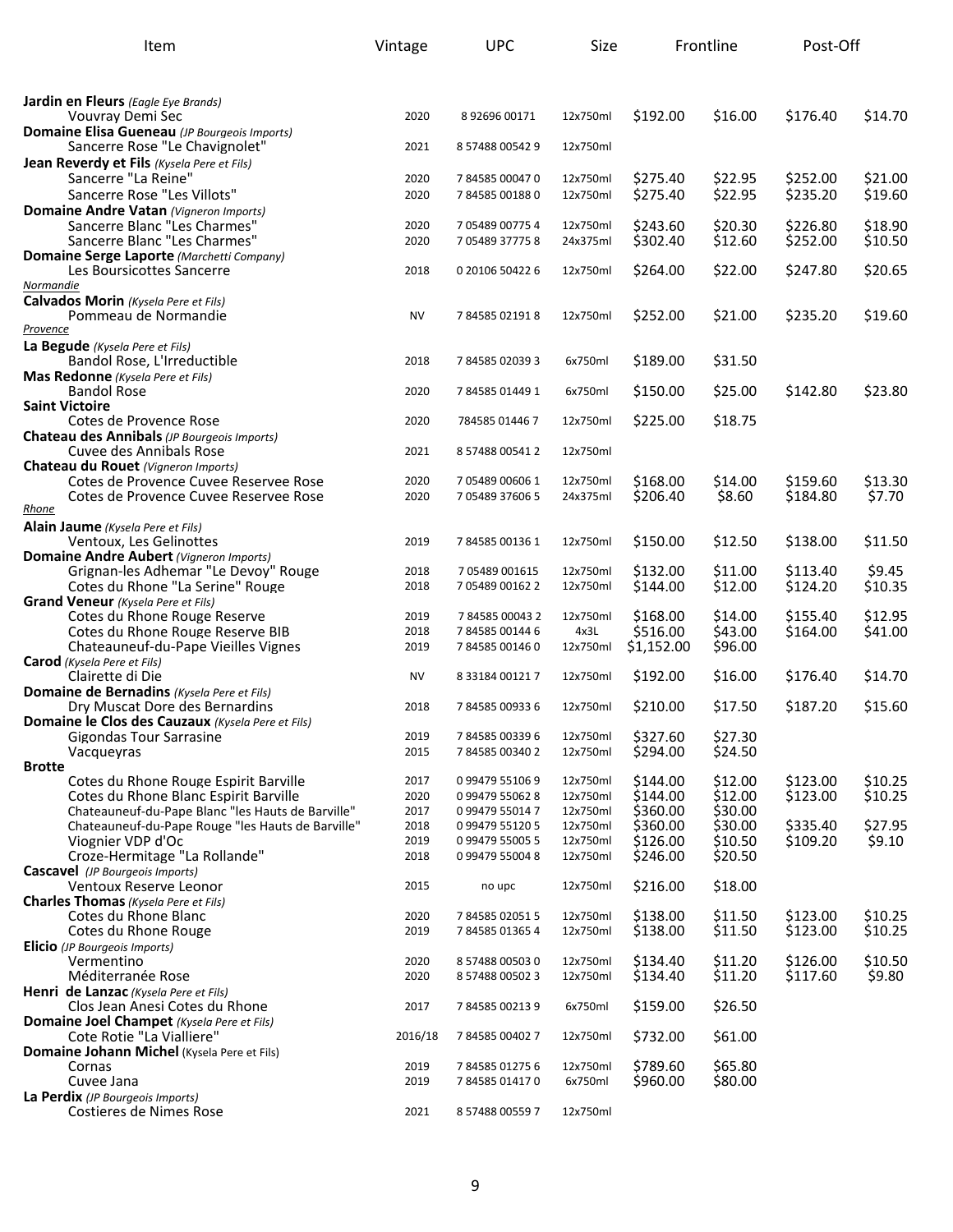| Item                                                                                                 | Vintage      | <b>UPC</b>                         | Size                 |                      | Frontline          | Post-Off |         |
|------------------------------------------------------------------------------------------------------|--------------|------------------------------------|----------------------|----------------------|--------------------|----------|---------|
|                                                                                                      |              |                                    |                      |                      |                    |          |         |
| <b>Domaine Juliette Avril</b> (Vigneron Imports)                                                     |              |                                    |                      |                      |                    |          |         |
| Chateauneuf-du-Pape Rouge                                                                            | 2019         | 7 05489 00145 5                    | 12x750ml             | \$324.00             | \$27.00            | \$155.40 | \$25.90 |
| Domaine de la Morderee (Kysela Pere et Fils)<br>Tavel Rein des Bois                                  |              |                                    |                      |                      | \$34.00            |          |         |
| Cotes du Rhone Rose                                                                                  | 2020<br>2020 | 784585011131<br>784585000418       | 12x750ml<br>12x750ml | \$408.00<br>\$213.00 | \$17.75            |          |         |
| Jean -Claude et Nicolas Fayolle (Kysela Pere et Fils)                                                |              |                                    |                      |                      |                    |          |         |
| Crozes-Hermitage Rouge "La Rochette"                                                                 | 2016         | 784585021642                       | 12x750ml             | \$310.80             | \$25.90            | \$138.00 | \$23.00 |
| Hermitage Rouge "Les Dionnieres"<br>Chateau de Segries (Kysela Pere et Fils)                         | 2015         | 784585021659                       | 12x750ml             | \$804.00             | \$67.00            |          |         |
| Cotes du Rhone                                                                                       | 2019         | 784585000678                       | 12x750ml             | \$174.00             | \$14.50            | \$159.60 | \$13.30 |
| Lirac Rouge Cuvee Reservee                                                                           | 2018         | 784585001132                       | 12x750ml             | \$210.00             | \$17.50            | \$192.00 | \$16.00 |
| Segries Tavel                                                                                        | 2020         | 784585020522                       | 12x750ml             | \$210.00             | \$17.50            | \$189.00 | \$15.75 |
| <b>Xavier Vignon</b><br>Beaume de Venise                                                             | 2017         | 784585026081                       | 12x750ml             | \$226.80             | \$18.90            |          |         |
| Soud-Ouest                                                                                           |              |                                    |                      |                      |                    |          |         |
| Domaine de Ballade (JP Bourgeois Imports)                                                            |              |                                    |                      |                      |                    |          |         |
| Cotes de Gascogne                                                                                    | 2020         | 8 57488 00505 4                    | 12x750ml             | \$109.20             | \$9.10             |          |         |
| Domaine Bellegarde (JP Bourgeois Imports)<br>Jurancon Moelleux                                       | 2016         | no upc                             | 12x750ml             | \$165.00             | \$13.75            |          |         |
| Chateau La Caminade (Vianeron Imports)                                                               |              |                                    |                      |                      |                    |          |         |
| Cahors Fut de Chene                                                                                  | 2016         | 7 05489 00848 5                    | 12x750ml             | \$226.80             | \$18.90            | \$210.00 | \$17.50 |
| Domaine Haut-Marin (Vigneron Imports)<br>Cotes de Gascogne                                           | 2019         | 7 05489 00889 8                    | 12x750ml             | \$114.00             | \$9.50             | \$100.80 | \$8.40  |
| Chateau Ponzac (Kysela Pere et Fils)                                                                 |              |                                    |                      |                      |                    |          |         |
| Cahors Maintenant ou Jamais                                                                          | 2018         | 784585013623                       | 12x750ml             | \$168.00             | \$14.00            | \$159.60 | \$13.30 |
| <b>Cahors Malbec</b>                                                                                 | 2018         | 784585026487                       | 12x750ml             | \$227.40             | \$18.95            |          |         |
| Vignerons du Quercy (Vigneron Imports)<br>Coteaux du Quercy Les Hauts Lastour                        | 2018         | 705489008607                       | 12x750ml             | \$126.00             | \$10.50            | \$119.40 | \$9.95  |
|                                                                                                      |              |                                    |                      |                      |                    |          |         |
| Mosel                                                                                                |              | <b>GERMANY</b>                     |                      |                      |                    |          |         |
| Karl Josef (Marchetti Company)                                                                       |              |                                    |                      |                      |                    |          |         |
| Riesling Spatlese Piesporter Michelsberg                                                             | 2018         | 0 20106 50136 2                    | 12x750ml             | \$126.00             | \$10.50            | \$117.00 | \$9.75  |
| <b>Gessinger</b> (Kysela Pere et Fils)                                                               |              |                                    |                      |                      |                    |          |         |
| Zeltinger Schlossberg Riesling Kabinett Old Vines<br>Zeltinger Sonnenuhr Riesling Trocken GG Hifflay | 2018<br>2019 | 784585015542<br>784585027040       | 12x750ml<br>12x750ml | \$184.80<br>\$408.00 | \$15.40<br>\$34.00 | \$174.00 | \$14.50 |
| Dr. Leimbrock (Kysela Pere et Fils)                                                                  |              |                                    |                      |                      |                    |          |         |
| Riesling estate                                                                                      | 2019         | 784585021376                       | 12x750ml             | \$168.00             | \$14.00            | \$162.00 | \$13.50 |
| Rheingau                                                                                             |              |                                    |                      |                      |                    |          |         |
| Carl Ehrhard (Marchetti Company)<br><b>Riesling Kabinett Feinherb</b>                                | 2018         | 0 20106 50371 7                    | 12x750ml             | \$192.00             | \$16.00            | \$176.40 | \$14.70 |
| Riesling Berg Roseneck Kabinett                                                                      | 2018         | 0 20106 50500 1                    | 12x750ml             | \$192.00             | \$16.00            | \$176.40 | \$14.70 |
| Weinkeller Erbach (Kysela Pere et Fils)                                                              |              |                                    |                      |                      |                    |          |         |
| Riesling                                                                                             | 2020         | 784585006892                       | 12x1L                | \$168.00             | \$14.00            | \$144.00 | \$12.00 |
|                                                                                                      |              | <b>ITALY</b>                       |                      |                      |                    |          |         |
| Abruzzo                                                                                              |              |                                    |                      |                      |                    |          |         |
| Italo Pietrantonj (Bon Vivant Imports)<br>Cerasuolo d'Abruzzo                                        | 2020         | 8 011225 000272                    | 12x750ml             | \$167.40             | \$13.95            |          |         |
| Montepulciano d'Abruzzo                                                                              | 2018         | 8 011225 000265                    | 12x750ml             | \$167.40             | \$13.95            | \$155.40 | \$12.95 |
| Marramiero (Beivuma Imports)                                                                         |              |                                    |                      |                      |                    |          |         |
| Montepulciano d'Abruzzo "Inferi"<br>Trebbiano d' Abruzzo "Anima"                                     | 2017<br>2019 | 8 39060 00100 5<br>8 39060 00103 6 | 12x750ml<br>12x750ml | \$315.00<br>\$201.00 | \$26.25<br>\$16.75 |          |         |
| Trebbiano d' Abruzzo "Dama"                                                                          | 2019         | 8 39060 00003 9                    | 12x750ml             | \$168.00             | \$14.00            | \$143.40 | \$11.95 |
| Montepulciano d'Abruzzo "Dama"                                                                       | 2017         | 8 39060 00001 5                    | 12x750ml             | \$168.00             | \$14.00            | \$151.20 | \$12.60 |
| Metodo Classico Brut                                                                                 | <b>NV</b>    | 8 39060 00200 2                    | 6x750ml              | \$252.00             | \$21.00            |          |         |
| <u>Apulia</u><br>Arcos (Marchetti Co.)                                                               |              |                                    |                      |                      |                    |          |         |
| Salice Salentino                                                                                     | 2019         | 0 20106 50299 4                    | 12x750ml             | \$108.00             | \$9.00             | \$96.00  | \$8.00  |
| <b>Fatalone</b> (Bon Vivant Imports)                                                                 |              |                                    |                      |                      |                    |          |         |
| Bianco Spinomarino                                                                                   | 2020         | 8 018962 000404                    | 12x750ml             | \$218.40             | \$18.20            | \$201.60 | \$16.80 |
| Primitivo Reserva<br>Primitivo Gioia del Colle                                                       | 2017<br>2018 | 8 018962 000503<br>8 018962 000107 | 12x750ml<br>12x750ml | \$268.80<br>\$218.40 | \$22.40<br>\$18.20 | \$210.00 | \$17.50 |
| <b>Teres</b>                                                                                         | 2020         | 8 018962 000206                    | 12x750ml             | \$218.40             | \$18.20            | \$201.60 | \$16.80 |
| <b>Meridia</b> (Kysela Pere et Fils)                                                                 |              |                                    |                      |                      |                    |          |         |
| Primitivo                                                                                            | 2018         | 784585022878                       | 12x750ml             | \$100.80             | \$8.40             | \$100.80 | \$8.40  |
| Rosa del Golfo (Eagle Eye Imports)<br>Primitivo Bel Noce                                             | 2017         | 8 033055 610094                    | 12x750ml             | \$168.00             | \$14.00            | \$155.40 | \$12.95 |
| Negroamaro Scaliere                                                                                  | 2015         | 8 033055 610056                    | 12x750ml             | \$144.00             | \$12.00            | \$117.00 | \$9.75  |
|                                                                                                      |              |                                    |                      |                      |                    |          |         |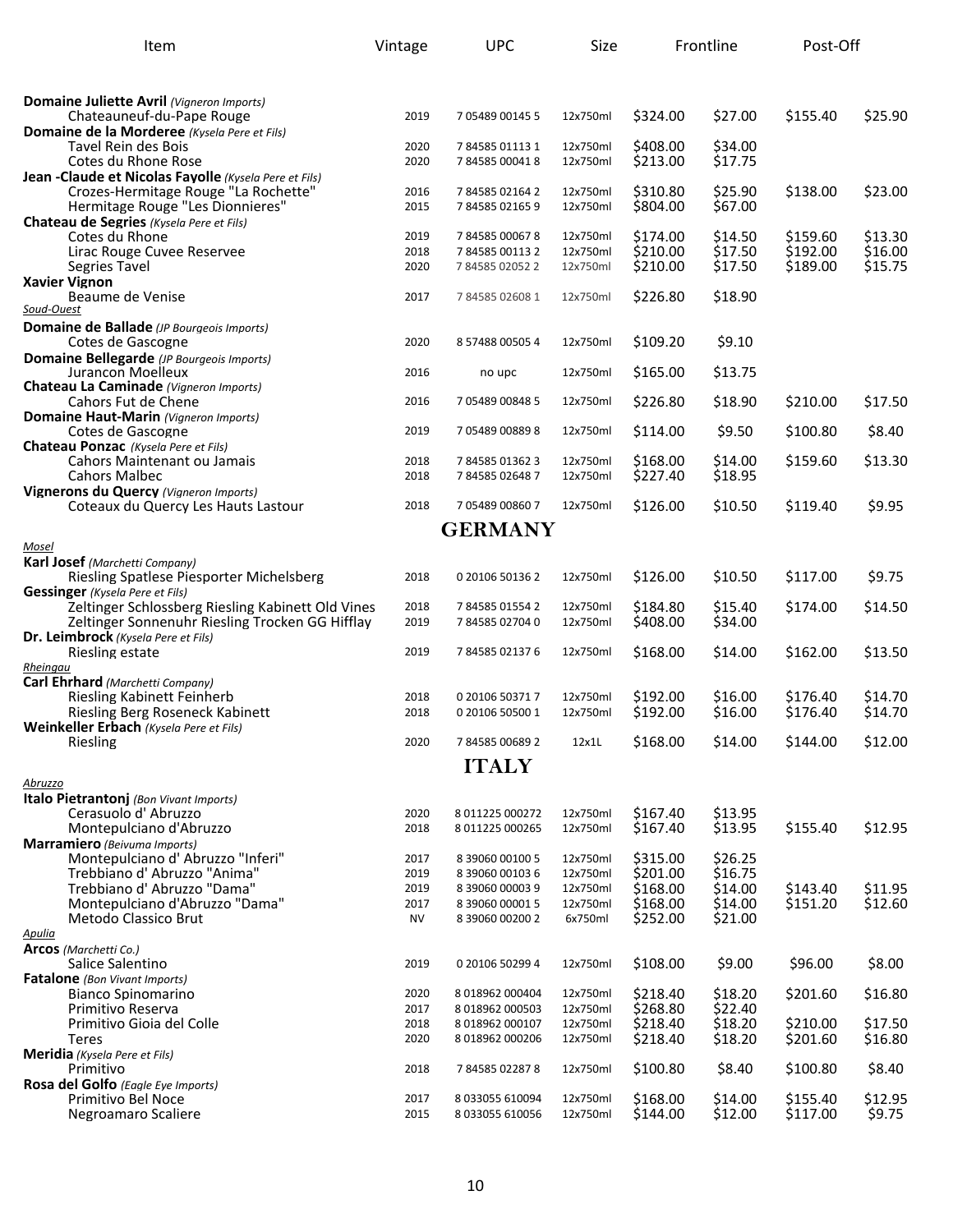| Item                                                         | Vintage           | <b>UPC</b>                         | Size                 |                      | Frontline          | Post-Off |         |
|--------------------------------------------------------------|-------------------|------------------------------------|----------------------|----------------------|--------------------|----------|---------|
|                                                              |                   |                                    |                      |                      |                    |          |         |
| Campania                                                     |                   |                                    |                      |                      |                    |          |         |
| <b>Ocone</b> (Marchetti Co.)                                 |                   |                                    |                      |                      |                    |          |         |
| Aglianico del Taburno Anastasi                               | 2007              | 8 00009 18060 0                    | 6x750ml              | \$185.10             | \$30.85            |          |         |
| Aglianico del Taburno                                        | 2015              | 8 00009 18040 2                    | 12x750ml             | \$203.40             | \$16.95            |          |         |
| Falanghina                                                   | 2018<br><b>NV</b> | 8 00009 18070 9                    | 12x750ml             | \$176.40             | \$14.70            |          |         |
| <b>Bozzovich Nero</b><br><b>Bozzovich Blanco</b>             | <b>NV</b>         | 0 20106 50633 6<br>0 20106 50632 9 | 6x750ml<br>6x750ml   | \$101.70<br>\$101.70 | \$16.95<br>\$16.95 |          |         |
| Emilia-Romagna                                               |                   |                                    |                      |                      |                    |          |         |
| Celli (Beivuma Imports)                                      |                   |                                    |                      |                      |                    |          |         |
| Albana di Romagna Secco II Croppi                            | 2018              | no upc                             | 12x750ml             | \$134.40             | \$11.20            | \$117.60 | \$9.80  |
| Sangiovese di Romagna Superiore                              | 2020              | no upc                             | 12x750ml             | \$134.40             | \$11.20            | \$117.60 | \$9.80  |
| Sangiovese di Romagna Superiore Reserva                      | 2013              | no upc                             | 12x750ml             | \$151.20             | \$12.60            |          |         |
| Tenuta La Palazza Drei Dona (Eagle Eye Imports)              |                   |                                    |                      |                      |                    |          |         |
| Cabernet Sauvignon "Magnificat"                              | 2015              | no upc                             | 6x750ml              | \$233.70             | \$38.95            |          |         |
| Sangiovese Reserva Pruno                                     | 2012              | no upc                             | 6x750ml              | \$233.70             | \$38.95            |          |         |
| Sangiovese Le Vigne Nouve                                    | 2017              | no upc                             | 12x750ml             | \$150.00             | \$12.50            |          |         |
| <u>Friuli</u>                                                |                   |                                    |                      |                      |                    |          |         |
| Isola Augusta (Beivuma Imports)<br>Pinot Grigio              | 2018              | no upc                             | 12x750ml             | \$150.00             | \$12.50            |          |         |
| Pinot Nero                                                   | 2017              | 8 006615 00010                     | 12x750ml             | \$167.40             | \$13.95            |          |         |
| Schioppenttino                                               | 2018              | 8 006615 00014                     | 12x750ml             | \$184.80             | \$15.40            |          |         |
| Giorgio Zaglia (Kysela Pere et Fils)                         |                   |                                    |                      |                      |                    |          |         |
| Chardonnay                                                   | 2019              | 785485022090                       | 12x750ml             | \$144.00             | \$12.00            | \$134.40 | \$11.20 |
| Mario Schiopetto (Beivuma Imports)                           |                   |                                    |                      |                      |                    |          |         |
| Friulano Collio                                              | 2017              | 8 033011 881445                    | 12x750ml             | \$264.00             | \$22.00            |          |         |
| Fruilano "M"                                                 | 2016              | 8 033011 881505                    | 12x750ml             | \$702.00<br>\$402.00 | \$58.50            |          |         |
| Rosso dei Blumeri<br>Rosso Rivarossa                         | 2015<br>2015      | no upc<br>8 033011 881490          | 12x750ml<br>12x750ml | \$302.40             | \$33.50<br>\$25.20 |          |         |
| Ronchi di Cialla (Lyra Fine Wines)                           |                   |                                    |                      |                      |                    |          |         |
| Cialla Blanco                                                | 2014              | no upc                             | 12x750ml             | \$264.00             | \$22.00            |          |         |
| Verduzzo di Cialla                                           | 2012              | 7 360405 28395                     | 12x750ml             | \$396.00             | \$33.00            |          |         |
| Ribolla Nera                                                 | 2016              | no upc                             | 12x750ml             | \$207.00             | \$17.25            |          |         |
| Pignolo                                                      | 2013              | no upc                             | 12x750ml             | \$384.00             | \$32.00            |          |         |
| Cialla Schioppettino<br>Marche                               | 2013              | 7 360405 28371                     | 12x750ml             | \$487.20             | \$40.60            |          |         |
| <b>Borgo Paglianetto</b>                                     |                   |                                    |                      |                      |                    |          |         |
| Verdicchio di Matelica                                       | 2020              | no upc                             | 12x750ml             | \$154.80             | \$12.90            |          |         |
| Rosso Terravignata                                           | 2018              | no upc                             | 12x750ml             | \$154.80             | \$12.90            |          |         |
| Vino Rosso BIB<br>Molise                                     | <b>NV</b>         | no upc                             | 4x3L                 | \$104.00             | \$26.00            |          |         |
| <b>Anziano</b> (Marchetti Imports)                           |                   |                                    |                      |                      |                    |          |         |
| Pinot Grigio                                                 | 2019              | 0 20106 50295 6                    | 12x750ml             | \$102.00             | \$8.50             | \$92.40  | \$7.70  |
| Piemonte                                                     |                   |                                    |                      |                      |                    |          |         |
| 460 Casina Bric                                              |                   |                                    |                      |                      |                    |          |         |
| Langhe Rosso Ansi                                            | 2016              | 8 054890 510202                    | 6x750ml              | \$95.70              | \$15.95            |          |         |
| Barolo Comune di Barolo                                      | 2014              | 8 054890 510103                    | 6x750ml              | \$210.00             | \$35.00            |          |         |
| Barolo Bricco delle Viole                                    | 2013              | 8 054890 510059                    | 6x750ml              | \$315.00             | \$52.50            |          |         |
| Nebbiolo Cuvee 970 Brut Rose                                 | NV                | 8 054890 510523                    | 6x750ml              | \$117.60             | \$19.60            |          |         |
| Nebbiolo Brut Metodo Classico                                | 2014              | no upc                             | 6x750ml              | \$720.00             | \$120.00           |          |         |
| 499 Azienda Agricola (Beivuma Imports)<br>Vino Bianco Enigma | 2018              | no upc                             | 12x750ml             | \$191.40             | \$15.95            |          |         |
| Langhe Rosso Freisa                                          | 2018              | no upc                             | 12x750ml             | \$180.00             | \$15.00            |          |         |
| Coste dei Fre Langhe Rosso Freisa                            | 2016              | no upc                             | 12x750ml             | \$258.00             | \$21.50            |          |         |
| Cavalier Bartolomeo (Beivuma Imports)                        |                   |                                    |                      |                      |                    |          |         |
| Barolo Altenasso                                             | 2015              | no upc                             | 12x750ml             | \$408.00             | \$34.00            |          |         |
| Barolo Cannubi San Lorenzo                                   | 2011              | no upc                             | 12x750ml             | \$670.80             | \$55.90            |          |         |
| <b>Braida</b> (Lyra Fine Wines)                              |                   |                                    |                      |                      |                    |          |         |
| Il Fiore Langhe Bianco                                       | 2019              | 8 024384 025079                    | 12x750ml             | \$216.00             | \$18.00            |          |         |
| Vigne Senza Nome Moscato D'Asti                              | 2020              | 8 024384 020074                    | 12x750ml             | \$201.60             | \$16.80            |          |         |
| Brachetto D'Acqui                                            | 2020              | 8 024384 023044                    | 12x750ml             | \$217.80             | \$18.15            |          |         |
| Brachetto D'Acqui                                            | 2019/20           | 8 024384 020029                    | 12x375ml             | \$134.40             | \$11.20            |          |         |
| Il Baciale Monferrato Rosso<br>Barbera D'Asti della Bigotta  | 2017<br>2015      | 8 024384 020241<br>8 024384 022450 | 12x750ml<br>6x750ml  | \$276.00<br>\$789.60 | \$23.00<br>\$65.80 |          |         |
| Barbera d'Asti Ai Sumo                                       | 2015              | no upc                             | 6x750ml              | \$528.00             | \$88.00            |          |         |
| Barbera D'Asti Montebruna                                    | 2017              | 8 024384 020135                    | 12x750ml             | \$285.00             | \$23.75            |          |         |
| Barbera D'Asti Bricco Dell'Uccellone                         | 2016              | 8 024384 020760                    | 6x750ml              | \$394.80             | \$65.80            |          |         |
| <b>Beivuma</b> (Beivuma Imports)                             |                   |                                    |                      |                      |                    |          |         |
| Barbera d'Alba                                               | 2017              | no upc                             | 12x750ml             | \$227.40             | \$18.95            |          |         |
| Barbaresco                                                   | 2017              | no upc                             | 12x750ml             | \$408.00             | \$34.00            |          |         |
|                                                              |                   |                                    |                      |                      |                    |          |         |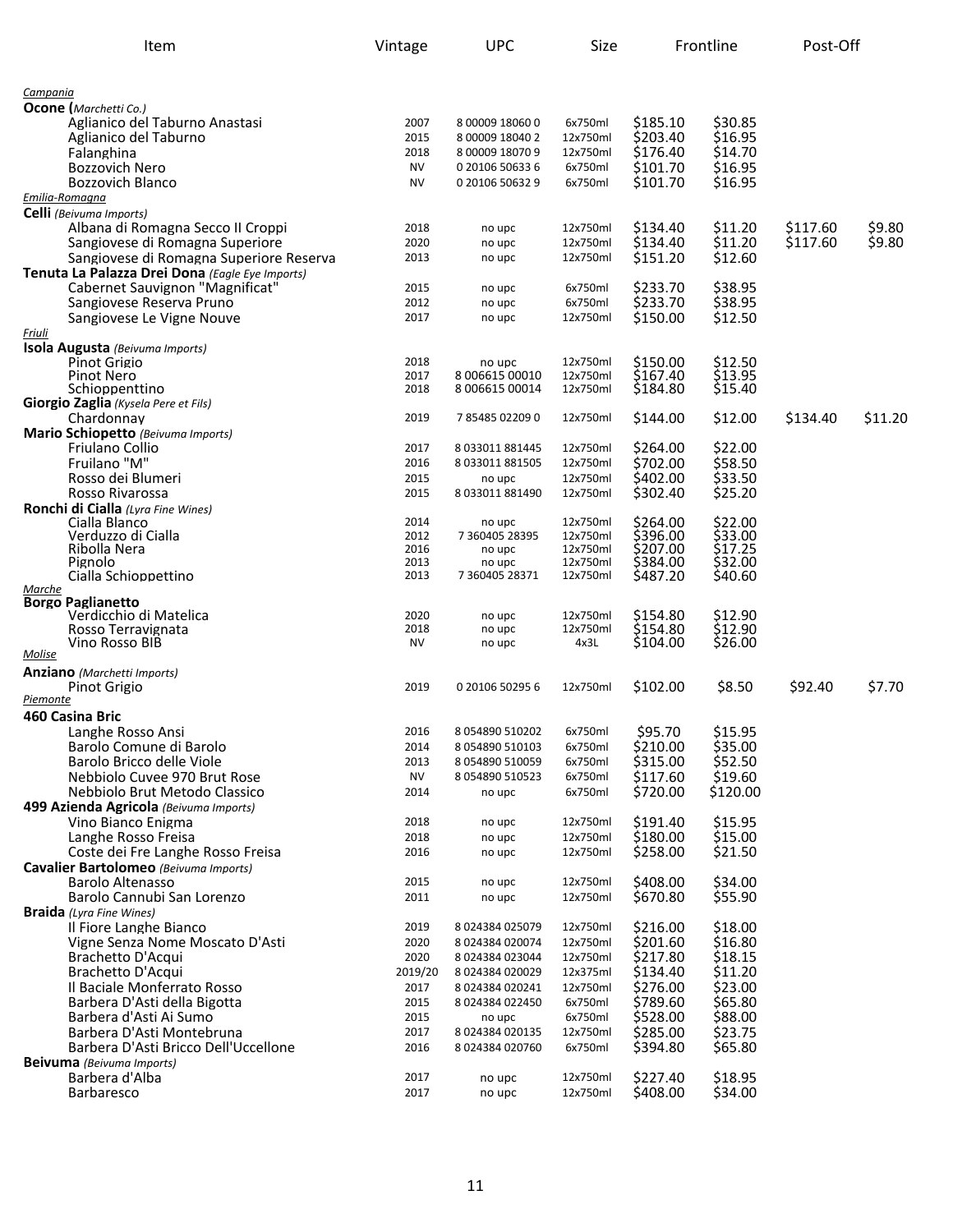| Item                                                                      | Vintage      | <b>UPC</b>                         | Size                 |                      | Frontline          | Post-Off |         |
|---------------------------------------------------------------------------|--------------|------------------------------------|----------------------|----------------------|--------------------|----------|---------|
|                                                                           |              |                                    |                      |                      |                    |          |         |
| <b>Ettore Germano</b> (Beivuma Imports)                                   |              |                                    |                      |                      |                    |          |         |
| Barolo Cerreta                                                            | 2015         | no upc                             | 12x750ml             | \$655.20             | \$54.60            |          |         |
| Barolo Serralunga                                                         | 2015         | no upc                             | 12x750ml             | \$456.00             | \$38.00            |          |         |
| Hérzu Langhe DOC Riesling                                                 | 2018         | no upc                             | 12x750ml             | \$333.00             | \$27.75            |          |         |
| <b>Ghiomo</b> (Beivuma Imports)<br>Arneis "Imprimis"                      | 2019         | no upc                             | 12x750ml             | \$155.40             | \$12.95            |          |         |
| Barbera d' Alba "Lavai"                                                   | 2020         | 8 033309 442174                    | 12x750ml             | \$151.20             | \$12.60            |          |         |
| Nebbiolo Sansteu                                                          | 2018         | no upc                             | 12x750ml             | \$226.80             | \$18.90            |          |         |
| Nebbiolo "Vigna Granda"                                                   | 2019         | no upc                             | 12x750ml             | \$184.80             | \$15.40            |          |         |
| Barbera d'Alba Ruit Hora                                                  | 2016         | no upc                             | 12x750ml             | \$348.00             | \$29.00            |          |         |
| Montalbera (Beivuma Imports)                                              | 2014         |                                    | 12x750ml             |                      |                    |          |         |
| Barbera d'Asti L'equilibrio<br>Grignolino Brut Cuvee Rose                 | <b>NV</b>    | 8 032764 292010<br>8032764295004   | 12x750ml             | \$204.00<br>\$168.00 | \$17.00<br>\$14.00 | \$150.00 | \$12.50 |
| Grignolino d' Asti "Grigne"                                               | 2019         | 8 032764 291501                    | 12x750ml             | \$168.00             | \$14.00            |          |         |
| Ruche di Castagnole "La Tradizione"                                       | 2018         | 8032764291006                      | 12x750ml             | \$184.20             | \$15.35            | \$167.40 | \$13.95 |
| Silvio Bolmida (Beivuma Imports)                                          |              |                                    |                      |                      |                    |          |         |
| Barolo "Bussia"                                                           | 2015         | 8 033971 395112                    | 12x750ml             | \$504.00             | \$42.00            |          |         |
| Barolo ""Bussia"<br>Rinaldi (Kysela Pere et Fils)                         | 2010         | 8 033971 396102                    | 6x1.5L               | \$498.00             | \$83.00            |          |         |
| Cabernet Sauvignon Celle Monferrato Rosso                                 | 2017         | 784585023516                       | 12x750ml             | \$168.00             | \$14.00            | \$155.40 | \$12.95 |
| Barbera d'Asti La Bricca                                                  | 2019         | 784585002948                       | 12x750ml             | \$144.00             | \$12.00            | \$134.40 | \$11.20 |
| Panta rei Monferrato Rosso                                                | 2018         | 784585022786                       | 6x750ml              | \$234.00             | \$19.50            |          |         |
| Joyful Spumante Extra Dry                                                 | <b>NV</b>    | 784585022038                       | 6x750ml              | \$192.00             | \$16.00            | \$174.00 | \$14.50 |
| Terzetto (Marchetti Company)                                              | 2015         | 0 20106 50552 0                    | 12x750ml             |                      | \$26.95            |          |         |
| Barolo<br>Barbera d'Asti Superiore                                        | 2018         | 0 20106 50563 6                    | 12x750ml             | \$323.40<br>\$144.00 | \$12.00            | \$123.00 | \$10.25 |
| Nebbiolo Langhe                                                           | 2018         | 0 20106 50555 1                    | 12x750ml             | \$168.00             | \$14.00            | \$159.60 | \$13.30 |
| <b>Volghera</b> (Bon Vivant)                                              |              |                                    |                      |                      |                    |          |         |
| Barbaresco                                                                | 2015         | 8 033549 180034                    | 12x750ml             | \$378.00             | \$31.50            | \$344.40 | \$28.70 |
| Vinchio-Vaglio Serre (Bon Vivant Imports)<br>Barbera Chinato "Pancratium" | <b>NV</b>    | 8 030227056506                     |                      |                      |                    |          |         |
| Sicilia                                                                   |              |                                    | 6x750ml              | \$159.60             | \$26.60            |          |         |
| Civias Acanteo (Eagle Eye)                                                |              |                                    |                      |                      |                    |          |         |
| Grillo                                                                    | 2019/20      | 8 032749 180332                    | 12x750ml             | \$159.60             | \$13.30            | \$146.40 | \$12.20 |
| Terre di Giurfo (Beivuma Imports)                                         |              |                                    |                      |                      |                    |          |         |
| Kudyah Nero d'Avola                                                       | 2017         | 8 032853 300022                    | 12x750ml             | \$168.00             | \$14.00            | \$155.40 | \$12.95 |
| Suliccenti Grillo<br><b>Oynos</b> (Marchetti Company)                     | 2019         | 8 032853 000137                    | 12x750ml             | \$144.00             | \$12.00            | \$129.00 | \$10.75 |
| Nero d'Avola Terre Siciliane                                              | 2018         | 0 20106 505810                     | 12x750ml             | \$120.00             | \$10.00            | \$107.40 | \$8.95  |
| Triozzi (Marchetti Company)                                               |              |                                    |                      |                      |                    |          |         |
| Marsala Dry                                                               | <b>NV</b>    | 0 20106 50049 5                    | 12x750ml             | \$120.00             | \$10.00            | \$113.40 | \$9.45  |
| Marsala Sweet<br>Toscana                                                  | <b>NV</b>    | 0 20106 50047 1                    | 12x750ml             | \$120.00             | \$10.00            | \$113.40 | \$9.45  |
| <b>Busi</b> (Kysela Pere et Fils)                                         |              |                                    |                      |                      |                    |          |         |
| Chianti Rufina                                                            | 2018         | 784585011339                       | 12x750ml             | \$144.00             | \$12.00            | \$131.40 | \$10.95 |
| Pietro Beconcini (Beivuma Imports)                                        |              |                                    |                      |                      |                    |          |         |
| Antiche Vie Chianti                                                       | 2016         | 8 032942 810043                    | 6x750ml              | \$69.30              | \$11.55            |          |         |
| <b>Canneto</b> (Beivuma Imports)                                          |              |                                    |                      |                      |                    |          |         |
| Vino Nobile di Montepulciano<br>Vino Nobile di Montepulciano Reserva      | 2016<br>2015 | 8 93165 00055 4<br>8 93165 00030 1 | 12x750ml<br>12x750ml | \$226.80<br>\$285.60 | \$18.90<br>\$23.80 |          |         |
| <b>Cappone</b> (Marchetti / Scoperta Imports)                             |              |                                    |                      |                      |                    |          |         |
| Chianti Classico                                                          | 2017         | 8 19083 00015 5                    | 12x750ml             | \$180.00             | \$15.00            | \$167.40 | \$13.95 |
| Castellani Bifora (Marchetti Company)                                     |              |                                    |                      |                      |                    |          |         |
| Chianti "Fiasco"<br>Collemattoni (Kysela Pere et Fils)                    | 2019         | 020106 506565                      | 12x750ml             | \$132.00             | \$11.00            | \$119.40 | \$9.95  |
| Brunello di Montalcino                                                    | 2013         | 784585022137                       | 12x750ml             | \$552.00             | \$46.00            |          |         |
| Caiarossa                                                                 |              |                                    |                      |                      |                    |          |         |
| Caiarossa                                                                 | 2007         | no upc                             | 6x750ml              | \$277.20             | \$46.20            |          |         |
| Pergolaia                                                                 | 2016         | no upc                             | 12x750ml             | \$324.00             | \$27.00            |          |         |
| Codirosso (Kysela Pere et Fils)<br>Chianti                                | 2018         | 7 45361 40053 2                    | 12x750ml             | \$138.00             | \$11.50            | \$123.00 | \$10.25 |
| Podere La Cerreta (Bon Vivant Imports)                                    |              |                                    |                      |                      |                    |          |         |
| Solatio della Cerreta                                                     | 2014         | no upc                             | 12x750ml             | \$276.00             | \$23.00            | \$234.00 | \$19.50 |
| Pagano (Marcetti Imports)                                                 |              |                                    |                      |                      |                    |          |         |
| Chianti                                                                   | 2019         | 0 20106 50386 1                    | 12x750ml             | \$120.00             | \$10.00            | \$107.40 | \$8.95  |
| Fattoria Poggerino (Beivuma Imports)<br>Chianti Classico                  | 2019         | 8 93110 00008 0                    | 12x750ml             | \$236.40             | \$19.70            |          |         |
| Chianti Classico Nuovo                                                    | 2018         | 8 93110 00067 7                    | 6x750ml              | \$186.00             | \$31.00            |          |         |
| Toscana Rosso "Primamateria"                                              | 2017         | 8 93110 00040 0                    | 6x750ml              | \$210.00             | \$35.00            |          |         |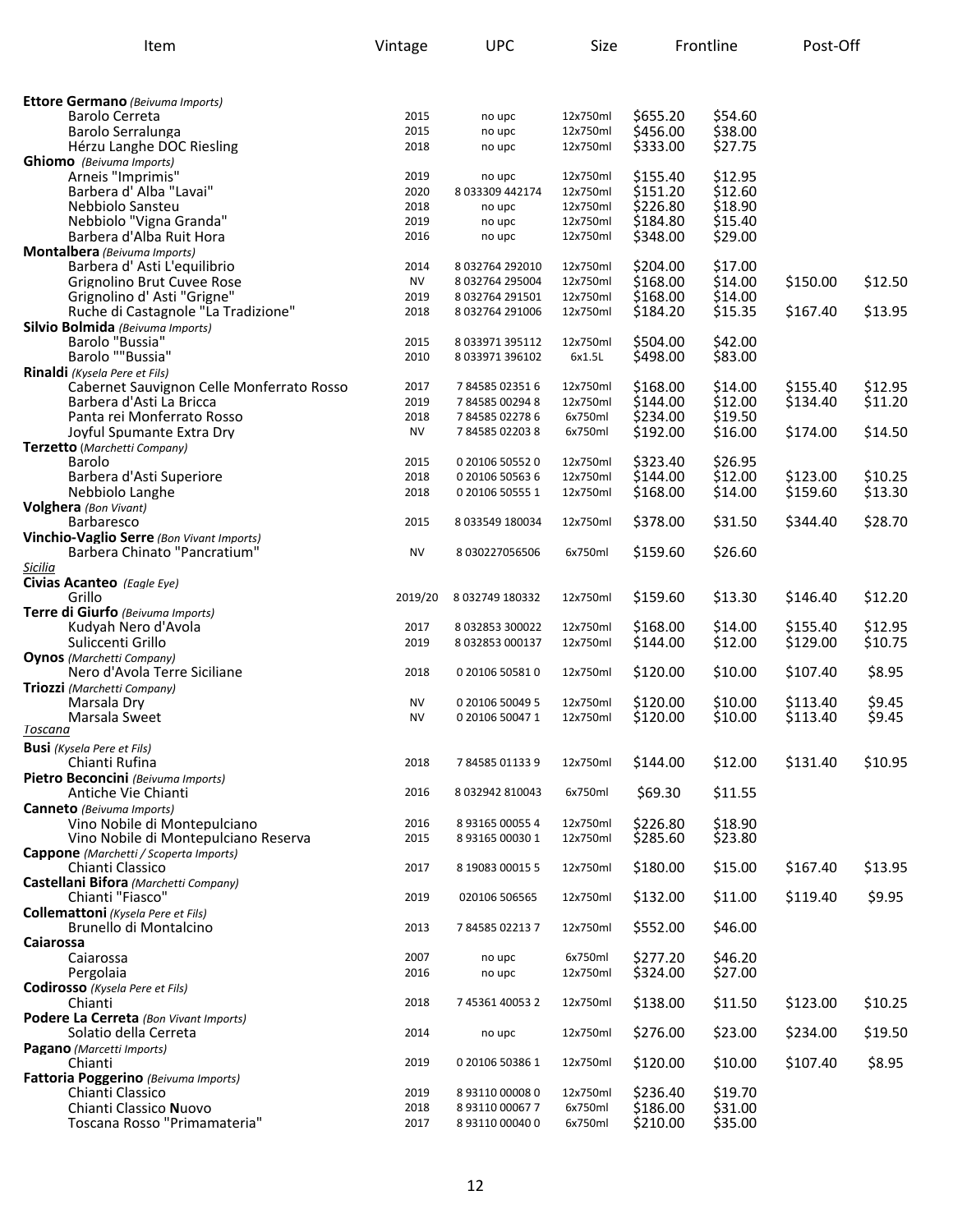| Item                                                                 | Vintage                | <b>UPC</b>                         | Size                 | Frontline            |                    | Post-Off             |                    |
|----------------------------------------------------------------------|------------------------|------------------------------------|----------------------|----------------------|--------------------|----------------------|--------------------|
|                                                                      |                        |                                    |                      |                      |                    |                      |                    |
| La Querce Seconda (Bon Vivant Imports)                               |                        |                                    |                      |                      |                    |                      |                    |
| Chianti Classico Riserva                                             | 2012                   | 8 033959 721421                    | 12x750ml             | \$276.00             | \$23.00            |                      |                    |
| Chianti Classico                                                     | 2015                   | 8 033959 721629                    | 12x750ml             | \$194.40             | \$16.20            |                      |                    |
| Podere Sapaio (Lyra Fine Wines)<br>Sapaio Bolghere Superiore         | 2016                   | no upc                             | 12x750ml             | \$714.00             | \$59.50            |                      |                    |
| Volpolo                                                              | 2017                   | no upc                             | 12x750ml             | \$318.00             | \$26.50            |                      |                    |
| Terra A Mano (Bon Vivant Imports)                                    |                        |                                    |                      |                      |                    |                      |                    |
| Carmignano                                                           | 2015                   | no upc                             | 6x750ml              | \$247.50             | \$41.25            |                      |                    |
| Pietranera (Beivuma Imports)<br>Rosso di Montalcino                  | 2014                   | 8 012738 000124                    | 6x750ml              | \$117.00             | \$19.50            |                      |                    |
| Brunello di Montalcino                                               | 2013                   | 8 012738 000131                    | 12x750ml             | \$408.00             | \$34.00            | \$388.80             | \$32.40            |
| Brunello di Montalcino                                               | 2015                   | 8 012738 000131                    | 12.750ml             | \$408.00             | \$34.00            |                      |                    |
| La Selva (Bon Vivant Imports)<br>Sangiovese Bianco                   | 2020                   | 8 018759 001140                    | 12x750ml             | \$186.00             | \$15.50            |                      |                    |
| Morrellino di Scansano                                               | 2014                   | 8 018759 001737                    | 12x750ml             | \$174.00             | \$14.50            |                      |                    |
| Ciliegiolo                                                           | 2015                   | 8 018759 001706                    | 6x750ml              | \$132.00             | \$22.00            |                      |                    |
| Umbria                                                               |                        |                                    |                      |                      |                    |                      |                    |
| <b>Agri Segretum</b> (Bon Vivant Imports)<br>Cinino Rosato Frizzante | 2020                   | no upc                             | 12x750ml             | \$252.00             | \$21.00            |                      |                    |
| Freghino                                                             | 2019                   | no upc                             | 12x750ml             | \$184.80             | \$15.40            |                      |                    |
| <b>Roccafiore</b> (Eagle Eye Brands)                                 |                        |                                    |                      |                      |                    |                      |                    |
| Fiorfiore 2016<br>Rosso Melograno                                    | 2016<br>2018           | 8 033891 070045<br>no upc          | 12x750ml<br>12x750ml | \$226.80<br>\$168.00 | \$18.90<br>\$14.00 | \$158.40             | \$13.20            |
| Sagrantino di Montefalco                                             | 2014                   | no upc                             | 12x750ml             | \$330.00             | \$27.50            |                      |                    |
| Montefalco Rosso                                                     | 2017                   | 8 033891 070151                    | 12x750ml             | \$285.60             | \$23.80            | \$232.20             | \$19.35            |
| Fiordaliso                                                           | 2019                   | 8 033891 070014                    | 12x750ml             | \$168.00             | \$14.00            | \$158.40             | \$13.20            |
| Prova D'Autore<br>Veneto                                             | 2014                   | 8 033891 070052                    | 12x750ml             | \$309.00             | \$25.75            |                      |                    |
| Ilaria Accordini (Kysela Pere et Fils)                               |                        |                                    |                      |                      |                    |                      |                    |
| Amarone della Valpolicella                                           | 2015                   | 784585005901                       | 12x750ml             | \$444.00             | \$37.00            | \$411.60             | \$34.30            |
| <b>Valentina Cubi</b>                                                |                        |                                    |                      |                      |                    |                      |                    |
| Morar Amarone della Valpolicella<br>San Cassiano (Eagle Eye Brands)  | 2009                   | no upc                             | 12x750ml             | \$528.00             | \$44.00            |                      |                    |
| Valpolicella                                                         | 2017                   | 0805119151762                      | 12x750ml             | \$180.00             | \$15.00            | \$165.00             | \$13.75            |
| <b>Baci Dolce</b> (Marchetti Company)                                |                        |                                    |                      |                      |                    |                      |                    |
| Red<br>Blonde                                                        | <b>NV</b><br><b>NV</b> | 0 20106 50297 0<br>0 20106 50446 2 | 12x750ml<br>12x750ml | \$120.00<br>\$120.00 | \$10.00<br>\$10.00 | \$107.40<br>\$107.40 | \$8.95<br>\$8.95   |
| Pink                                                                 | <b>NV</b>              | 0 20106 50516 2                    | 12x750ml             | \$120.00             | \$10.00            | \$107.40             | \$8.95             |
| <b>Balan</b> (Beivuma Imports)                                       |                        |                                    |                      |                      |                    |                      |                    |
| Prosecco Brut<br>Prosecco Rose Extra Brut Millesimato                | 2020<br>2020           | 8 007651 208979<br>8007368002457   | 12x750ml<br>6x750ml  | \$156.00<br>\$90.00  | \$13.00<br>\$15.00 | \$134.40<br>\$83.70  | \$11.20<br>\$13.95 |
| <b>Bellino</b> (Marchetti Imports)                                   |                        |                                    |                      |                      |                    |                      |                    |
| Prosecco                                                             | <b>NV</b>              | 0 20106 50595 7                    | 12x750ml             | \$150.00             | \$12.50            | \$140.40             | \$11.70            |
| Prosecco<br>Cortenova (Kysela Pere et Fils)                          | NV                     | 0 20106 50596 4                    | 24x187ml             | \$132.00             | \$5.50             | \$117.60             | \$4.90             |
| Pinot Grigio delle Venezie                                           | 2020                   | 784585003846                       | 12x750ml             | \$114.00             | \$9.50             |                      |                    |
| De Stefani (Bon Vivant Imports)                                      |                        |                                    |                      |                      |                    |                      |                    |
| Pet-Nat Col Fondo Rose                                               | 2019                   | 8033389833374                      | 12x750ml             | \$192.00             | \$16.00            | \$183.00             | \$15.25            |
| Rosso Naturalmente<br>Cantina de Gambellara (Kysela Pere et Fils)    | 2018                   | 8 033389 834876                    | 12x750ml             | \$183.00             | \$15.25            |                      |                    |
| Soave, I Basalti                                                     | 2020                   | 784585015528                       | 12x750ml             | \$96.00              | \$8.00             | \$79.80              | \$6.65             |
| Latransa (Marchetti Company)                                         |                        |                                    |                      |                      |                    |                      |                    |
| Prosecco                                                             | <b>NV</b>              | 0 20106 50578 0                    | 24x187ml             | \$132.00             | \$5.50             | \$117.60             | \$4.90             |
| Prosecco<br><b>Il Colle</b> (Eagle Eye Brands)                       | <b>NV</b>              | 0 20106 50438 7                    | 12x750ml             | \$150.00             | \$12.50            | \$140.40             | \$11.70            |
| Prosecco Conegliano Valdobbiadene Superiore                          | <b>NV</b>              | 8 029061 001742                    | 12x750ml             | \$204.00             | \$17.00            | \$179.40             | \$14.95            |
| <b>Marcato Family of Wines (Eagle Eye Brands)</b>                    |                        |                                    |                      |                      |                    |                      |                    |
| I Prandi Soave<br>Duo Rosso Veneto                                   | 2019<br>2018           | 8 58470 00080 4<br>8 032611 630934 | 12x750ml<br>12X750ml | \$144.00<br>\$156.00 | \$12.00<br>\$13.00 | \$134.40<br>\$150.00 | \$11.20<br>\$12.50 |
| <b>Ornato</b> (Kysela Per et Fils)                                   |                        |                                    |                      |                      |                    |                      |                    |
| Pinot Grigio delle Venezie                                           | 2020                   | 784585024285                       | 12x750ml             | \$107.40             | \$8.95             | \$100.80             | \$8.40             |
| Prosecco                                                             | NV                     | 784585025633                       | 12x750ml             | \$156.00             | \$13.00            | \$134.40             | \$11.20            |
| Rosso IGT<br>Prime Brume (Kysela Pere et Fils)                       | 2019                   | 784585025640                       | 12x750ml             | \$156.00             | \$13.00            | \$107.40             | \$8.95             |
| Soave                                                                | 2019                   | 784585018659                       | 12x750ml             | \$96.00              | \$8.00             | \$84.00              | \$7.00             |
| <b>Redentore</b> (Bon Vivant Imports)                                |                        |                                    |                      |                      |                    |                      |                    |
| Refosco dal Peduncolo<br>Terre dei Buth (Kysela Pere et Fils)        | 2019                   | 8033389832209                      | 12x750ml             | \$168.00             | \$14.00            | \$155.40             | \$12.95            |
| Rose Frizzante Organic                                               | <b>NV</b>              | 784585023691                       | 12x750ml             | \$134.40             | \$11.20            | \$123.00             | \$10.25            |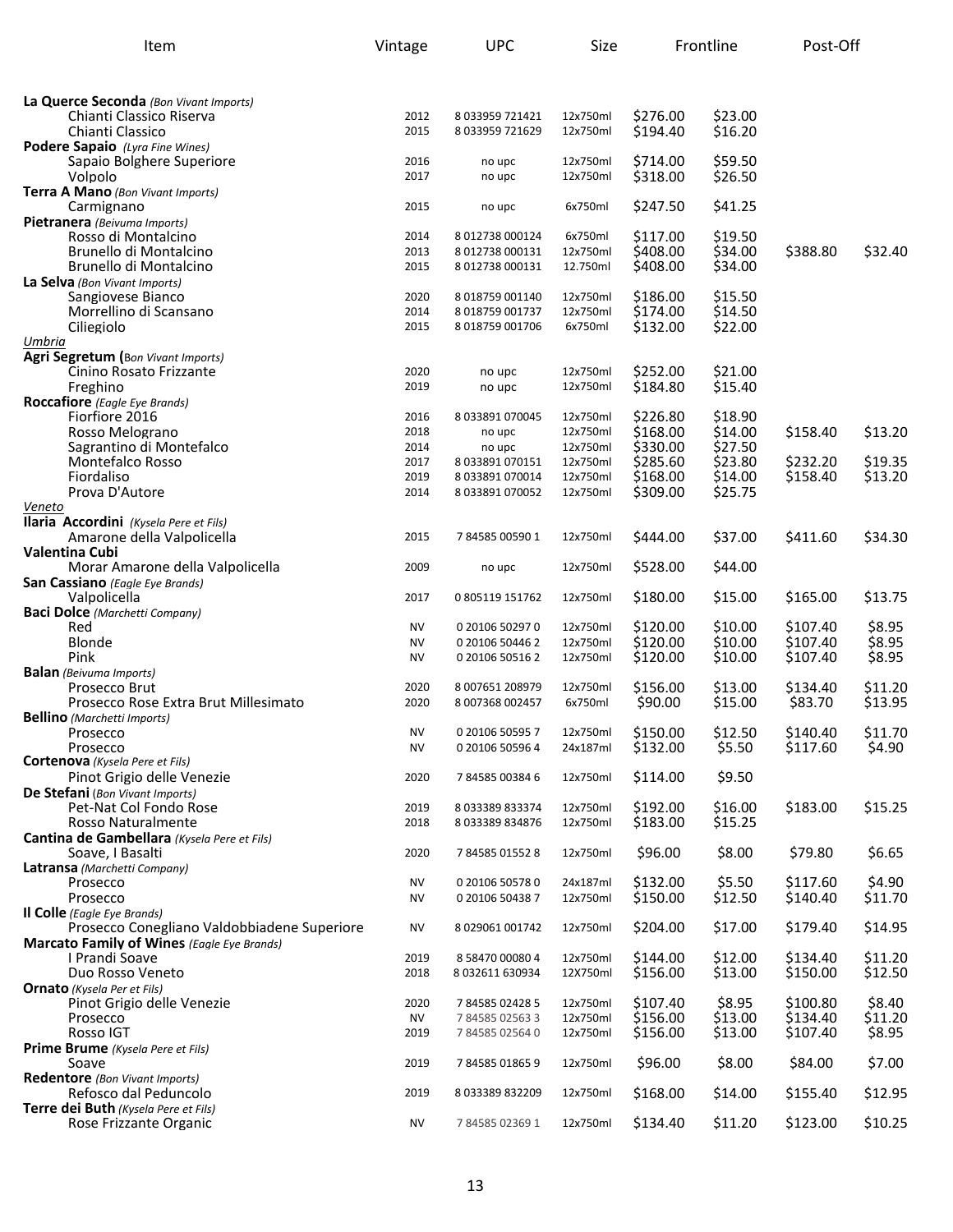| Item                                                                                                          | Vintage                      | <b>UPC</b>                                                               | Size                                         | Frontline                                    |                                         | Post-Off                                     |                                       |
|---------------------------------------------------------------------------------------------------------------|------------------------------|--------------------------------------------------------------------------|----------------------------------------------|----------------------------------------------|-----------------------------------------|----------------------------------------------|---------------------------------------|
|                                                                                                               |                              | <b>MEXICO</b>                                                            |                                              |                                              |                                         |                                              |                                       |
| <b>Don Luis</b><br>Concordia<br>Terra                                                                         | 2014<br>2015                 | 7 501053 160282<br>7 501053 160268                                       | 6x750ml<br>6x750ml                           | \$100.80<br>\$100.80                         | \$16.80<br>\$16.80                      |                                              |                                       |
| Sierra Blanca<br>Cabernet Sauvignon<br>Tempranillo                                                            | 2018<br>2018                 | 7 501053 149423<br>7 501053 149447                                       | 6x750ml<br>6x750ml                           | \$84.00<br>\$84.00                           | \$14.00<br>\$14.00                      | \$71.70<br>\$143.40                          | \$11.95<br>\$11.95                    |
| L.A. Cetto<br>Primovera Rose of Cabernet<br>Sparkling Brut Chardonnay                                         | 2020<br><b>NV</b>            | 7 501053 167014<br>7 501053 620212                                       | 12x750ml<br>12x750ml                         | \$109.20<br>\$126.00                         | \$9.10<br>\$10.50                       | \$92.40<br>\$117.60                          | \$7.70<br>\$9.80                      |
| Sauvignon Blanc<br>Chenin Blanc<br>Chardonnay                                                                 | 2018<br>2020<br>2020         | 8 11312 00346 3<br>8 11312 00347 0<br>8 11312 00348 7                    | 12x750ml<br>12x750ml<br>12x750ml             | \$109.20<br>\$109.20<br>\$109.20             | \$9.10<br>\$9.10<br>\$9.10              | \$79.80<br>\$92.40<br>\$92.40                | \$6.65<br>\$7.70<br>\$7.70            |
| Cabernet Sauvignon<br>Nebbiolo Reserve                                                                        | 2018<br>2014                 | 8 11312 00343 2<br>8 11312 00351 7                                       | 12x750ml<br>6x750ml                          | \$109.20<br>\$92.40                          | \$9.10<br>\$15.40                       | \$92.40                                      | \$7.70                                |
|                                                                                                               |                              | <b>NEW ZEALAND</b>                                                       |                                              |                                              |                                         |                                              |                                       |
| <b>Astrolabe</b><br>Sauvignon Blanc Marlborough<br>Chenin Blanc "Wrekin" vineyard<br><b>Pinot Gris</b>        | 2020<br>2018<br>2019         | 9 421019 370020<br>9 421019 370549<br>9 421019 370075                    | 12x750ml<br>6x750ml<br>12x750ml              | \$192.00<br>\$108.00<br>\$192.00             | \$16.00<br>\$18.00<br>\$16.00           | \$168.00<br>\$91.98<br>\$168.00              | \$14.00<br>\$15.33                    |
| <b>Rubus</b> (Kysela Pere et Fils)<br>Sauvignon Blanc Waipara Valley                                          | 2021                         | 784585017065                                                             | 12x750ml                                     | \$167.40                                     | \$13.95                                 | \$147.00                                     | \$14.00<br>\$12.25                    |
|                                                                                                               |                              | <b>PORTUGAL</b>                                                          |                                              |                                              |                                         |                                              |                                       |
| Cavalo Barao (Grape2Glass)<br>Vinho Tinto Premium<br>Vinho Tinto                                              | <b>NV</b><br><b>NV</b>       | 5 600390 414385<br>5 600390 413135                                       | 12x1L<br>12x1L                               | \$100.80<br>\$84.00                          | \$8.40<br>\$7.00                        | \$84.00<br>\$72.00                           | \$7.00<br>\$6.00                      |
| Alentejo<br>Paulo Laureano (Grape2Glass)                                                                      |                              |                                                                          |                                              |                                              |                                         |                                              |                                       |
| "Ema's Vineyard" Alentejo D.O.C.<br>Vinhas Velhas Private Selection                                           | 2017<br>2016                 | 5 605699 300315<br>5 605699 095242                                       | 12x750ml<br>6x750ml                          | \$156.00<br>\$125.70                         | \$13.00<br>\$20.95                      | \$140.40                                     | \$11.70                               |
| Dao<br>Pedra Cancela (Grape2Glass)<br>Seleção do Enólogo Red                                                  | 2017                         | 5 600376 952009                                                          | 12x750ml                                     | \$108.00                                     | \$9.00                                  | \$90.00                                      | \$7.50                                |
| Evidencia (Grape2Glass)<br><b>Touriga National</b><br>Lagar de Darei (Bon Vivant Imports)                     | 2018                         | 5 600390 419526                                                          | 6x750ml                                      | \$81.00                                      | \$13.50                                 |                                              |                                       |
| Dão Branco<br>Sem Abrigo Dão Tinto<br>Dão Reserva Tinto                                                       | 2018<br>2012<br>2012/14      | 5 600374 720181<br>5 600374 720223<br>5 600374 720327                    | 12x750ml<br>12x750ml<br>12x750ml             | \$146.40<br>\$210.00<br>\$235.20             | \$12.20<br>\$17.50<br>\$19.60           | \$191.40<br>\$210.00                         | \$15.95<br>\$17.50                    |
| Douro<br>Desafinado (Grape2Glass)<br>Douro Tinto                                                              | 2017                         | 5 600390 416808                                                          | 12x750                                       | \$117.60                                     | \$9.80                                  | \$92.40                                      | \$7.70                                |
| Lisboa<br><b>Quinta do Montalto</b> (Bon Vivant Imports)<br>Vinha da Malhada Branco                           | 2019                         |                                                                          | 12x750ml                                     | \$129.00                                     | \$10.75                                 |                                              |                                       |
| Vinha da Malhada Tinto<br>Mula Velha (Grape2Glass)                                                            | 2019                         | 5 600268 605020<br>5 604214 265207                                       | 12x750ml                                     | \$129.00                                     | \$10.75                                 |                                              |                                       |
| Vinho Tinto Reserva<br>Paulo da Silva (Grape2Glass)<br>Casal da Azenha                                        | 2018<br>2017                 | 5 600390 414040<br>5 604908 000510                                       | 12x750ml<br>6x750ml                          | \$100.80<br>\$87.00                          | \$8.40<br>\$14.50                       | \$79.80                                      | \$6.65                                |
| Vinho Verde                                                                                                   |                              |                                                                          |                                              |                                              |                                         |                                              |                                       |
| Anjos (Grape2Glass)<br>Vinho Verde<br>Vinho Verde CANS                                                        | 2020<br>2020                 | 5 601333 051575<br>5 601333 055320                                       | 12x750ml<br>24x250ml                         | \$84.00<br>\$96.00                           | \$7.00<br>\$4.00                        | \$72.00<br>\$84.00                           | \$6.00<br>\$3.50                      |
| Vinho Verde Rose<br><b>Anselmo Mendes</b> (Grape2Glass)                                                       | 2020                         | 5 601333 053135                                                          | 12x750ml                                     | \$84.00                                      | \$7.00                                  | \$72.00                                      | \$6.00                                |
| Alvarhino Contacto Vinho Verde<br>Passaros Escolha Alvarinho/Loureiro<br>Passaros Avesso<br>Passaros Loureiro | 2020<br>2018<br>2019<br>2018 | 5 606486 180028<br>5 606486 170029<br>5 606486 130061<br>5 606486 110056 | 12x750ml<br>12x750ml<br>12x750ml<br>12x750ml | \$180.00<br>\$117.60<br>\$126.00<br>\$126.00 | \$15.00<br>\$9.80<br>\$10.50<br>\$10.50 | \$159.60<br>\$100.80<br>\$109.20<br>\$107.40 | \$13.30<br>\$8.40<br>\$9.10<br>\$8.95 |
| Encostas do Lima (Kysela Pere et Fils)<br>Vinho Verde Rose                                                    | 2020                         | 784585019885                                                             | 12x750ml                                     | \$109.20                                     | \$9.10                                  | \$92.40                                      | \$7.70                                |
| Madeira<br><b>Carmos Vinhos</b> (Kysela Pere et Fils)<br>Madeira Monte Secco                                  | ΝV                           | 5 601196050067                                                           | 12x750ml                                     | \$219.00                                     | \$18.25                                 |                                              |                                       |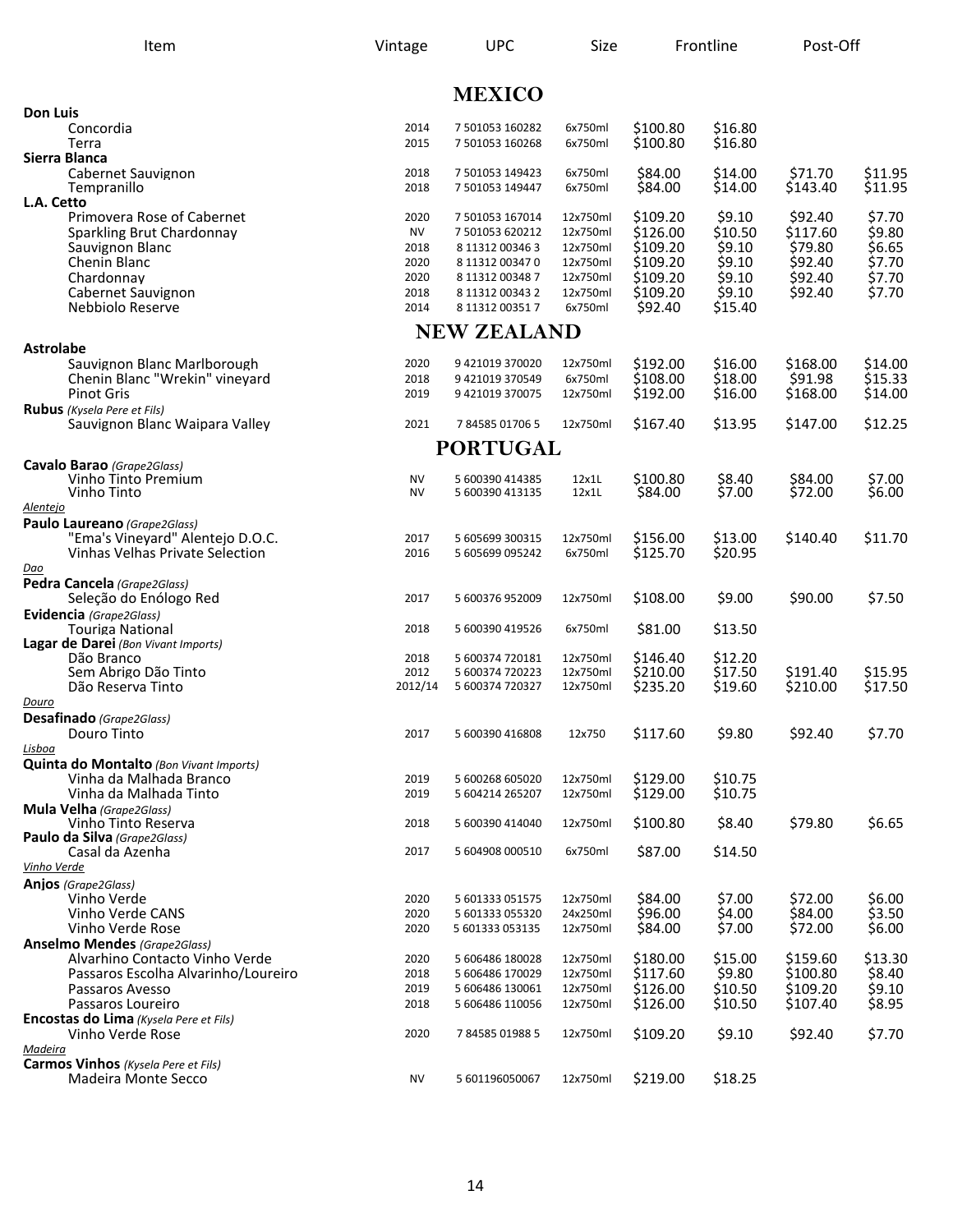| Item                                                   | Vintage      | <b>UPC</b>                        | Size               | Frontline            |                    | Post-Off |         |
|--------------------------------------------------------|--------------|-----------------------------------|--------------------|----------------------|--------------------|----------|---------|
|                                                        |              |                                   |                    |                      |                    |          |         |
| <u>Porto</u>                                           |              |                                   |                    |                      |                    |          |         |
| <b>Romariz</b> (Kysela Pere et Fils)<br>Vintage        | 2011         | 784585015658                      | 6x750ml            | \$414.00             | \$69.00            |          |         |
| Fine White Port                                        | <b>NV</b>    | 784585000849                      | 6x750ml            | \$89.70              | \$14.95            |          |         |
| Fine Tawny Port                                        | <b>NV</b>    | 784585000821                      | 6x750ml            | \$88.20              | \$14.70            | \$82.50  | \$13.75 |
| Vieira de Sousa (Bon Vivant Imports)                   |              |                                   |                    |                      |                    |          |         |
| Very Old White Port                                    | $40+$        | no upc                            | 1x750ml            | \$220.00             | \$220.00           |          |         |
| 10 vr White                                            | 10yr         | 5 600232 498030                   | 6x500ml            | \$192.00             | \$32.00            |          |         |
| <b>Vintage Port</b>                                    | 2017         | no upc                            | 6x750ml            | \$369.60             | \$61.60            |          |         |
| <b>Dalva</b> (Grape2Glass)                             |              |                                   |                    |                      |                    |          |         |
| Tawny                                                  | <b>NV</b>    | 5 603003 110018                   | 12x750ml           | \$156.00             | \$13.00            | \$131.40 | \$10.95 |
| Ruby                                                   | <b>NV</b>    | 5 603003 111022                   | 12x750ml           | \$156.00             | \$13.00            | \$131.40 | \$10.95 |
| White                                                  | <b>NV</b>    | 5 603003 112036                   | 12x750ml           | \$156.00             | \$13.00            | \$131.40 | \$10.95 |
| LBV                                                    | 2013         | 5 603003 001620                   | 6x750ml            | \$189.00             | \$31.50            |          |         |
| 20yr Tawny                                             | 20yr         | 5 603003 110087                   | 6x750ml            | \$289.80             | \$48.30            |          |         |
| 20yr White                                             | 20yr         | 5 603003 114405                   | 6x750ml            | \$289.80             | \$48.30            |          |         |
| 2007 White Colheita                                    | 2007         | 5 603003 330072                   | 6x750ml            | \$201.60             | \$33.60            |          |         |
| 1985 Colheita<br>1995 Colheita                         | 1985<br>1995 | 5 603003 330850                   | 6x750ml<br>6x750ml | \$512.40<br>\$192.00 | \$85.40<br>\$32.00 |          |         |
| 1971 Golden White                                      | 1971         | 5 603003 330959<br>5 603003 33071 | 1x750ml            |                      | \$184.10           |          |         |
|                                                        |              |                                   |                    |                      |                    |          |         |
|                                                        |              | <b>SLOVENIA</b>                   |                    |                      |                    |          |         |
| Vina Stekar (Bon Vivant Imports)                       |              |                                   |                    |                      |                    |          |         |
| Sivi Pinot Gris                                        | 2018<br>2018 | 3 830053 160010                   | 12x750ml           | \$191.40<br>\$191.40 | \$15.95<br>\$15.95 |          |         |
| Malvazija<br><b>Gonc Winery</b> (JP Bourgeois Imports) |              | 3 830053 160027                   | 12x750ml           |                      |                    |          |         |
| <b>Blaufrankisch</b>                                   | 2018         | 3 830064 900025                   | 12x750ml           | \$239.40             | \$19.95            |          |         |
| Gamay                                                  | 2018         | 3 830064 900131                   | 12x750ml           | \$239.40             | \$19.95            |          |         |
| Kerner                                                 | 2020         |                                   |                    |                      |                    |          |         |
| <b>Abduction White</b>                                 | 2020         | 3 830064 900315                   | 12x1L              | \$151.20             | \$12.60            |          |         |
| Abduction Piquette Brut                                | 2020         | 3 830064 900810                   | 12x750ml           | \$151.20             | \$12.60            |          |         |
| <b>Abduction Piquette Brut Rose</b>                    | 2020         | 3 830064 900711                   | 12x750ml           | \$151.20             | \$12.60            |          |         |
| Harvest Moon Orange                                    | 2018         | no upc                            | 12x750ml           | \$239.40             | \$19.95            |          |         |
| Canvas Pet-Nat Rose                                    | <b>NV</b>    | no upc                            | 12x750ml           | \$176.40             | \$14.70            |          |         |
|                                                        |              |                                   |                    |                      |                    |          |         |
| <b>Babylon Peak</b> (Kysela Pere et Fils)              |              | <b>SOUTH AFRICA</b>               |                    |                      |                    |          |         |
| Chenin Blanc                                           | 2020         | 784585024346                      | 12x750ml           | \$144.00             | \$12.00            | \$126.00 | \$10.50 |
| Pinotage                                               | 2019         | 784585024353                      | 12x750ml           | \$156.00             | \$13.00            | \$138.00 | \$11.50 |
| Lismore Estate (Kysela Pere et Fils)                   |              |                                   |                    |                      |                    |          |         |
| Reserve Syrah                                          | 2018         | 784585024193                      | 6x750ml            | \$798.00             | \$66.50            |          |         |
| Pieter Cruythoff (Kysela Per et Fils)                  |              |                                   |                    |                      |                    |          |         |
| <b>Brut</b>                                            | NV           | 784585016259                      | 6x750ml            | \$89.70              | \$14.95            | \$81.00  | \$13.50 |
| The Royal (Kysela Pere et Fils)                        |              |                                   |                    |                      |                    |          |         |
| Chenin Blanc Old Vines                                 | 2021         | 784585012169                      | 12x750ml           | \$108.00             | \$9.00             | \$90.00  | \$7.50  |
| Riebeek Cellars (Kysela Pere et Fils)                  |              |                                   |                    |                      |                    |          |         |
| Pinotage Rose                                          | 2020         | 784585014750                      | 12x750ml           | \$117.60             | \$9.80             | \$100.80 | \$8.40  |
| Cabernet Sauvignon                                     | 2018         | 784585012589                      | 12x750ml           | \$117.60             | \$9.80             | \$100.80 | \$8.40  |
| Chardonnay                                             | 2020         | 784585012626                      | 12x750ml           | \$117.60             | \$9.80             | \$100.80 | \$8.40  |
| Pinotage                                               | 2019         | 784585012565                      | 12x750ml           | \$117.60             | \$9.80             | \$100.80 | \$8.40  |
| Sauvignon Blanc                                        | 2021         | 784585012558                      | 12x750ml           | \$117.60             | \$9.80             | \$100.80 | \$8.40  |
| Cape Ruby                                              | <b>NV</b>    | 784585012787                      | 6x750ml            | \$210.00             | \$17.50            | \$198.00 | \$16.50 |
| Tanzanite (Kyslea Pere et Fils)                        |              |                                   |                    |                      |                    |          |         |
| <b>Brut Method Cap Classique</b>                       | <b>NV</b>    | 784585023950                      | 6x750ml            | \$294.00             | \$24.50            |          |         |
| Brut Rose Method Cap Classique                         | NV           | 784585023967                      | 6x750ml            | \$294.00             | \$24.50            |          |         |
| <b>Mullineux</b><br><b>Straw Wine</b>                  | 2015         | 784585012954                      | 6x375ml            | \$183.00             | \$30.50            |          |         |
|                                                        |              |                                   |                    |                      |                    |          |         |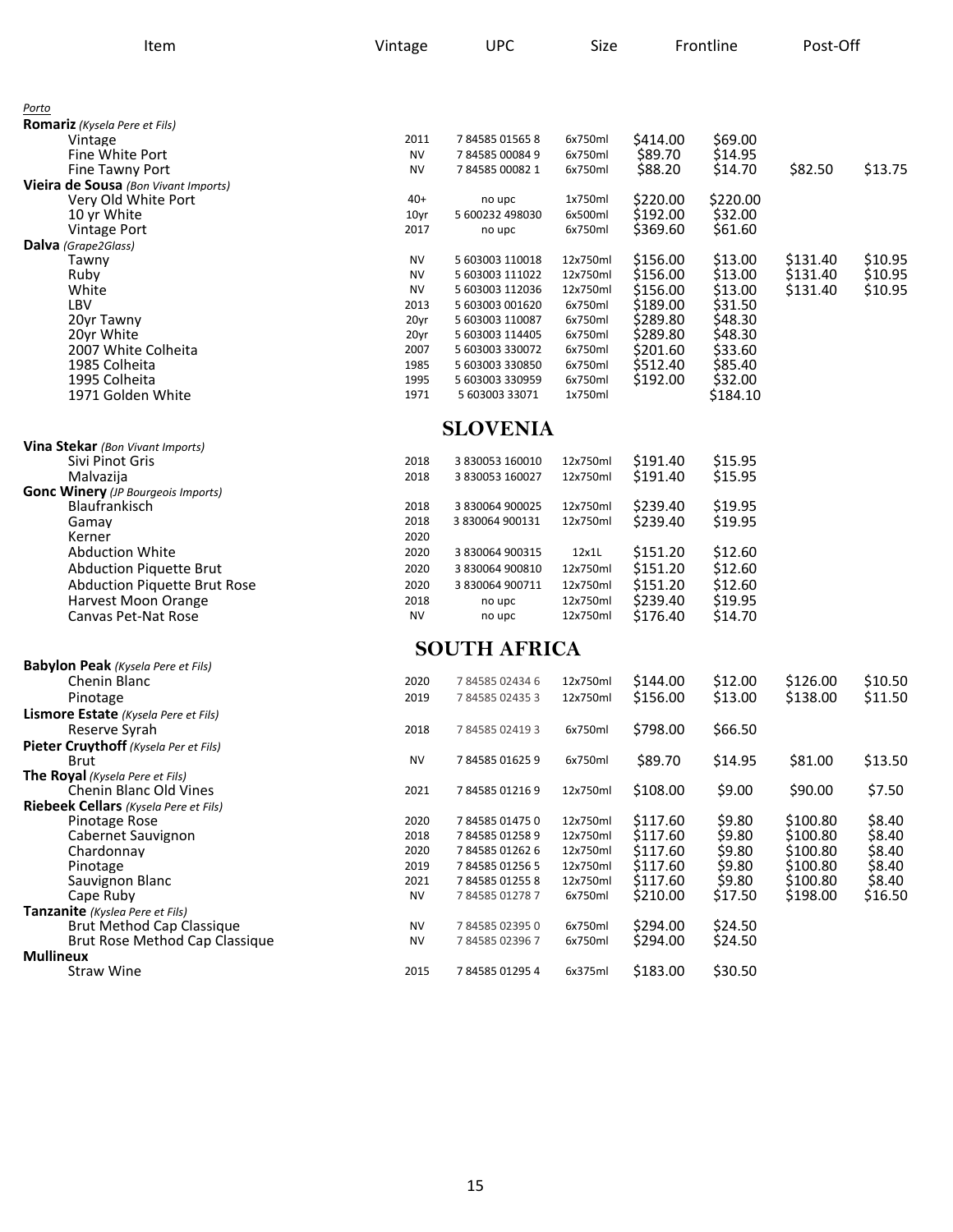| Item                                                                                                                         | Vintage                             | <b>UPC</b>                                   |                                 | Size<br>Frontline                |                               | Post-Off                      |                               |
|------------------------------------------------------------------------------------------------------------------------------|-------------------------------------|----------------------------------------------|---------------------------------|----------------------------------|-------------------------------|-------------------------------|-------------------------------|
|                                                                                                                              |                                     | <b>SPAIN</b>                                 |                                 |                                  |                               |                               |                               |
| <b>Morada</b> (Kysela Per et Fils)<br>Sangria<br>Calatayud                                                                   | <b>NV</b>                           | 784585011520                                 | 12x750ml                        | \$84.00                          | \$7.00                        | \$78.00                       | \$6.50                        |
| <b>Bodegas San Gregorio</b> (Kysela Pere et Fils)<br>Tres Ojos Old Vine Garnacha<br>Tres Ojos Rosado<br>Campo de Borja       | 2018<br>2020                        | 784585006113<br>784585006069                 | 12x750ml<br>12x750ml            | \$100.80<br>\$120.00             | \$8.40<br>\$10.00             | \$92.40<br>\$105.00           | \$7.70<br>\$8.75              |
| <b>Quo</b> (Artisan Collection)<br>Garnacha Tinto                                                                            | 2020                                | 8 413354 089126                              | 12x750ml                        | \$108.00                         | \$9.00                        | \$95.40                       | \$7.95                        |
| <b>Mosen Cleto</b> (Marchetti Company)<br>Garnacha / Tempranillo Crianza                                                     | 2017                                | 0 20106 50038 9                              | 12x750ml                        | \$108.00                         | \$9.00                        | \$95.40                       | \$7.95                        |
| <b>Crucillon</b> (Marchetti Company)<br>Garnacha / Tempranillo Joven<br>Castilla y Leon                                      | 2018                                | 0 20106 50100 3                              | 12x750ml                        | \$96.00                          | \$8.00                        | \$87.00                       | \$7.25                        |
| <b>Legado Munoz</b> (Artisan Collection)<br>Garnacha Tinto<br>Tempranillo<br><b>Bergesio Collezione</b> (Bon Vivant Imports) | 2018/19<br>2019                     | 8 32776 00013 3<br>8 32776 00011 9           | 12x750ml<br>12x750ml            | \$108.00<br>\$108.00             | \$9.00<br>\$9.00              | \$95.40<br>\$95.40            | \$7.95<br>\$7.95              |
| Rufian Rufete Vin Gris<br><b>Rufian Rufete</b><br>Galicia                                                                    | 2016<br>2016                        | no upc<br>no upc                             | 6x750ml<br>6x750ml              | \$180.60<br>\$201.60             | \$30.10<br>\$33.60            |                               |                               |
| Vinos de Encostas/Xose Lois Sebio (Bon Vivant Imports)<br>Heaven & Hell Blanco<br>Mais Ala Godello<br><u>Jerez</u>           | 2017<br>2018                        | 8 437007 839999<br>8 437007 839968           | 6x750ml<br>6x750ml              | \$201.60<br>\$235.20             | \$33.60<br>\$39.20            |                               |                               |
| Leyenda (Kysela Pere et Fils)<br>Fino<br>Oloroso<br>Cream<br>Jumilla                                                         | <b>NV</b><br><b>NV</b><br><b>NV</b> | 784585016983<br>784585016990<br>784585016976 | 6X750ml<br>6X750ml<br>6X750ml   | \$75.60<br>\$75.60<br>\$75.60    | \$12.60<br>\$12.60<br>\$12.60 | \$69.00<br>\$69.00<br>\$69.00 | \$11.50<br>\$11.50<br>\$11.50 |
| Toza (Kysela Pere et Fils)<br>Monastrell<br>La Mancha                                                                        | 2018                                | 784585024964                                 | 12x750ml                        | \$144.00                         | \$12.00                       | \$129.00                      | \$10.75                       |
| El Cortijillo (Kysela Pere et Fils)<br>Tempranillo<br>Finca del Castillo (Kysela Pere et Fils)                               | 2020                                | 784585014132                                 | 12x750ml                        | \$90.00                          | \$7.50                        | \$79.80                       | \$6.65                        |
| Tempranillo<br><b>RAW</b> (JP Bourgeois Imports)                                                                             | 2019                                | 784585014125                                 | 12x750ml                        | \$90.00                          | \$7.50                        | \$79.80                       | \$6.65                        |
| Rosado of Tempranillo<br>Tiza (Kysela Pere et Fils)                                                                          | 2020                                | 8 57488 005818                               | 12x750ml                        | \$134.40                         | \$11.20                       | \$123.00                      | \$10.25                       |
| Tempranillo<br>Tempranillo<br>Montilla-Moriles                                                                               | 2019<br>2020                        | 784585026869<br>784585024957                 | 12x750ml<br>4x3L                | \$117.60<br>\$104.00             | \$9.80<br>\$26.00             | \$100.80<br>\$81.00           | \$8.40<br>\$20.25             |
| <b>Bodegas Robles (Artisan Collection)</b><br>Piedra Luenga Pedro Ximenex<br>Corredera (Kysela Pere et Fils)                 | <b>NV</b>                           | 8 412655 400357                              | 12x750ml                        | \$235.20                         | \$19.60                       | \$226.80                      | \$18.90                       |
| Amontillado<br>Penedes                                                                                                       | <b>NV</b>                           | 784585020607                                 | 12x750ml                        | \$168.00                         | \$14.00                       | \$162.00                      | \$13.50                       |
| Vega de Ribes (Bon Vivant Imports)<br>Sasserra Malvasia de Sitges<br>Rias Baixas                                             | 2016                                | 8 437007 417272                              | 12x750ml                        | \$259.80                         | \$21.65                       |                               |                               |
| Palacio de Fefinanes (Kysela Pere et Fils)<br>Albarino<br>Albarino III Anos<br>Albarino 1583                                 | 2020<br>2017/18<br>2019             | 784585002184<br>784585014552<br>784585002184 | 12x750ml<br>6x750ml<br>12x750ml | \$277.20<br>\$311.70<br>\$390.00 | \$23.10<br>\$51.95<br>\$32.50 | \$242.40                      | \$20.20                       |
| Tomada de Castro (Bon Vivant Imports)<br>Albarino "Flor de Verano"                                                           | 2020                                | 8 437005 742055                              | 12x750ml                        | \$168.00                         | \$14.00                       | \$159.60                      | \$13.30                       |
| Valminor (Kysela Pere et Fils)<br>Albarino<br>Ribeiro                                                                        | 2020                                | 784585001903                                 | 12x750ml                        | \$186.00                         | \$15.50                       |                               |                               |
| Ailala-Ailalelo (Bon Vivant Imports)<br>Ailala Tinto<br>Ailala Blanco<br>Rioja                                               | 2017<br>2019                        | 8 437007 839012<br>8 437007 839142           | 12x750ml<br>12x750ml            | \$184.80<br>\$184.80             | \$15.40<br>\$15.40            |                               |                               |
| Licenciado (Kysela Pere et Fils)<br>Rioja Reserva                                                                            | 2016                                | 784585025978                                 | 12x750ml                        | \$252.00                         | \$21.00                       | \$225.00                      | \$18.75                       |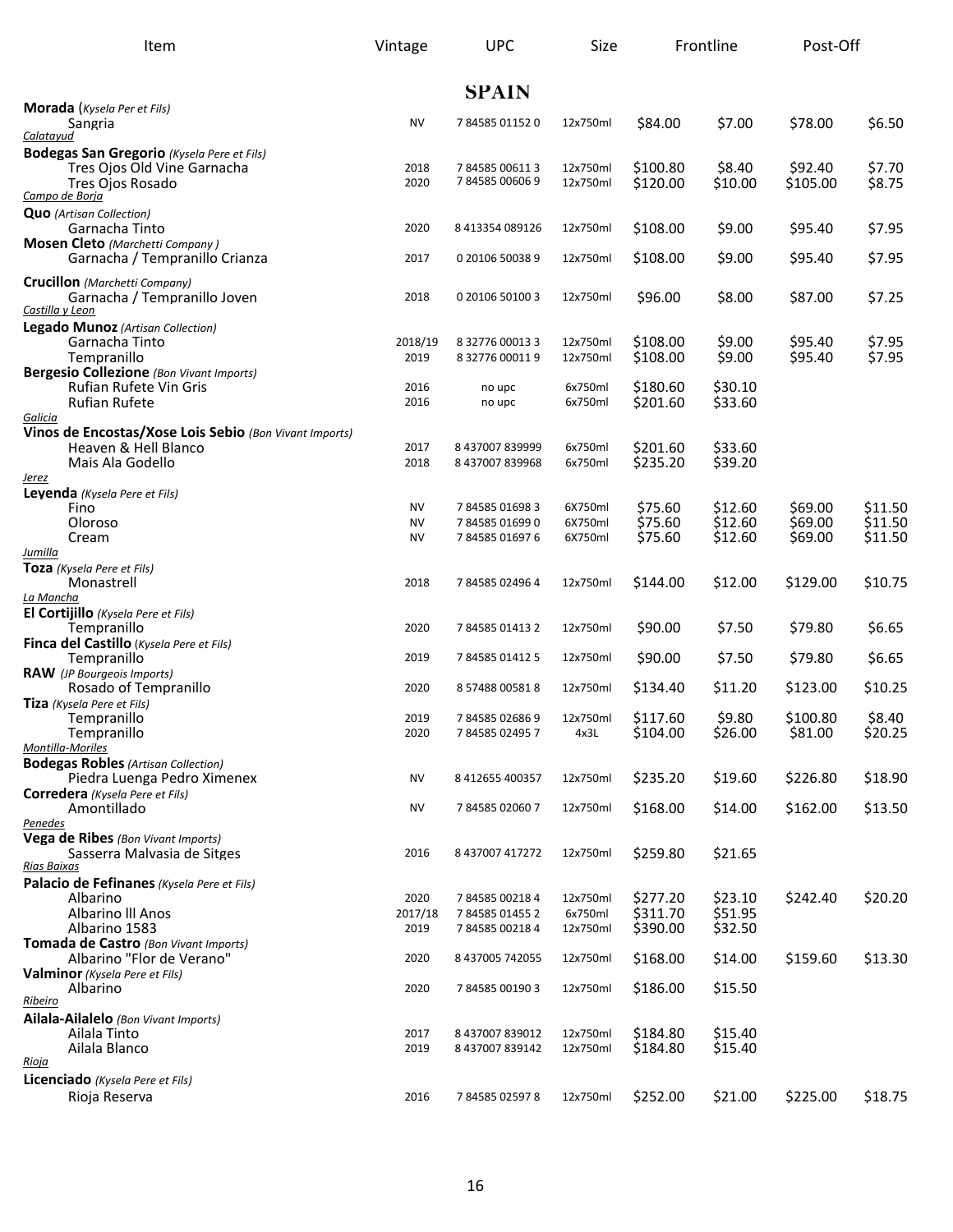| Item                                                                                       | <b>UPC</b><br>Vintage |                 | Size     | Frontline |                    | Post-Off |         |
|--------------------------------------------------------------------------------------------|-----------------------|-----------------|----------|-----------|--------------------|----------|---------|
|                                                                                            |                       |                 |          |           |                    |          |         |
| <b>Burgo Viejo</b> (Kysela Pere et Fils)                                                   |                       |                 |          |           |                    |          |         |
| Rioja Blanco Organic                                                                       | 2020                  | 784585023301    | 12x750ml | \$144.00  | \$12.00            | \$131.40 | \$10.95 |
| Rioja Graciano Organic                                                                     | 2019                  | 784585019076    | 12x750ml | \$159.60  | \$13.30            | \$142.80 | \$11.90 |
| Rioja Old Vine Garnacha                                                                    | 2016                  | 784585022830    | 12x750ml | \$144.00  | \$12.00            | \$131.40 | \$10.95 |
| Rioja Crianza                                                                              | 2018                  | 784585012305    | 12x750ml | \$144.00  | \$12.00            | \$117.60 | \$9.80  |
| <b>Covila</b> (Marchetti Imports)                                                          |                       |                 |          |           |                    |          |         |
| Rioja Crianza                                                                              | 2017                  | 0 20106 50228 4 | 12x750ml | \$156.00  | \$13.00            | \$141.00 | \$11.75 |
| Rioja Reserva                                                                              | 2016                  | 0 20106 50229 1 | 12x750ml | \$198.00  | \$16.50<br>\$25.00 | \$184.80 | \$15.40 |
| Rioja Gran Reserva                                                                         | 2011                  | 0 20106 50353 3 | 12x750ml | \$300.00  |                    | \$287.40 | \$23.95 |
| Luis Canas (Kysela Pere et Fils)<br>Rioja Crianza                                          | 2017                  | 784585015665    | 12x750ml | \$204.00  | \$17.00            | \$186.00 | \$15.50 |
| Rioja Reserva                                                                              | 2014                  | 784585015948    | 12x750ml | \$275.40  | \$22.95            |          |         |
| Rioja Blanco Vinas Viejas                                                                  | 2019                  | 784585026494    | 6x750ml  | \$198.00  | \$16.50            | \$189.00 | \$15.75 |
| Solar de Randez-Bodegas Las Orcas (Bon Vivant Imports)                                     |                       |                 |          |           |                    |          |         |
| Rioja Joven                                                                                | 2018                  | 8 436014 540416 | 12x650ml | \$156.00  | \$13.00            | \$131.40 | \$10.95 |
| Rioja Reserva                                                                              | 2016                  | 8 436014 540461 | 12x750ml | \$235.20  | \$19.60            |          |         |
| Rioja Reserva Especial                                                                     | 2012                  | 8 436014 540461 | 6x750ml  | \$302.40  | \$25.20            |          |         |
| Finca San Angel Rioja                                                                      | 2016                  | 8 436014 540454 | 12x750ml | \$192.00  | \$16.00            | \$176.40 | \$14.70 |
| <b>Montebuena</b> (Kysela Pere et Fils)                                                    |                       |                 |          |           |                    |          |         |
| Rioja Tinto                                                                                | 2019                  | 784585003044    | 12x750ml | \$126.00  | \$10.50            | \$117.60 | \$9.80  |
| Rueda                                                                                      |                       |                 |          |           |                    |          |         |
| Palacio de Bornos (Kysela Pere et Fils)                                                    |                       |                 |          |           |                    |          |         |
| Verdejo Frizzante                                                                          | <b>NV</b>             | 784585019083    | 12x750ml | \$180.00  | \$15.00            | \$174.00 | \$14.50 |
| <b>Bodega Cuatro Rayas</b> (Kysela Pere et Fils)                                           |                       |                 |          |           |                    |          |         |
| Green & Social Organic Verdejo                                                             | 2020                  | 784585027545    | 12x750ml | \$114.00  | \$9.50             | \$95.40  | \$7.95  |
| <u>Toro</u>                                                                                |                       |                 |          |           |                    |          |         |
| Finca Sobreno (Kysela Pere et Fils)                                                        |                       |                 |          |           |                    |          |         |
| Organic Toro                                                                               | 2020                  | 784585024865    | 12x750ml | \$180.00  | \$15.00            | \$142.80 | \$11.90 |
| Reserva Toro                                                                               | 2016                  | 8 39061 00001 4 | 6x750ml  | \$184.50  | \$30.75            | \$159.00 | \$26.50 |
| Txakoli                                                                                    |                       |                 |          |           |                    |          |         |
| Senorio de Astobiza (Bon Vivant Imports)                                                   |                       |                 |          |           |                    |          |         |
| Txakoli                                                                                    | 2020                  | 8 15701 01000 1 | 12x750ml | \$210.00  | \$17.50            | \$191.40 | \$15.95 |
| Txakoli Rose                                                                               | 2020                  | 8 15701 01014 8 | 12x750ml | \$210.00  | \$17.50            | \$191.40 | \$15.95 |
| Vermouth Extra Premium                                                                     | <b>NV</b>             | 8 437009 803486 | 12x750ml | \$360.00  | \$30.00            |          |         |
| Late Harvest                                                                               | 2016                  | 8 437009 803134 | 12x375ml | \$432.00  | \$36.00            |          |         |
| Malkoa Single Vineyard Hondarrabi Zuri                                                     | 2016                  | 8 437009 803165 | 6x750ml  | \$285.00  | \$47.50            |          |         |
| <u>Valencia</u>                                                                            |                       |                 |          |           |                    |          |         |
| <b>Bodegas Aranleon</b> (Baron Francois)<br>Sólo Organic Blanco (Macabeo, Sauvignon Blanc) | 2019                  | 8 437004 254252 | 12x750ml | \$168.00  | \$14.00            | \$155.40 | \$12.95 |
| Sólo Organic Tinto (Bobal, Syrah)                                                          | 2019                  | 8 437004 254023 | 12x750ml | \$168.00  | \$14.00            | \$155.40 | \$12.95 |
| Sólo Organic Cava                                                                          | <b>NV</b>             | 6 58742 02501 2 | 12x750ml | \$168.00  | \$14.00            | \$155.40 | \$12.95 |
| <b>Castillo de Anna</b> (Artisan Collection)                                               |                       |                 |          |           |                    |          |         |
| Tempranillo BIB                                                                            | 2020                  | 8 412276 231170 | 4x3L     | \$70.00   | \$17.50            | \$66.00  | \$16.50 |
| Macabeo BIB                                                                                | 2020                  | 8 412276 131173 | 4x3L     | \$70.00   | \$17.50            | \$66.00  | \$16.50 |
| La Ardilla (Artisan Collection)                                                            |                       |                 |          |           |                    |          |         |
| Moscato de Valencia                                                                        | 2019                  | 6 09465 33762 3 | 12x750ml | \$117.48  | \$9.79             | \$95.40  | \$7.95  |
|                                                                                            |                       | <b>VERMOUTH</b> |          |           |                    |          |         |
| De Muller (Spain)                                                                          |                       |                 |          |           |                    |          |         |
| Iris Blanco Vermouth                                                                       | <b>NV</b>             | 087353405119    | 12x1L    | \$151.20  | \$12.60            | \$138.00 | \$11.50 |
| Iris Dorado Vermouth                                                                       | <b>NV</b>             | 087353405126    | 12x1L    | \$151.20  | \$12.60            | \$138.00 | \$11.50 |
| Iris Rojo Vermouth                                                                         | NV                    | 087353405102    | 12x1L    | \$151.20  | \$12.60            | \$138.00 | \$11.50 |
| Reserva                                                                                    | NV                    | 087353405133    | 12x750ml | \$239.40  | \$19.95            |          |         |
| Senorio de Astobiza (Spain)                                                                |                       |                 |          |           |                    |          |         |
| Extra Premium Vermouth                                                                     | <b>NV</b>             | 8437009803486   | 12x750ml | \$360.00  | \$30.00            |          |         |
| <b>Vittore</b> (Spain)                                                                     |                       |                 |          |           |                    |          |         |
| Vermouth Blanco                                                                            | <b>NV</b>             | 784585019816    | 6x750ml  | \$72.00   | \$12.00            | \$63.00  | \$10.50 |
| Vermouth Rouge                                                                             | NV                    | 784585016273    | 6x750ml  | \$72.00   | \$12.00            | \$63.00  | \$10.50 |
| Giacomo Sperone (Italy)                                                                    | NV                    |                 |          |           |                    |          |         |
| Vermouth di Torino<br>Triozzi (Italy)                                                      |                       | 0 20106 50608 4 | 12x750ml | \$155.40  | \$12.95            | \$141.00 | \$11.75 |
| Vermouth Triple Dry                                                                        | NV                    | 0 20106 50053 2 | 12x1L    | \$108.00  | \$9.00             | \$99.00  | \$8.25  |
| <b>Vermouth Sweet</b>                                                                      | <b>NV</b>             | 0 20106 50603 9 | 12x1L    | \$108.00  | \$9.00             | \$99.00  | \$8.25  |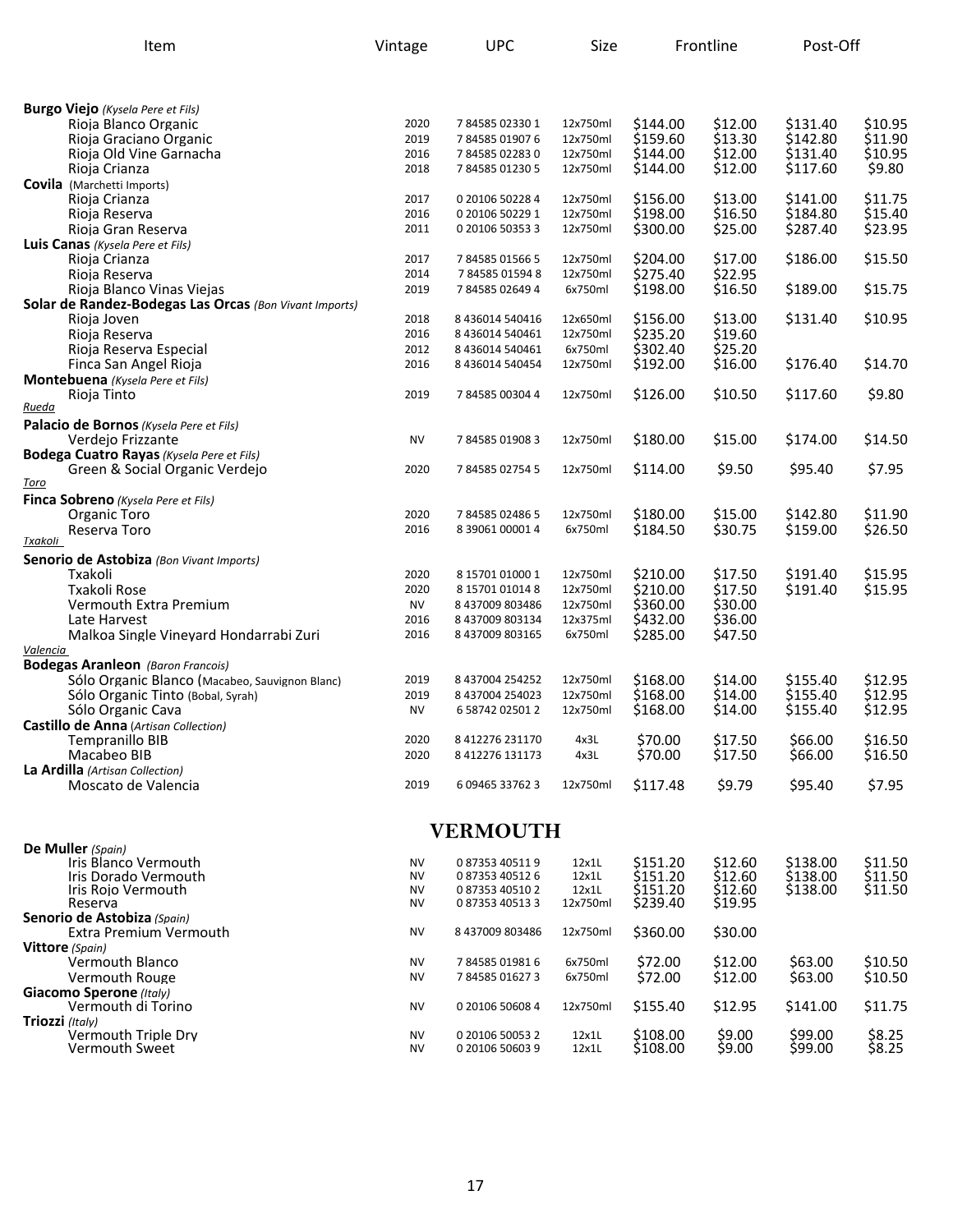Item **Interpreteral Vintage** UPC Size Frontline Post-Off

## **SMALL FORMAT**

| LATRANSA Prosecco<br><b>BELLINO Prosecco</b><br>MICHEL DERVIN Champagne Brut<br><b>CANNONBALL Cabernet Sauvignon</b><br><b>CANNONBALL Chardonnav</b><br>DOMAINE CHEYSSON Chiroubles Cru Beaujolais<br><b>CHATEAU DUTRUCH Moulis-en-Medoc Bourdeaux</b><br><b>ANDRE VATAN Sancerre Blanc "Les Charmes"</b><br><b>ANGELS &amp; COWBOYS Rose</b><br><b>CHATEAU DU ROUET Cotes de Provence Rose</b> | <b>NV</b><br><b>NV</b><br><b>NV</b><br>2018<br>2018<br>2015<br>2015<br>2019<br>2020<br>2020 | 0 20106 50578 0<br>0 20106 50596 4<br>7054890370100<br>040232178535<br>8 96499 00102 0<br>7 05489 37390 3<br>705489379707<br>7 05489 37775 8<br>040232354502<br>7 05489 37606 5 | 24x187ml<br>24x187ml<br>12x375ml<br>12x375ml<br>12x375ml<br>24x375ml<br>24x375ml<br>24x375ml<br>12x375ml<br>24x375ml | \$132.00<br>\$132.00<br>\$243.00<br>\$90.00<br>\$90.00<br>\$201.60<br>\$384.00<br>\$288.00<br>\$84.00<br>\$206.40 | \$5.50<br>\$5.50<br>\$20.25<br>\$7.50<br>\$7.50<br>\$8.40<br>\$16.00<br>\$12.00<br>\$7.00<br>\$8.60 | \$117.60<br>\$117.60<br>\$75.60<br>\$66.00<br>\$190.80<br>\$348.00<br>\$252.00<br>\$75.00<br>\$184.80 | \$4.90<br>\$4.90<br>\$6.30<br>\$5.50<br>\$7.95<br>\$14.50<br>\$10.50<br>\$6.25<br>\$7.70 |
|-------------------------------------------------------------------------------------------------------------------------------------------------------------------------------------------------------------------------------------------------------------------------------------------------------------------------------------------------------------------------------------------------|---------------------------------------------------------------------------------------------|---------------------------------------------------------------------------------------------------------------------------------------------------------------------------------|----------------------------------------------------------------------------------------------------------------------|-------------------------------------------------------------------------------------------------------------------|-----------------------------------------------------------------------------------------------------|-------------------------------------------------------------------------------------------------------|------------------------------------------------------------------------------------------|
| <b>CHATEAU HALLET Sauternes</b><br><b>CHATEAU GRAVAS Sauternes</b><br><b>CHATEAU GRILLON Sauternes</b>                                                                                                                                                                                                                                                                                          | 2018<br>2017<br>2018                                                                        | 784585006090<br>784585001293<br>7 05489 00985 7                                                                                                                                 | 24x375ml<br>24x375ml<br>12x375ml                                                                                     | \$384.00<br>\$432.00<br>\$219.00                                                                                  | \$16.00<br>\$18.00<br>\$18.25                                                                       | \$412.80                                                                                              | \$17.20                                                                                  |
| POMEROL Picpoul de Pinet. Petite Frog<br><b>GRAND VENEUR Cotes du Rhone Reserve</b><br><b>MAIPE Malbec</b><br><b>TIZA Tempranillo</b><br>CASTILLO DE ANA Tempranillo<br>CASTILLO DE ANA Macabeo<br><b>BORGO PAGLIANETTO Vino Rosso</b><br>Konxa White<br>Tesouro da Vinha <b>Tinto</b>                                                                                                          | 2020<br>2019<br>2020<br>2020<br>2020<br>2020<br><b>NV</b><br><b>NV</b><br><b>NV</b>         | <b>BIBS</b><br>784585007318<br>784585001446<br>784585011728<br>784585024957<br>8 412276 231170<br>8 412276 131173<br>no upc<br>no upc<br>no upc                                 | 4x3L<br>4x3L<br>4X3L<br>4x3L<br>4x3L<br>4x3L<br>4x3L<br>4x5L<br>1x10L                                                | \$120.00<br>\$165.20<br>\$120.00<br>\$104.00<br>\$70.00<br>\$70.00<br>\$104.00<br>\$79.80<br>\$46.00              | \$30.00<br>S41.30<br>\$30.00<br>\$26.00<br>\$17.50<br>\$17.50<br>\$26.00<br>\$19.95<br>\$46.00      | \$116.40<br>\$164.00<br>\$106.00<br>\$81.00<br>\$66.00<br>\$66.00                                     | \$29.10<br>\$41.00<br>\$26.50<br>\$20.25<br>\$16.50<br>\$16.50                           |